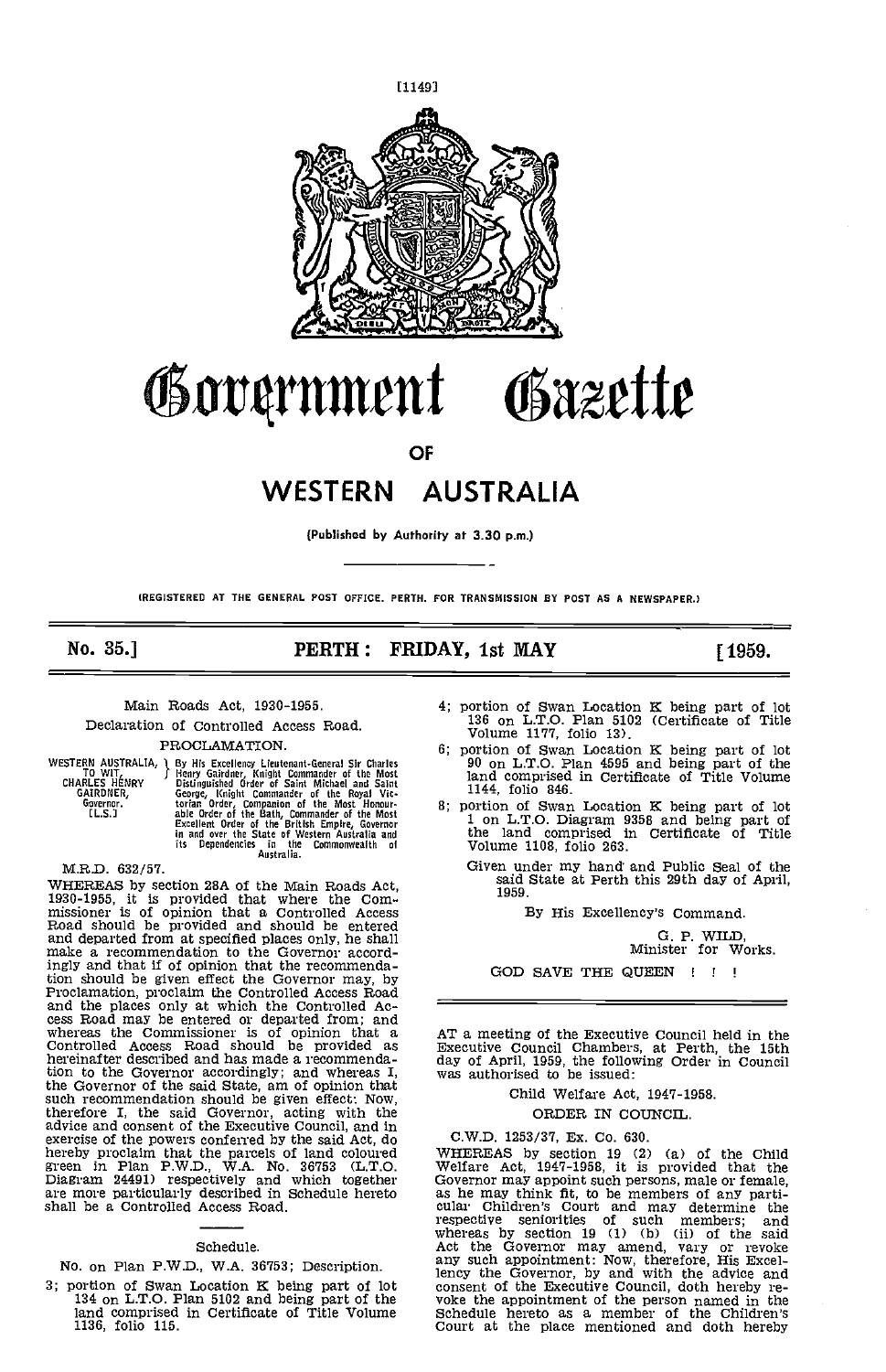appoint the persons named in the Schedule hereto Regul to be Members of the Children's Court at the place mentioned.

# Schedule. Revocation.

Morawa: Alfred James Smith.

# Appointments.

Morawa: Weston Doon Guthrie, and Herbert Windsor Baker.

(Sgd.) R. H. Doig, Clerk of the Council.

# Premier's Department, Perth, 29th April, 1959.

The state of the Governor in Executive Council and Settlement Scheme Act.<br>
This Excellency the Governor in Executive Council War Service Land Settlement Scheme Act.<br>
has been pleased to approve of the following dis-<br>
posit

Premier, Treasurer and Minister for Tourists.

 $P$ remier—Governor's Establishment; Executive  $S_{\text{WZ}}$ Council; Public Service Commissioner; Premier's<br>Department; Royal Commissions; London Agency; Literstate Representation; Government Motor Cars; tec<br>Local Products Promotion; Zone Development Committees; Civil Defence; Tour

Treasurer—Treasury; Printing; Compassionate Allowances; Government Stores; Miscellaneous Ser-<br>vices; Taxation; Superannuation; Audit.

# Deputy Premier, Minister for Education and Electricity and Attorney General.

EducationEducation; National Fitness; Public Education Endowment Act; Junior Farmers' Move- ment Act; Libraries Act; Museum and Art Gallery Act.

Electricity—State Electricity Commission Act;<br>
Electricity—State Electricity Commission Act;<br>
Electricity Act; South-West Power Scheme Act;<br>
Gas Undertakings Act; Gas (Standards) Act; City<br>
of Perth Electricity and Gas Pur

Attorney General—Crown Law; Supreme Court;<br>Arbitration Court; Public Trust Office; Stipendiary<br>Magistracy; Land Titles and Deeds; Electoral;<br>Licensing; Real Property (Foreign Governments)<br>Act; Land Agents Act; Money Lender

#### Minister for Industrial Development, Railways and the North-West.

Industrial Development—Industrial Development Committee; Wood Distillation and Charcoal Iron and Steel Industry Act; Iron and Steel Industry Mini<br>Act; Industrial Development (Kwinana Area) Act; Broken Hill Pty. Steel Industry Agreement Act. Reserv

State Building Supplies.

Railways-Government Railways Act.

North-West-State Shipping Service; Wyndham Meat Works; Harbour and Light, including Jetties; Port of Perth and Poreshore Licenses; Harbour Boards; Marine Act.

# Minister for Agriculture.

Abattoirs Act; Agricultural Products Act; Agriculture Protection Board Act; Alsatian Dog Act; Forests—Forests Act; Timber In Argentine Ant Act; Bees Act; Bee Industry Comparison Act; Native Flora Protection Act.<br>
Parry Ind

Regulation Act; Dried Fruits Act; Droving Act; Feeding Stuffs Act; Fertilisers Act; Fruit Cases<br>Act; Fruit Growing Industry (Trust Fund) Act;<br>Government Stock Saleyards Act; Honey Pool Act;<br>Margarine Act; Marketing of Barl of Potatoes Act; Meat Industry (Treatment Works) Licensing Act; Metropolitan Market Act; Milk Act; Noxious Weeds Act; Pig Industry Compensation Act; Plant Diseases Act; Plant Diseases (Registration Fees) Act; Potato Growing Industry (Trust<br>Fund) Act; Poultry Industry (Trust Fund) Act;<br>Referenda on Proposals for Marketing Wheat,<br>Barley and Oats; Royal Agricultural Society Act;<br>Scab Act; Seeds Act; Slaughter of Ca tion Act; Soil Conservation Act; Soil Fertility Research Act; Stallions Act; Stock Diseases Act; Vermin Act; Veterinary Act; Veterinary Medicines Act; Wheat Bags Act; Wheat Industry Stabilisation Act; Wheat Marketing Act; Wheat Pool Act; WA. Meat Exports Act.

Veterinary, Horticulture, Dairy, Wheat and Sheep, Soils, Plant Research, Biological and North- West Services; Stock and Produce Inspection; Muresk Agricultural College; Research Stations.

War Service Land Settlement Scheme Act.

# Minister for Works and Water Supplies.

State Engineering Works; Plant Repair Shop and Depot, East Perth; Swan River Improvement Act; Swan River Conservation Act.

Buildings-Inspection of Scaffolding Act; Architects Act; Builders Registration Act.

Water Supplies—Country Water Supplies; Rights In Water and Irrigation Act; Land Drainage Act; Other Hydraulic Undertakings; Water Boards Act; Country Areas Water Supply Act; Water Supply, Sewerage and Drainage Act; Country Towns Sewerage Act; Agricultural Areas, Great Southern Towns and Goldfields Water Supply Act.

Metropolitan Water Supply; Metropoiltan Water Supply, Sewerage and Drainage Act.

Commissioner, Main Roads-Main Roads Act; Federal Aid Roads Agreement Acts; Main Roads

Fremantle Harbour Trust.

Minister for Mines and Housing, and Leader of the

Mines - Development of Mining; Chemical<br>Branch; Geological Survey; Inspection of Machin-Branch; Geological Survey; Inspection of Machin- ery; Mining Schools; Inspection of Explosives; State Batteries; Development of Goldfields and Mineral Resources; Coal Mine Workers' (Pensions) Act; Petroleum Act.

Housing—State Housing Commission; Common-<br>wealth-State Housing Agreement.

Minister for Lands, Forests and Immigration.

Lands.—Lands and Surveys; Land Act; Parks and<br>Reserves Act; Road Districts Act (Division (1) of<br>Part V only); Closer Settlement Act; Bush Fires<br>Act; Farmers' Debts Adjustment Act; Rural Relief<br>Fund Act; Zoological Gardens Board of Control.

Rural and Industries Bank-Rural and Industries Bank Act; Discharged Soldiers Settlement Act; Group Settlement Act; Group Settlers' Advances Act; Industries Assistance Act; Wire and Wire Netting Act.

Forests—Forests Act; Timber Industry Regulation

Immigration.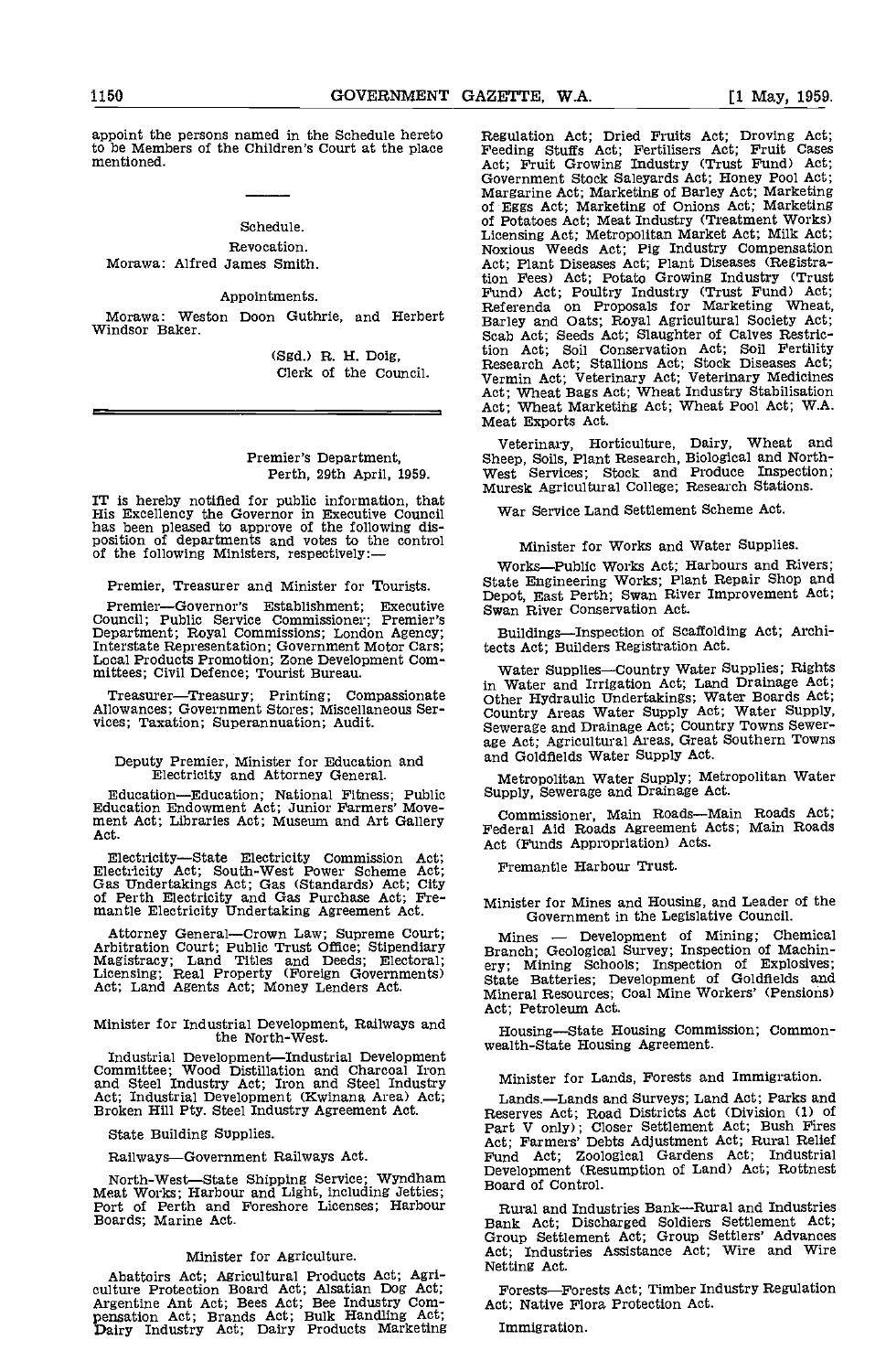Minister for Transport, Police, Labour and Native Welfare.

Transport—State Transport Board; State Trans-<br>
port Co-ordination Act; Eastern Goldfields Trans-<br>
port Act; Tramways and Ferries; Metropolitan Excellency the Governor in Executive Council has<br>
Excellency the Governor in Ex (Perth) Passenger Transport Trust Act; City of Been pleased to approve of the following<br>Perth Parking Facilities Act. The next is to the Commission of the Pence:-

Police - Liquor Inspections; Weights and Measures; Betting Control Act; Firearms and Guns a Justic<br>Act: Spear, Guns Control Act: Inquiry Agents District. Act; Spear Guns Control Act; Inquiry Agents Licensing Act; Traffic Act.

Labour—Factories and Shops Act; Bread Act; Shearers Accommodation Act; Employment Brokers Act; Industrial Arbitration Act; Footwear Regulation Act; Trade Descriptions and False Advertise-<br>ments Act; Trading Stamp Act; Hairdressers District.<br>Registration Act. Trading Stamp Act; Hairdressers Wallace Birdwood Lloyd Walker, of 23 and 130 Registration Act.

Hide and Leather Industries Act.

Wheat Products (Prices Fixation) Act.

State Government Insurance.

Workers' Compensation.

Monopolies and Restrictive Trade Practices Control Act.

Native Welfare—Native Welfare Act; Natives Fils Excellency the Governor in Executive<br>National Dights), Act (Citizenship Rights) Act.

## Chief Secretary and Minister for Health and Fisheries.

Chief Secretary.---Prisons; Friendly Societies; Registry Office (including Actuarial and Statistics); Observatory; Correspondence Despatch Office; Street Collections Act; Charitable Collections Act;<br>Rents and Tenancies Emergency Provisions Act;<br>Censorship of Films Act; Bank Holidays Act.

State Hotels.

Lotteries Commission.

Fire Brigades.

Health—Hospitals Act; Homes for the Aged;<br>Child Guidance Clinic; Mental Hospitals and  $\frac{Ex}{xine}$ Inebriates; Registration Boards—Medical, Nurses, Dental, Pharmaceutical, Optometrists, Physlotherapists; University Medical School Teaching Hospitals Act; Health Act; School Hygiene and partmet<br>
Hospital; Inf ant Health; Tuberculosis (Perth Chest Hospital and Chest Clinics); Public Health Labora- (Gerel Hospital and Chest Clinics); Public Health Laboratories; Private Hospitals Inspection and Licensing;<br>Health Education; Radioactive Substances.

Fisheries-Fisheries and Game; Fauna Protection.

# Minister for Local Government, Town Planning<br>
end Child Welfere<br>
Co. 648—P. E. Lee, Typist, Correspondence and Child Welfare.

Local Government-Road Districts Act; Cemeteries Act; Municipal Corporations Act; Local Authorities (Reserves Funds) Act; City of Perth (Rating Appeals) Act; Cattle Trespass, Fencing and Partm Impounding Act; Motor Vehicle (Third Party In- surance) Act; Dog Act; Superannuation, Sick, surance) Act; Dog Act; Superannuation, Sick, Death, Insurance Guarantee and Endowment (Local Governing Bodies Employees) Funds Act.

Town Planning-Commissioner, Town Planning;<br>Town Planning and Development Act.

Child Welfare-Outdoor Relief.

# R. H. DOIG,

Under Secretary. Premier's Department.

# JUSTICES OF THE PEACE.

Premier's Office, Perth, 28th April, 1959.

Excellency the Governor in Executive Council has been pleased to approve of the following appoint-

William John Crews, of Roy Street, Harvey, as a Justice of the Peace for the Forrest Magisterial

of the Peace for the Port Hedland Magisterial

Dr. Geoffrey Claude Morlet, of Roebourne, as a Justice of the Peace for the Roebourne Magisterial District.

Burt Street, Boulder, as a Justice of the Peace for the Hannans Magisterial District.

> R. H. DOIG, Under Secretary, Premier's Department.

# Public Service Commissioner's Office, Perth, 29th April, 1959.

HIS Excellency the Governor in Executive Council

Ex. Co. 650, P.S.C. 437/59—I. Davies, Engineer,<br>Grade 1, Goldfields Water Supply and Comprehensive Water Supply, Engineering Division, Public<br>Works Department, to be Investigating Engineer,<br>P-I-3, Executive, Engineering Di Works Department, as from 13th May, 1959.

Ex. Co. 596, P.S.C. 441/59—H. Camm, Deputy Surveyor General and Chief Geodetic Surveyor, Surveyor, Surveyor General's Division, Lands and Surveys Department, to be Surveyor General, P-S-10. £3,110, Surveyor General's Divis

Ex. Co. 650, P.S.C. 619/57—E. K. Steere, Senior<br>Engineer, North-West Branch, Engineering Division,<br>Public Works Department, to be Engineer for North-West, P-S-£2,900, North-West Branch, Engineering<br>Division, Public Works D

Ex. Co. 650, P.S.C. 433/59—E. R. Gorham, Engineer, Grade 1, Harbours and Rivers Branch, Engineering Division, Public Works Department, to be Senior Engineer, P-I-3, Harbours and Rivers Branch, Engineering Division, Public

Ex. Co. 648, P.S.C. 409/59-D. J. Grose, Clerk (Geraldton), Correspondence and Staff, Depart-(Geraldton), Correspondence and Staff, Depart- ment of Agriculture, to be Clerk and Relieving Offi- cer, C-II-2/3, Kalgoorlie, Mines Department, as from 15th April, 1959.

Also the acceptance of the following resigna-

School, Technical Education Division, Education Department, as from 10th April, 1959.

Ex. Co. 648—M. G. E. Huggett, Clerk, Education Salaries and Contingencies Section, Treasury Department, as from 26th March, 1959.

Ex. Co. 648-S. Kononen, Assistant, Geraldton, Crown Law Department, as from 27th February, 1959.

And has created the following positions under section 32 of the Public Service Act, 1904-1956:—

Ex. Co. 650—Laboratory Assistant, G-X, School of Mines, Kalgoorlie, as from 15th April, 1959.

Ex. Co. 650—Inspector, P-II-8/9, Explosives Branch, Mines Department, as from 15th April, 1959.

K. J. TOWNSING,<br>Public Service Commissioner.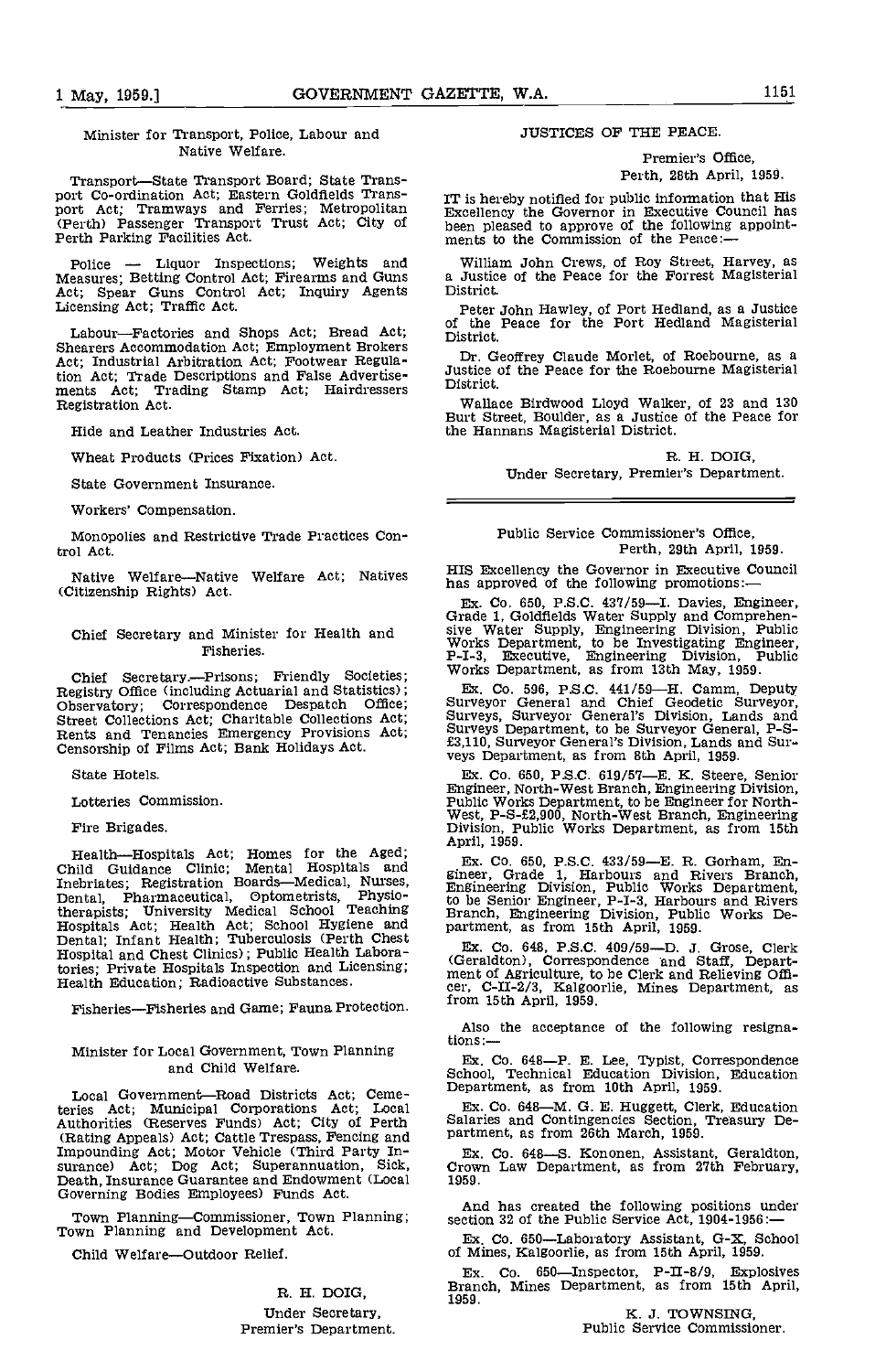# VACANCIES IN THE PUBLIC SERVICE

| 1959<br>Chief Secretary's<br>Clerk, Registrar General's Office (Item<br>$_{\rm C-II-3}$<br>Margin £482-£527<br>1st May<br><br>3832/R59)<br>Crown Law--Public Trust<br>Trust Officer, Grade 4 (Item 2013/R59)<br>C-II.-1<br>Margin £347-£377<br>do.<br>Office<br>Medical<br>C-II.-1<br>Margin £347-£377<br>Clerk (Item $4167/R59$ )<br>do.<br>$\cdots$ .<br>$\cdots$<br><br><br>Inspector, Grade 2 (Item 3297/R59)<br>Fisheries<br>G-II.–1<br>Margin £347-£377<br>do.<br>$\cdots$<br><br><br>ωI<br>$C-III-1/2$<br>Margin £260-£343<br>do.<br>State Housing Commission<br>Clerk-Typist (Minister) (Item 1434/R59)<br>$C$ –III –1/2<br>Do.<br>Typist, Correspondence and Staff (Item<br>Margin £260–£343<br>do.<br>do.<br>do.<br>1445/R59)<br>c-11.-1<br>$\mathbf{D}_0$ .<br>Clerk (Relieving Staff), Accounts Branch<br>Margin £347–£377<br>do.<br>d٥.<br>do.<br>(Item 1530/R59)<br>$C\text{-II}-1$<br>Do.<br>$Clerk$ (Arrears) (Item $1579/R59$ )<br>Margin £347-£377<br>do.<br>do.<br>do.<br>$\cdots$<br>Supervisor, Grade 1 (Item 1679/R59) (a)<br>Do.<br>$G$ -II.-4<br>Margin £572-£617<br>do.<br>do.<br>do.<br>Do.<br>Supervisor, Grade 1 (Item 1680/R59) (a)<br>do.<br>do.<br>do.<br>G-II.-4<br>Margin £572–£617<br>Child Welfare<br>Clerk Assistant (Maintenance and Relief)<br>$_{\rm C-II.-3}$<br>Margin £482–£527<br>do.<br>$\cdots$<br><br>(Item 362/R59)<br>Do.<br>Clerk, Maintenance (Item 364/R59)<br>C-II.-1<br>Margin £347–£377<br>do,<br>$\cdots$<br>$\cdots$<br>$\cdots$<br>Relief Officer (Item 369/R59)<br>$C$ – $II$ .– $2$<br>Do.<br>Margin £407–£437<br>do.<br>$\cdots$<br>$\cdots$<br>$\sim$<br><br>Do.<br>Clerk (Hay Street) (Item 371/R59)<br>$C$ -II.-1<br>Margin £347-£377<br>do.<br>$\cdots$<br><br><br>Do.<br>Clerk (Hay Street), Accounts Branch (Item<br>C-II.-1<br>do.<br>Margin £347–£377<br><br>$\cdots$<br>380/R59)<br>Public Works<br>Senior Engineering Draftsman, Engineering<br>Margin £752-£932<br>$P-II - 6/7$<br>do.<br>$\cdots$<br><br>Division (Item 907/R59)<br>Lands and Surveys<br>Warden, Bush Fires Board (Item 2870/R59)<br>G-II.-2/3<br>Margin £407-£527<br>do.<br><br>(a) (e)<br>Margin £977-£1112<br>Mines<br>Inspector, Explosives Branch (New Item)<br>$P-II.-8/9$<br>do.<br><br><br>Chief Secretary's<br>Clerk (Internal Audit), Accounts Branch<br>C-II.-1<br>Margin £347–£377<br>8th May<br>$\cdots$<br>(Item 3746/R59)<br>Do.<br>$C$ -II.-1<br>Clerk, Outpatients, Accounts Branch (Item<br>Margin £347-£377<br>do.<br>$\cdots$<br>$\cdots$<br>3785/R59)<br>Senior Accounting Machinist, Accounting<br>$C$ – $III$ –2<br>Margin £313-£343<br>Metropolitan Water Supply<br>do.<br>Division (Item $1223/R59$ )<br>$C$ -II.-7<br>Do.<br>do.<br>Revenue Officer, Accounting Division (Item<br>Margin £842-£932<br>do.<br>do.<br>$1162/R59)$ (b)<br>$C$ -II.-1<br>Clerk, Accounts Branch (Item 213/R59)<br>Margin £347–£377<br>do.<br>Treasury—Govt. Stores<br>$\cdots$<br>$C$ -II.-3<br>Public Works<br>Clerk (Land Resumption) (Item $460/R59$ )<br>Margin £482–£527<br>do.<br>$\cdots$<br><br>Child Welfare<br>Probation Officer, Field Division (Item<br>G-III.-4<br>Margin £478–£523<br>do.<br><br><br>$400/R59$ (a)<br>$C$ -II.-9<br>Crown Law<br>Clerk of Police Court, Police Court, Perth<br>Margin £1067–£1112<br>do.<br>$\cdots$<br>$\cdots$<br>(Item 1911/R59)<br>Accountant, Accounts Branch (Item 2566/<br>C-II.-11<br>Margin £1247–£1292<br>Lands and Surveys<br>do.<br>$\cdots$<br>R59) (b) |
|------------------------------------------------------------------------------------------------------------------------------------------------------------------------------------------------------------------------------------------------------------------------------------------------------------------------------------------------------------------------------------------------------------------------------------------------------------------------------------------------------------------------------------------------------------------------------------------------------------------------------------------------------------------------------------------------------------------------------------------------------------------------------------------------------------------------------------------------------------------------------------------------------------------------------------------------------------------------------------------------------------------------------------------------------------------------------------------------------------------------------------------------------------------------------------------------------------------------------------------------------------------------------------------------------------------------------------------------------------------------------------------------------------------------------------------------------------------------------------------------------------------------------------------------------------------------------------------------------------------------------------------------------------------------------------------------------------------------------------------------------------------------------------------------------------------------------------------------------------------------------------------------------------------------------------------------------------------------------------------------------------------------------------------------------------------------------------------------------------------------------------------------------------------------------------------------------------------------------------------------------------------------------------------------------------------------------------------------------------------------------------------------------------------------------------------------------------------------------------------------------------------------------------------------------------------------------------------------------------------------------------------------------------------------------------------------------------------------------------------------------------------------------------------------------------------------------------------------------------------------------------------------------------------------------------------------------------------------------------------------------------------------------------------------------------------------------------------------------------------------------------------------------------------------------------------------------------------------------------------------------------------------------------------------------------------------------------------------------------------------------------------------------------------------------------------------------------------|
|                                                                                                                                                                                                                                                                                                                                                                                                                                                                                                                                                                                                                                                                                                                                                                                                                                                                                                                                                                                                                                                                                                                                                                                                                                                                                                                                                                                                                                                                                                                                                                                                                                                                                                                                                                                                                                                                                                                                                                                                                                                                                                                                                                                                                                                                                                                                                                                                                                                                                                                                                                                                                                                                                                                                                                                                                                                                                                                                                                                                                                                                                                                                                                                                                                                                                                                                                                                                                                                                  |
|                                                                                                                                                                                                                                                                                                                                                                                                                                                                                                                                                                                                                                                                                                                                                                                                                                                                                                                                                                                                                                                                                                                                                                                                                                                                                                                                                                                                                                                                                                                                                                                                                                                                                                                                                                                                                                                                                                                                                                                                                                                                                                                                                                                                                                                                                                                                                                                                                                                                                                                                                                                                                                                                                                                                                                                                                                                                                                                                                                                                                                                                                                                                                                                                                                                                                                                                                                                                                                                                  |
|                                                                                                                                                                                                                                                                                                                                                                                                                                                                                                                                                                                                                                                                                                                                                                                                                                                                                                                                                                                                                                                                                                                                                                                                                                                                                                                                                                                                                                                                                                                                                                                                                                                                                                                                                                                                                                                                                                                                                                                                                                                                                                                                                                                                                                                                                                                                                                                                                                                                                                                                                                                                                                                                                                                                                                                                                                                                                                                                                                                                                                                                                                                                                                                                                                                                                                                                                                                                                                                                  |
|                                                                                                                                                                                                                                                                                                                                                                                                                                                                                                                                                                                                                                                                                                                                                                                                                                                                                                                                                                                                                                                                                                                                                                                                                                                                                                                                                                                                                                                                                                                                                                                                                                                                                                                                                                                                                                                                                                                                                                                                                                                                                                                                                                                                                                                                                                                                                                                                                                                                                                                                                                                                                                                                                                                                                                                                                                                                                                                                                                                                                                                                                                                                                                                                                                                                                                                                                                                                                                                                  |
|                                                                                                                                                                                                                                                                                                                                                                                                                                                                                                                                                                                                                                                                                                                                                                                                                                                                                                                                                                                                                                                                                                                                                                                                                                                                                                                                                                                                                                                                                                                                                                                                                                                                                                                                                                                                                                                                                                                                                                                                                                                                                                                                                                                                                                                                                                                                                                                                                                                                                                                                                                                                                                                                                                                                                                                                                                                                                                                                                                                                                                                                                                                                                                                                                                                                                                                                                                                                                                                                  |
|                                                                                                                                                                                                                                                                                                                                                                                                                                                                                                                                                                                                                                                                                                                                                                                                                                                                                                                                                                                                                                                                                                                                                                                                                                                                                                                                                                                                                                                                                                                                                                                                                                                                                                                                                                                                                                                                                                                                                                                                                                                                                                                                                                                                                                                                                                                                                                                                                                                                                                                                                                                                                                                                                                                                                                                                                                                                                                                                                                                                                                                                                                                                                                                                                                                                                                                                                                                                                                                                  |
|                                                                                                                                                                                                                                                                                                                                                                                                                                                                                                                                                                                                                                                                                                                                                                                                                                                                                                                                                                                                                                                                                                                                                                                                                                                                                                                                                                                                                                                                                                                                                                                                                                                                                                                                                                                                                                                                                                                                                                                                                                                                                                                                                                                                                                                                                                                                                                                                                                                                                                                                                                                                                                                                                                                                                                                                                                                                                                                                                                                                                                                                                                                                                                                                                                                                                                                                                                                                                                                                  |
|                                                                                                                                                                                                                                                                                                                                                                                                                                                                                                                                                                                                                                                                                                                                                                                                                                                                                                                                                                                                                                                                                                                                                                                                                                                                                                                                                                                                                                                                                                                                                                                                                                                                                                                                                                                                                                                                                                                                                                                                                                                                                                                                                                                                                                                                                                                                                                                                                                                                                                                                                                                                                                                                                                                                                                                                                                                                                                                                                                                                                                                                                                                                                                                                                                                                                                                                                                                                                                                                  |
|                                                                                                                                                                                                                                                                                                                                                                                                                                                                                                                                                                                                                                                                                                                                                                                                                                                                                                                                                                                                                                                                                                                                                                                                                                                                                                                                                                                                                                                                                                                                                                                                                                                                                                                                                                                                                                                                                                                                                                                                                                                                                                                                                                                                                                                                                                                                                                                                                                                                                                                                                                                                                                                                                                                                                                                                                                                                                                                                                                                                                                                                                                                                                                                                                                                                                                                                                                                                                                                                  |
|                                                                                                                                                                                                                                                                                                                                                                                                                                                                                                                                                                                                                                                                                                                                                                                                                                                                                                                                                                                                                                                                                                                                                                                                                                                                                                                                                                                                                                                                                                                                                                                                                                                                                                                                                                                                                                                                                                                                                                                                                                                                                                                                                                                                                                                                                                                                                                                                                                                                                                                                                                                                                                                                                                                                                                                                                                                                                                                                                                                                                                                                                                                                                                                                                                                                                                                                                                                                                                                                  |
|                                                                                                                                                                                                                                                                                                                                                                                                                                                                                                                                                                                                                                                                                                                                                                                                                                                                                                                                                                                                                                                                                                                                                                                                                                                                                                                                                                                                                                                                                                                                                                                                                                                                                                                                                                                                                                                                                                                                                                                                                                                                                                                                                                                                                                                                                                                                                                                                                                                                                                                                                                                                                                                                                                                                                                                                                                                                                                                                                                                                                                                                                                                                                                                                                                                                                                                                                                                                                                                                  |
|                                                                                                                                                                                                                                                                                                                                                                                                                                                                                                                                                                                                                                                                                                                                                                                                                                                                                                                                                                                                                                                                                                                                                                                                                                                                                                                                                                                                                                                                                                                                                                                                                                                                                                                                                                                                                                                                                                                                                                                                                                                                                                                                                                                                                                                                                                                                                                                                                                                                                                                                                                                                                                                                                                                                                                                                                                                                                                                                                                                                                                                                                                                                                                                                                                                                                                                                                                                                                                                                  |
|                                                                                                                                                                                                                                                                                                                                                                                                                                                                                                                                                                                                                                                                                                                                                                                                                                                                                                                                                                                                                                                                                                                                                                                                                                                                                                                                                                                                                                                                                                                                                                                                                                                                                                                                                                                                                                                                                                                                                                                                                                                                                                                                                                                                                                                                                                                                                                                                                                                                                                                                                                                                                                                                                                                                                                                                                                                                                                                                                                                                                                                                                                                                                                                                                                                                                                                                                                                                                                                                  |
|                                                                                                                                                                                                                                                                                                                                                                                                                                                                                                                                                                                                                                                                                                                                                                                                                                                                                                                                                                                                                                                                                                                                                                                                                                                                                                                                                                                                                                                                                                                                                                                                                                                                                                                                                                                                                                                                                                                                                                                                                                                                                                                                                                                                                                                                                                                                                                                                                                                                                                                                                                                                                                                                                                                                                                                                                                                                                                                                                                                                                                                                                                                                                                                                                                                                                                                                                                                                                                                                  |
|                                                                                                                                                                                                                                                                                                                                                                                                                                                                                                                                                                                                                                                                                                                                                                                                                                                                                                                                                                                                                                                                                                                                                                                                                                                                                                                                                                                                                                                                                                                                                                                                                                                                                                                                                                                                                                                                                                                                                                                                                                                                                                                                                                                                                                                                                                                                                                                                                                                                                                                                                                                                                                                                                                                                                                                                                                                                                                                                                                                                                                                                                                                                                                                                                                                                                                                                                                                                                                                                  |
|                                                                                                                                                                                                                                                                                                                                                                                                                                                                                                                                                                                                                                                                                                                                                                                                                                                                                                                                                                                                                                                                                                                                                                                                                                                                                                                                                                                                                                                                                                                                                                                                                                                                                                                                                                                                                                                                                                                                                                                                                                                                                                                                                                                                                                                                                                                                                                                                                                                                                                                                                                                                                                                                                                                                                                                                                                                                                                                                                                                                                                                                                                                                                                                                                                                                                                                                                                                                                                                                  |
|                                                                                                                                                                                                                                                                                                                                                                                                                                                                                                                                                                                                                                                                                                                                                                                                                                                                                                                                                                                                                                                                                                                                                                                                                                                                                                                                                                                                                                                                                                                                                                                                                                                                                                                                                                                                                                                                                                                                                                                                                                                                                                                                                                                                                                                                                                                                                                                                                                                                                                                                                                                                                                                                                                                                                                                                                                                                                                                                                                                                                                                                                                                                                                                                                                                                                                                                                                                                                                                                  |
|                                                                                                                                                                                                                                                                                                                                                                                                                                                                                                                                                                                                                                                                                                                                                                                                                                                                                                                                                                                                                                                                                                                                                                                                                                                                                                                                                                                                                                                                                                                                                                                                                                                                                                                                                                                                                                                                                                                                                                                                                                                                                                                                                                                                                                                                                                                                                                                                                                                                                                                                                                                                                                                                                                                                                                                                                                                                                                                                                                                                                                                                                                                                                                                                                                                                                                                                                                                                                                                                  |
|                                                                                                                                                                                                                                                                                                                                                                                                                                                                                                                                                                                                                                                                                                                                                                                                                                                                                                                                                                                                                                                                                                                                                                                                                                                                                                                                                                                                                                                                                                                                                                                                                                                                                                                                                                                                                                                                                                                                                                                                                                                                                                                                                                                                                                                                                                                                                                                                                                                                                                                                                                                                                                                                                                                                                                                                                                                                                                                                                                                                                                                                                                                                                                                                                                                                                                                                                                                                                                                                  |
|                                                                                                                                                                                                                                                                                                                                                                                                                                                                                                                                                                                                                                                                                                                                                                                                                                                                                                                                                                                                                                                                                                                                                                                                                                                                                                                                                                                                                                                                                                                                                                                                                                                                                                                                                                                                                                                                                                                                                                                                                                                                                                                                                                                                                                                                                                                                                                                                                                                                                                                                                                                                                                                                                                                                                                                                                                                                                                                                                                                                                                                                                                                                                                                                                                                                                                                                                                                                                                                                  |
|                                                                                                                                                                                                                                                                                                                                                                                                                                                                                                                                                                                                                                                                                                                                                                                                                                                                                                                                                                                                                                                                                                                                                                                                                                                                                                                                                                                                                                                                                                                                                                                                                                                                                                                                                                                                                                                                                                                                                                                                                                                                                                                                                                                                                                                                                                                                                                                                                                                                                                                                                                                                                                                                                                                                                                                                                                                                                                                                                                                                                                                                                                                                                                                                                                                                                                                                                                                                                                                                  |
|                                                                                                                                                                                                                                                                                                                                                                                                                                                                                                                                                                                                                                                                                                                                                                                                                                                                                                                                                                                                                                                                                                                                                                                                                                                                                                                                                                                                                                                                                                                                                                                                                                                                                                                                                                                                                                                                                                                                                                                                                                                                                                                                                                                                                                                                                                                                                                                                                                                                                                                                                                                                                                                                                                                                                                                                                                                                                                                                                                                                                                                                                                                                                                                                                                                                                                                                                                                                                                                                  |
|                                                                                                                                                                                                                                                                                                                                                                                                                                                                                                                                                                                                                                                                                                                                                                                                                                                                                                                                                                                                                                                                                                                                                                                                                                                                                                                                                                                                                                                                                                                                                                                                                                                                                                                                                                                                                                                                                                                                                                                                                                                                                                                                                                                                                                                                                                                                                                                                                                                                                                                                                                                                                                                                                                                                                                                                                                                                                                                                                                                                                                                                                                                                                                                                                                                                                                                                                                                                                                                                  |
|                                                                                                                                                                                                                                                                                                                                                                                                                                                                                                                                                                                                                                                                                                                                                                                                                                                                                                                                                                                                                                                                                                                                                                                                                                                                                                                                                                                                                                                                                                                                                                                                                                                                                                                                                                                                                                                                                                                                                                                                                                                                                                                                                                                                                                                                                                                                                                                                                                                                                                                                                                                                                                                                                                                                                                                                                                                                                                                                                                                                                                                                                                                                                                                                                                                                                                                                                                                                                                                                  |
| C-V.<br>Public Works<br>Clerk-Typist, Narrogin Water Supply Office<br>$68\%$ -Margin £189<br>do.<br>$\cdots$<br><br>(Item 614/R59)                                                                                                                                                                                                                                                                                                                                                                                                                                                                                                                                                                                                                                                                                                                                                                                                                                                                                                                                                                                                                                                                                                                                                                                                                                                                                                                                                                                                                                                                                                                                                                                                                                                                                                                                                                                                                                                                                                                                                                                                                                                                                                                                                                                                                                                                                                                                                                                                                                                                                                                                                                                                                                                                                                                                                                                                                                                                                                                                                                                                                                                                                                                                                                                                                                                                                                                               |
| P-III.-11 Margin £1153-£1198<br>Education<br>Assistant Superintendent of Home Science<br>22nd May<br>$\cdots$<br>$\cdots$<br>(Item $2214(R59)$ (a)<br>(g)                                                                                                                                                                                                                                                                                                                                                                                                                                                                                                                                                                                                                                                                                                                                                                                                                                                                                                                                                                                                                                                                                                                                                                                                                                                                                                                                                                                                                                                                                                                                                                                                                                                                                                                                                                                                                                                                                                                                                                                                                                                                                                                                                                                                                                                                                                                                                                                                                                                                                                                                                                                                                                                                                                                                                                                                                                                                                                                                                                                                                                                                                                                                                                                                                                                                                                        |
| Chief Crown Prosecutor, Solicitor General's [P-S-£3,040]<br>Gross $£3,100$<br>Crown Law<br>15th May<br>$\cdots$<br><br>Office (Item $1831/R59$ ) (a)                                                                                                                                                                                                                                                                                                                                                                                                                                                                                                                                                                                                                                                                                                                                                                                                                                                                                                                                                                                                                                                                                                                                                                                                                                                                                                                                                                                                                                                                                                                                                                                                                                                                                                                                                                                                                                                                                                                                                                                                                                                                                                                                                                                                                                                                                                                                                                                                                                                                                                                                                                                                                                                                                                                                                                                                                                                                                                                                                                                                                                                                                                                                                                                                                                                                                                             |
| C-II.-3/4   Margin £482-£617<br>Public Works<br>Valuer (Land Resumption) (Item 472/R59)<br>do.<br>$\cdots$<br>$\cdots$                                                                                                                                                                                                                                                                                                                                                                                                                                                                                                                                                                                                                                                                                                                                                                                                                                                                                                                                                                                                                                                                                                                                                                                                                                                                                                                                                                                                                                                                                                                                                                                                                                                                                                                                                                                                                                                                                                                                                                                                                                                                                                                                                                                                                                                                                                                                                                                                                                                                                                                                                                                                                                                                                                                                                                                                                                                                                                                                                                                                                                                                                                                                                                                                                                                                                                                                           |
| Inspector, Grade 2 (Item $275/R59$ ) (b)<br>C-II.-8/9 Margin £977-£1112<br>Andit<br>do.<br><br>Lands and Surveys<br>Deputy Surveyor General and Chief Geodetic<br>Margin £1872-£1932<br>$P-I.-6$<br>do.<br>                                                                                                                                                                                                                                                                                                                                                                                                                                                                                                                                                                                                                                                                                                                                                                                                                                                                                                                                                                                                                                                                                                                                                                                                                                                                                                                                                                                                                                                                                                                                                                                                                                                                                                                                                                                                                                                                                                                                                                                                                                                                                                                                                                                                                                                                                                                                                                                                                                                                                                                                                                                                                                                                                                                                                                                                                                                                                                                                                                                                                                                                                                                                                                                                                                                      |
| Surveyor, Surveyor General's Division<br>(Item 2697/R59)                                                                                                                                                                                                                                                                                                                                                                                                                                                                                                                                                                                                                                                                                                                                                                                                                                                                                                                                                                                                                                                                                                                                                                                                                                                                                                                                                                                                                                                                                                                                                                                                                                                                                                                                                                                                                                                                                                                                                                                                                                                                                                                                                                                                                                                                                                                                                                                                                                                                                                                                                                                                                                                                                                                                                                                                                                                                                                                                                                                                                                                                                                                                                                                                                                                                                                                                                                                                         |
| Clerk, Police Court, Perth (Itcm 1916/R59)<br>C-II.-1<br>Margin £347-£377<br>Crown Law<br>do.<br><br>                                                                                                                                                                                                                                                                                                                                                                                                                                                                                                                                                                                                                                                                                                                                                                                                                                                                                                                                                                                                                                                                                                                                                                                                                                                                                                                                                                                                                                                                                                                                                                                                                                                                                                                                                                                                                                                                                                                                                                                                                                                                                                                                                                                                                                                                                                                                                                                                                                                                                                                                                                                                                                                                                                                                                                                                                                                                                                                                                                                                                                                                                                                                                                                                                                                                                                                                                            |
| $G$ -II.-2/3<br>Education<br>School Welfare Officer (Item 2274/R59)<br>Margin £407-£527<br>do.<br>$\cdots$<br><br>$\cdots$                                                                                                                                                                                                                                                                                                                                                                                                                                                                                                                                                                                                                                                                                                                                                                                                                                                                                                                                                                                                                                                                                                                                                                                                                                                                                                                                                                                                                                                                                                                                                                                                                                                                                                                                                                                                                                                                                                                                                                                                                                                                                                                                                                                                                                                                                                                                                                                                                                                                                                                                                                                                                                                                                                                                                                                                                                                                                                                                                                                                                                                                                                                                                                                                                                                                                                                                       |
| Laboratory Assistant, School of Mines, Kal-<br>53%-Margin £91<br>Mines<br>G-X.<br>do.<br>$\cdots$<br><br><br>goorlie (new Item) (a)<br>$($ under $21)$<br>Margin £153-£314                                                                                                                                                                                                                                                                                                                                                                                                                                                                                                                                                                                                                                                                                                                                                                                                                                                                                                                                                                                                                                                                                                                                                                                                                                                                                                                                                                                                                                                                                                                                                                                                                                                                                                                                                                                                                                                                                                                                                                                                                                                                                                                                                                                                                                                                                                                                                                                                                                                                                                                                                                                                                                                                                                                                                                                                                                                                                                                                                                                                                                                                                                                                                                                                                                                                                       |
| (over 21)                                                                                                                                                                                                                                                                                                                                                                                                                                                                                                                                                                                                                                                                                                                                                                                                                                                                                                                                                                                                                                                                                                                                                                                                                                                                                                                                                                                                                                                                                                                                                                                                                                                                                                                                                                                                                                                                                                                                                                                                                                                                                                                                                                                                                                                                                                                                                                                                                                                                                                                                                                                                                                                                                                                                                                                                                                                                                                                                                                                                                                                                                                                                                                                                                                                                                                                                                                                                                                                        |

Applications also called outside the Service under section 24.

Possession of an Accountancy qualification by examination will be regarded as an important factor when judging relative efficiency.

- $(c)$  Plus responsibility allowance of £60 per annum.
- (a) The successful applicant will be required to live at Moora where accommodation is being erected.
- (g) Plus Variable Allowance of £158.

Applications are called under section 34 of the Public Service Act, 1904-1956, and are to be addressed to the Public Service Commissioner and should be made on the prescribed form, obtainable from the offices of the various Permanent Fends of Departments.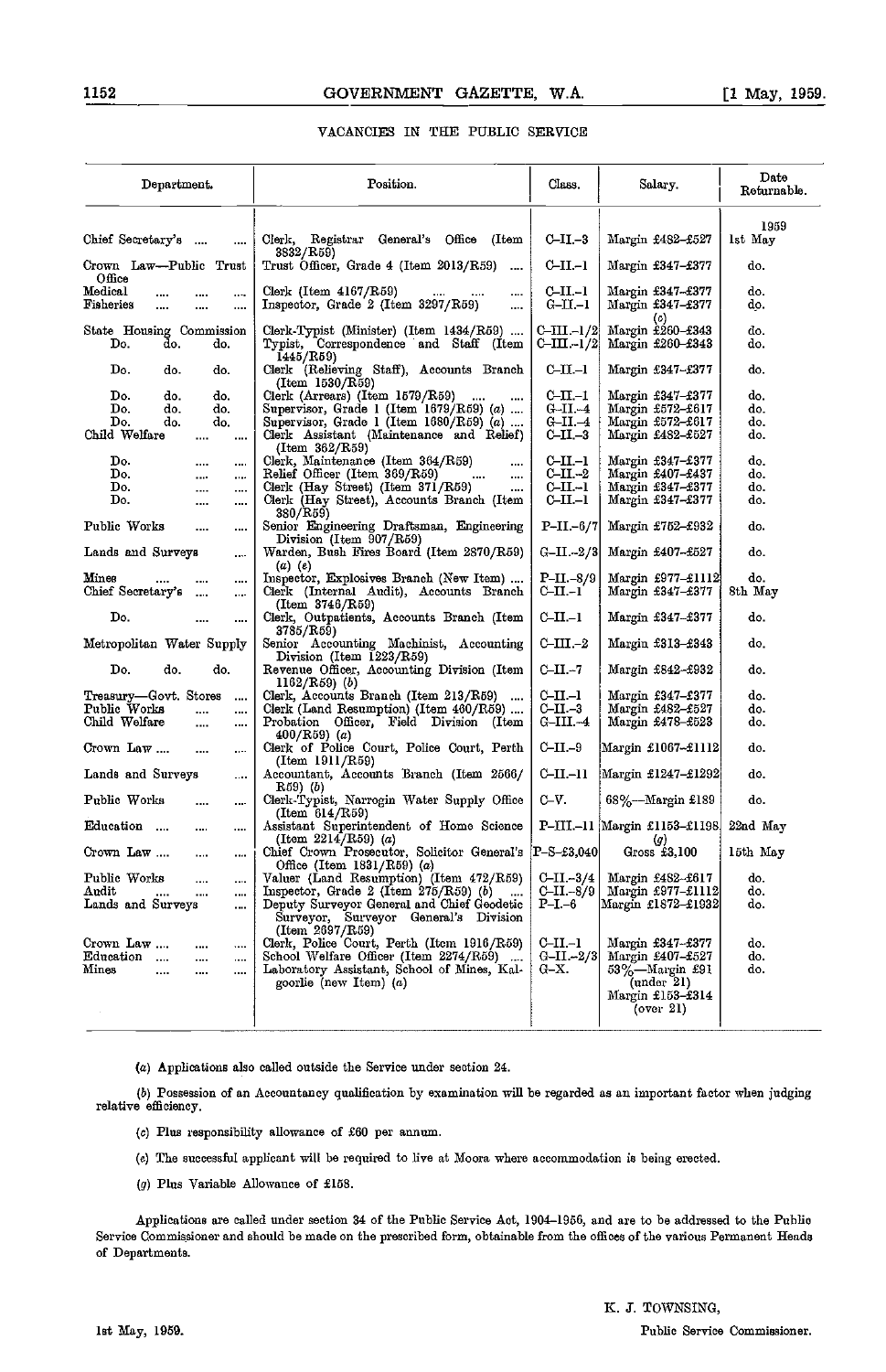Crown Law Department, Perth, 29th April, 1959.

THE Hon. Attorney General has appointed Sergt.  $\frac{du}{dt}$  there <br>Harold Langdon Whitfield, pursuant to section 13 (2) of the Local Courts Act, 1904-1958, as Clerk of the Local Court, Pinjarra, vice Sergt. John Rawson Jenkinson, as from 17th April, 1959.

Constable Patrick Clennell Wilkinson, as Bailiff and Robert Courtney Alderson, as substitute to dis-<br>of Cue Local Court, vice Constable Ernest George and charge the duties of Electoral Registrar for the<br>Franklin, resigned,

THE Hon. Attorney General being the Minister administering the Licensing Act, 1911-1958, hereby appoints the dates shown hereunder as the dates for ordinary sittings of the Licensing Court to be held in June next at the places and for the districts mentioned:—

| Licensing District   Place of Sitting                              |                                    | Date                                    | Time                  |
|--------------------------------------------------------------------|------------------------------------|-----------------------------------------|-----------------------|
| Perth, Leederville-<br>Subiaco.<br>Clare-<br>mont and Can-<br>ning | Perth                              | Monday, 8th June                        | 10.30 a.m.            |
| Fremantle<br>$\cdots$<br>Guildford and Swan                        | Fremantle<br>Midland Juue-<br>tion | Wednesday, 3rd June<br>Friday, 5th June | 11 a.m.<br>10.30 a.m. |
| Murchison<br>Irwin<br>                                             | Meekatharra<br>Geraldton           | Friday, 12th June<br>Tuesday, 2nd June  | 10 a.m.<br>10.30 a.m. |

ACTING under the powers conferred upon them by subsection (7) of section 21 of the Licensing<br>Act, 1911-1958, with the approval of the Hon.<br>Attorney General, the Licensing Magistrates of<br>Western Australia hereby delegate to the Stipendiary Magistrates of the undermentioned magisterial districts their powers, authorities, duties and functions relating to applications for the renewal of licenses to be dealt with at the Licensing Courts to be held in June next:

| Licensing District in<br>which the delegated<br>authority may be<br>exercised                                                                                                                                                                                                                                        | Courthouse                                                                                                                                                                                                                                                                                                                             | Magisterial District<br>of Stipendiary Magis-<br>trate appoiuted<br>as delegato                                                                                                                                                                                                                                              | Date                                                                                                                                      | Department of Public Health,<br>Perth, 22nd April, 1959.                                                                                                                                                                                                                                                                                                                            |
|----------------------------------------------------------------------------------------------------------------------------------------------------------------------------------------------------------------------------------------------------------------------------------------------------------------------|----------------------------------------------------------------------------------------------------------------------------------------------------------------------------------------------------------------------------------------------------------------------------------------------------------------------------------------|------------------------------------------------------------------------------------------------------------------------------------------------------------------------------------------------------------------------------------------------------------------------------------------------------------------------------|-------------------------------------------------------------------------------------------------------------------------------------------|-------------------------------------------------------------------------------------------------------------------------------------------------------------------------------------------------------------------------------------------------------------------------------------------------------------------------------------------------------------------------------------|
|                                                                                                                                                                                                                                                                                                                      |                                                                                                                                                                                                                                                                                                                                        |                                                                                                                                                                                                                                                                                                                              |                                                                                                                                           | P.H.D. 941/29.                                                                                                                                                                                                                                                                                                                                                                      |
| Albany<br>$\cdots$<br><br>Avon<br>Beverley Pingolly<br>Broome<br>$\cdots$<br>Bunbury<br>$\cdots$<br>Collie<br>$\cdots$<br>$\cdots$<br>Coolgardie<br>$\cdots$<br>Cue<br>$\alpha$ , $\beta$ , and $\alpha$<br>$\cdots$<br>Cue<br>$\cdots$<br>East Kimberley<br>East Kimberley<br>Gascoyne<br><br>Geraldton<br>$\cdots$ | Albany<br>$\cdots$<br>Merredin<br>$\cdots$<br>Beverley<br>$\cdots$<br>Broome<br>$\cdots$<br>Bunbury<br>$\cdots$<br>Collic<br>$\cdots$<br>Kalgoorlie<br>$\cdots$<br>Cue<br>$\cdots$<br>$\cdots$<br>Wiluna<br>$\cdots$<br>Halls Creek<br>$\cdots$<br>Wyndham<br>$\ddotsc$<br>Carnarvon<br>$\cdots$<br>Geraldton<br>$\cdots$<br>Geraldton | Stirling<br>$\cdots$<br>Avon<br>$\cdots$<br>$\cdots$<br>A von<br><br>$\cdots$<br>Broome<br>$\cdots$<br>Forrest<br>$\cdots$<br>Forrest<br>$\cdots$<br>Coolgardic<br>$\cdots$<br>Murchison<br>$\cdots$<br>Clifton<br>$\cdots$<br>$\cdots$<br>East Kimberley<br>East Kimberley<br>Gascovne<br>$\cdots$<br>Geraldton<br>$\cdots$ | $\frac{0/6/50}{25/6/50}$<br>0/6/50<br>1/6/50<br>4/6/50<br>0/6/50<br>2/6/59<br>23/6/59<br>10/6/50<br>10/6/50<br>3/6/50<br>3/6/50<br>1/6/59 | THE cancellation of the appointment of Dr. J. F.<br>Couch as Medical Officer of Health for the Minge-<br>new Road Board, as from the 8th April, 1959, is<br>hereby notified.<br>The appointment of Dr. D. Butcher as Medical<br>Officer of Health for the Mingenew Road Board.<br>as from 8th April, 1959, is hereby approved.<br>LINLEY HENZELL.<br>Commissioner of Public Health. |
| Greenough<br>$\cdots$<br>Kalgoorlie<br><br>Kanowna<br><br>Kanowna<br>$\cdots$<br>Kanowna<br><br>Katanning<br>$\cdots$<br>Menzies<br>$\cdots$<br>Moore<br>$\cdots$<br>$\cdots$<br>Mt. Leonora<br>$\cdots$<br>Mt. Magnet<br>$\cdots$<br>Mt. Magnet<br>$\cdots$                                                         | $\ddotsc$<br>Kalgoorlie<br>$\cdots$<br>Esperance<br><br>Kalgoorlie<br>$\cdots$<br>Norseman<br>$\cdots$<br>Katanning<br><br>Kalgoorlie<br><br>Moora<br><br>Leonora<br><br>Mt. Magnet<br>$\cdots$<br>Yalgoo<br>                                                                                                                          | Geraldton<br>$\sim 100$<br>Hannans<br>$\cdots$<br>Esperance<br>$\cdots$<br>Hannans<br>$\cdots$<br>Dundas<br>$\cdots$<br>Stirling<br>$\cdots$<br>Collier<br>$\sim$<br>$\cdots$<br>Geraldton<br>$\cdots$<br>Collier<br>$\sim$<br>$\cdots$<br>Murchison<br>$\ddotsc$<br>Murchison<br>$\cdots$                                   | 1/6/50<br>2/6/59<br>26/6/50<br>2/6/50<br>24/6/50<br>24/6/50<br>2/6/50<br>10/6/50<br>3/6/50<br>24/6/59<br>13/6/50                          | HEALTH ACT, 1911-1957.<br>Department of Public Health.<br>Perth, 24th April, 1959.                                                                                                                                                                                                                                                                                                  |
| Mt. Margaret<br>$\cdots$<br>Murchison<br>Murray-Wellington-                                                                                                                                                                                                                                                          | Leonora<br><br>Wiluna<br><br>Bunbury                                                                                                                                                                                                                                                                                                   | Collier<br>$\cdots$<br>$\cdots$<br>Clifton<br><b>Seco</b><br>$\cdots$                                                                                                                                                                                                                                                        | 3/6/50<br>10/6/50                                                                                                                         | P.H.D. 721/48.                                                                                                                                                                                                                                                                                                                                                                      |
| Forrest<br>Murray-Wellington-<br>Forrest                                                                                                                                                                                                                                                                             | <br>Pinjarra<br>$\cdots$                                                                                                                                                                                                                                                                                                               | Forrest<br>$\cdots$<br>Forrest<br>$\cdots$                                                                                                                                                                                                                                                                                   | 4/6/50<br>25/6/50                                                                                                                         | THE appointment of Mr. Eric Lindsay Seery as<br>Health Inspector for the Municipality of Geraldton                                                                                                                                                                                                                                                                                  |
| Nelson<br>$\cdots$<br>$\cdots$<br>Northam<br>$\cdots$<br>Pilbara<br>$\cdots$<br>$\cdots$<br>Pilbara<br><br><br>Ravensthorpe<br>$\cdots$<br>Roebourne<br><br>Roebourne<br>                                                                                                                                            | Bridgetown<br><br>Northam<br>$\cdots$<br>Marble Bar<br>$\cdots$<br>Port Hedland<br>$\cdots$<br>Wagin<br><br>Onslow<br><br>Roebourne<br>$\cdots$                                                                                                                                                                                        | Mitchell<br>$\cdots$<br>Avon<br>$\sim$<br><br>Pilbara<br>Port Hedland<br>$\cdots$<br>$\cdots$<br>Stirling<br>$\cdots$<br>Ashburton<br>$\cdots$<br>Roebourne<br>$\cdots$                                                                                                                                                      | 3/6/59<br>4/6/50<br>16/6/50<br>15/6/50<br>2/6/50<br>10/6/50<br>12/6/59                                                                    | as from Monday, 13th April, 1959, is hereby<br>approved.<br>P.H.D. 54/32.                                                                                                                                                                                                                                                                                                           |
| Sussex<br>$\cdots$<br>$\cdots$<br>Toodyay<br><br>Wagin<br><br>West Kimberley<br>Williams - Narrogin                                                                                                                                                                                                                  | Busselton<br>$\cdots$<br>Toodyay<br>$\cdots$<br>Wagin<br><br>Derby<br>$\cdots$<br>Narrogin<br>                                                                                                                                                                                                                                         | Mitchell<br>$\cdots$<br>Avon<br>$\cdots$<br><br>Stirling<br>$\cdots$<br>West Kimberley<br>Williams<br>$\cdots$                                                                                                                                                                                                               | $\frac{11}{6/50}$<br>$\frac{10}{6/50}$<br>$\frac{2}{6}/\frac{50}{6}$<br>3/6/59                                                            | THE appointment of Mr. K. Makowiecki as Health<br>Inspector for the Murray Road Board as from the<br>12th May, 1959, is hereby approved.                                                                                                                                                                                                                                            |
| Yilgarn<br>$\cdots$<br><br>York<br>$\cdots$<br>                                                                                                                                                                                                                                                                      | Southern Cross<br>York<br>$\cdots$<br>$\cdots$                                                                                                                                                                                                                                                                                         | Coolgardie<br>$\cdots$<br>Avon<br>$\cdots$<br>$\cdots$                                                                                                                                                                                                                                                                       | 10/6/50<br>11/6/50                                                                                                                        | LINLEY HENZELL.<br>Commissioner of Public Health.                                                                                                                                                                                                                                                                                                                                   |

THE Hon. Attorney General pursuant to the pro-<br>visions of section 7 of the Electoral Act, 1907-1957,<br>and the authority delegated by the Government thereunder has made the following appointments:

Thomas Harford Meyer, as substitute to discharge the duties of Electoral Registrar for the Vasse Electoral district as from 17th April, 1959, during the absence of C. F. R. Bullock on leave.

THE Hon. Attorney General has made the following<br>appointments: —<br>Constable William Edgar Allen, as Bailiff of the Katanning Local Court at Broomehill, vice Sergt.<br>Katanning Local Court at Broomehill, vice Sergt. as from 2n John Gerard Ryan, as substitute to discharge the duties of Electoral Registrar for the Maylands, the duties of Electoral Registrar for the Maylands, Middle Swan, Mount Hawthorn, Mount Lawley and Toodyay Electoral Districts as from 8th April, 1959, during the absence of R. C. Alderson on other duties.

charge the duties of Electoral Registrar for the Central, North-East, South-East, South-West and Suburban Provinces during the absence of Donald Laurence Forsyth as from 8th April, 1959.

R. C. GREEN,<br>Under Secretary for Law.

# LICENSING ACT, 1911-1944.

Application for Gallon License.

To the Licensing Court for the District of Sussex in Western Australia.

I, JOHN HOWARD CLARK, now residing at Duns-<br>borough in the said District of Sussex, do hereby<br>give notice that it is my intention to apply at the<br> $\frac{1}{2}$  intention of the Licensing Court for the said District for a Gallon Licensing Court for the said District for a Gallon License, for the premises which I now occupy, situated at Sussex Loc. 536, Dunsborough, not now licensed.

Dated the 23rd day of April, 1959.

# J. H. CLARK, Signature of Applicant.

John H. O'Halloran & Co. of 89 St. George's Terrace, Perth, Solicitors for the Applicant.

# HEALTH ACT, 1911-1957.

# Department of Public Health,<br>Perth, 22nd April, 1959.

# HEALTH ACT, 1911-1957.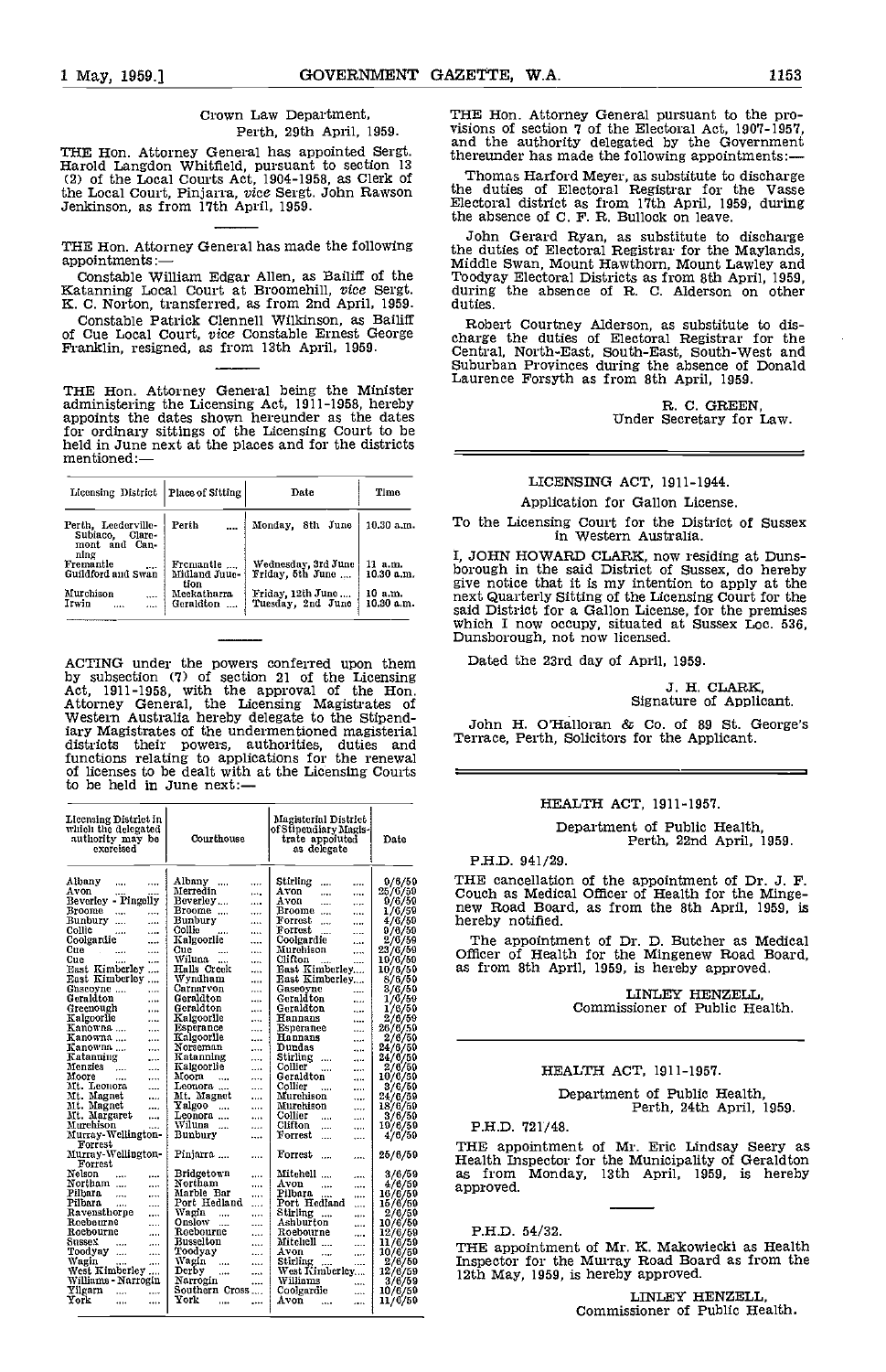# HEALTH ACT, 1911-1957.

Department of Public Health, Perth, 28th April, 1959. PhD. 180/54.

THE appointment of Mr. William Hooton as  $49-$ Health Inspector for the Kwinana Road Board 50-1 for the period 8th May to 8th June, 1959, dur-ing the absence of Mr. A. J. D. Waddingham, on annual leave, is hereby approved.

> LINLEY HENZELL, Commissioner of Public Health.

# POLICE ACT, 1892-1955.

#### (Sections 75 and 76.)

THE following unclaimed, stolen and found  $59-1$ <br>property will be sold by Public Auction at the  $60-1$ <br>Kalgoorlie Police Station at 10 a.m. on Saturday,  $61-1$ <br>30th May, 1959.<br>J. M. O'BRIEN,  $62-1$ 

Commissioner of Police.

# Item No.; Description of Article.

- 1-1 leather jacket, hip length, stud fasteners, zip 68-2 fasteners, zip side pockets, "Simpson" make.
- 
- 
- 
- 
- make.  $70-1$  yellow metal wrist watch,  $71-1$  pr. tin snips.<br>  $3-1$  yellow metal ear ring.  $71-1$  pr. tin snips.<br>  $4-1$  yellow metal chain.<br>  $5-2$  yellow metal rings.  $74-1$  ear ring.<br>  $6-1$  child's tricycle, red and crea black saddle. 76-1<br>
7-1 pr. horn-rimmed reading glasses. 77-1<br>
8-1 complete wagon wheel (rim, tyre and tube 78-1
- 
- $700 \times 20$ .<br>3-2 child's romper suits, size 20, white with blue  $80-$
- 
- trim.<br>
10-2 boys' shirts and trousers sets, size 18, "Sun-<br>
shine" make.<br>
82
- 
- 
- 
- 
- 
- 
- 5. The matter of the clanese singlets.<br>
12–3 women's blue celanese singlets.<br>
12–3 women's blue celanese singlets.<br>
12–3 women's pink celanese singlets.<br>
13–1 woman's white celanese singlets.<br>
13–1 woman's white celanese s
- 
- 
- 
- 
- 
- uppers.<br>
21-1 pr. boys' shoes, "Paddle" make, black, size 5.<br>
22-11 prs. pantettes, white, woman's size.<br>
23-3<sup>1</sup> prs. child's white sox.<br>
24-2 boys' shirts, "Players" make, variegated colours.
- $25-1$  towel.
- 26<sub>i</sub> Pr. gent's blue satin elastic swimming trunks.<br>27-1 lady's cream coloured bicycle, make unknown, 28 in. frame.
- 
- 
- 
- 28—1 small yellow metal cross with white metal<br>cross superimposed, on yellow metal chain.<br>29—1 child's tricycle, painted red and green.<br>30—1 gear box and rea assembly of Friat car. No. 30<br>31—1 gent's white metal wrist wat leather cover and badge of A.M.F. attached. No. 30<br>32-1 gent's yellow metal signet ring, engraved
- 
- 33-1 lady's yellow metal brooch, large turquoise stone circled by six clear white stones.<br>34-1 white metal brooch with sapphire coloured =
- stone.<br>  $35-1$  child's yellow metal bracelet.<br>  $36-1$  child's broken dummy.<br>  $37-1$  pr. lady's black fabric gloves.<br>  $33-1$  hub cap (Holden).<br>  $39-1$  headlamp rim (Holden).<br>  $40-1$  pr. size 7 black high-heeled shoes.<br>  $41$
- 
- 
- 
- 
- 
- 
- 
- 
- 43-3 pr. women's pink pants.<br>44-1 pr. women's pink pants.<br>44-1 pr. woman's white nylon pants.<br>45-1 handkerchief,<br>46-1 ribbon.
- 
- 

Item No.; Description of Article.

- 
- 47-1 lady's bicycle, "Swansea" make, 28 in., two-<br>tone blue, iron carrier on rear. 48-1 gent's 28 in. bicycle, make unknown, black and green.
- 
- 
- 
- 
- 
- 
- 49—1 gent's Arrow bicycle, cream front wheel.<br>50—1 gent's Malvern Star bicycle, red and yellow.<br>51—1 gent's Malvern Star bicycle, red and yellow.<br>52—1 gent's Malvern Star bicycle, blue and white.<br>53—1 gent's Malvern Star
- 56-1 child's 20 in. bicycle, make unknown, green colour.
- 57-1 gent's Malvern Star bicycle, 28 In., red with yellow wheels.<br>58—1 hub cap (Holden).<br>59—1 headlamp rim (Holden).
- 
- 
- 
- 58—1 hub cap (Holden).<br>59—1 headlamp rim (Holden).<br>60—1 gent's Gillespie bicycle, orange and green.<br>61—1 gent's Malvern Star bicycle, 28 in., rusty condition.
- -1 small case.
- 
- 63-1 screw driver.<br>64-1 pr. sunglasses.
- 64-1 pr. sunglasses.<br>65-1 bicycle headlamp.
- 
- 
- 66-1 generator.<br>67-2 rear lamps.<br>68-2 imitation pearl necklaces.<br>69-1 dinner knife.
- 
- 70-1 yellow metal wrist watch, "Rolex" make.<br>71-1 pr. tin snips.<br>72-1 pencil.<br>73-1 spanner.<br>75-1 slazenger tennis racquet.<br>76-1 glass case and glasses.<br>77-1 electric torch.
- 
- 
- 
- 
- 
- 
- 
- 
- 
- 77—1 electric torch.<br>78—1 tyre gauge.<br>79—1 set of wrenches, "Briston" make.<br>80—1 brass tap and connections, assorted brass<br>81—3 brass bearings for 6 in. shaft.
- 
- clothing.<br>
83-1 electric shaver, plug and complete<br>
84-1 water bag.<br>
85-1 piece of harness.<br>
86-1 yellow metal watch band.<br>
87-1 pr. spectacles.

92i red and grey imitation case, 30 in. x i8 In., containing women's clothing.

Fisheries Department, Perth.

A. J. FRASER, Chief Warden of Fauna.

IT is hereby gazetted for general information that the Hon. Minister for Fisheries has appointed the following persons as honorary wardens of fauna:

FAUNA PROTECTION ACT, i950-1954. Section 7.

No. 301; Mather, Raymond Keith; Box 55, Tammin. No. 302; Stuart, James; c/o R. Swain, Derby. No. 303; Whitworth, Arthur Race; Lot 9, Carey Street, Carnarvon. No. 304; Whitsed, George deK.; Box 81, Dowerin.

GOVERNMENT LAND SALES.

THE undermentioned allotments of land will be offered for sale at public auction on the dates and at the places specified below, under the pro- visions of the Land Act, 1933-1956, and its regu- lations :-

PERTH.

8th May, 1959, at 3.30 p.m., at the Lands and Surveys Department:-<br>Kwinana-Town (A) (B) M.951, 30.4p., £305,

- 
- 
- 
- 
- 
- 
- 
-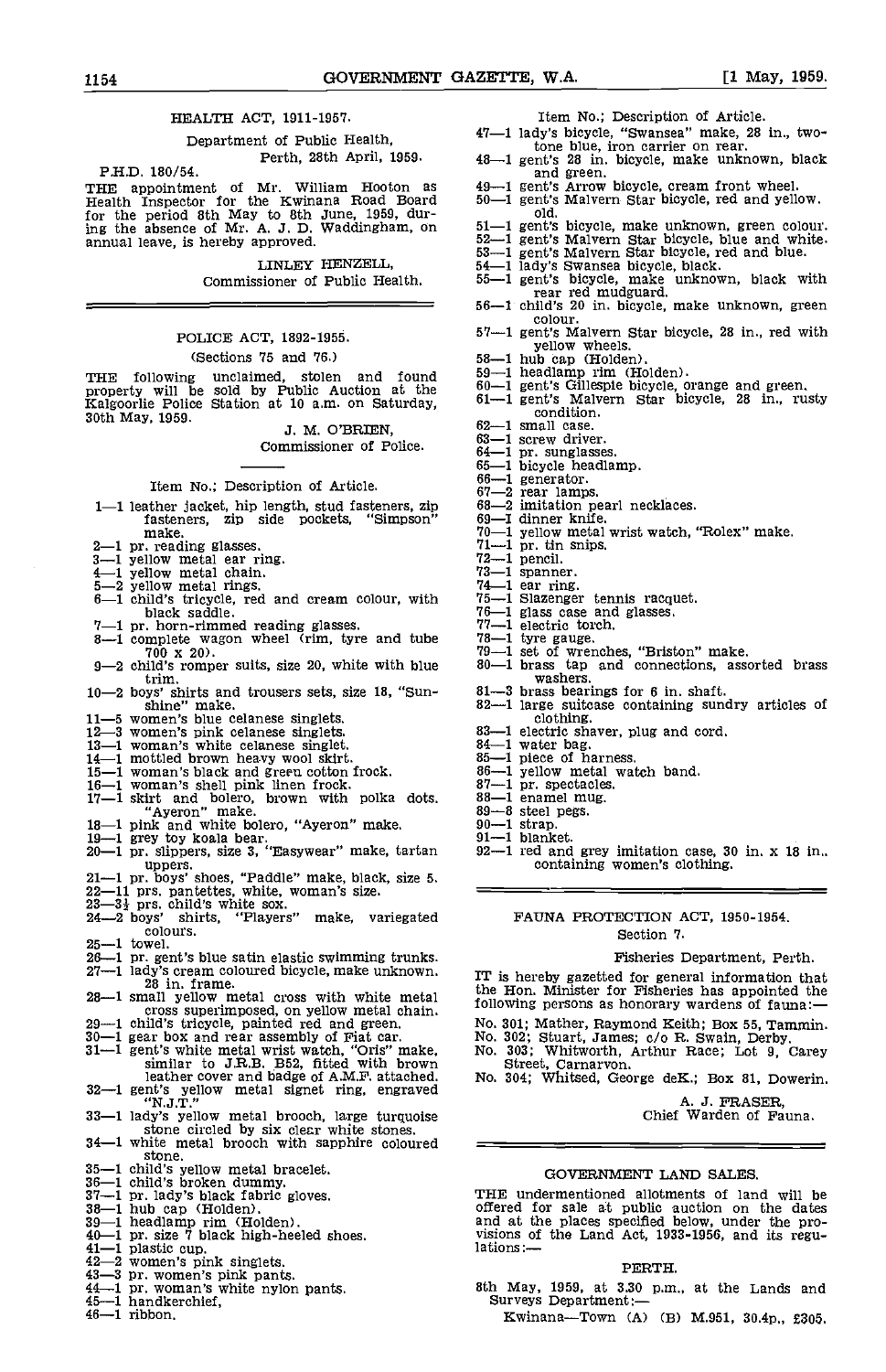#### KALGOORLIE.

19th May, 1959, at 2 p.m., at the Government<br>Land Agency:—<br>Boulder—(C) (D) (E) 2655, 1a. 1r., £25.

ICalgoorlie(C) (D) (F) 3327, 4a. Or. 24.6p., £50; 3328, 4a. Or. 24.6p., £50.

#### MERREDIN.

- $20th$  May, 1959, at 10 a.m., at the Court House:-Kellerberrin—Town (A) (B) 378, 1r. 1p., £130;<br>379, 1r. 1.4p., £120; 380, 1r. 1.4p., £120;<br>381, 1r. 1.4p., £120.
	- Merredin—Town 793, 2r. 9.6p., £30; (A) (B) {<br>781, 39.7p., £35; 845, 1r. 2p., £75; 865, { 39.5p., £75.

#### MOORA.

(A) Building conditions.

- 
- (B) Special conditions.<br>(C) Suburban only.
- 
- (D) All marketable timber is reserved to the Crown.
- 
- 

All improvements on the land offered for sale are the property of the Crown, and shall be paid for as the Minister may direct, whose valuation shall be final and binding on the purchaser.

Plans and further particulars of these sales may be obtained at this office and the offices of the various Government Land Agents. Land sold to a depth of 200 ft. below the natural surface except in mining districts, where it is granted to a depth of 40 feet or 20 feet only. IT is help

> N. A. YOUNG, Acting Under Secretary for Lands.

## FORFEITURES.

THE undermentioned leases have been cancelled under section 23 of the Land Act, 1933-1954, due to non-payment of rent or other reasons.

N. A. YOUNG,

Acting Under Secretary for Lands.

Name; Lease; District; Reason; Corres.; Plan.

- Clark, J. W.; P.1133; Plantagenet 5211; abandoned; 3222/55; 451A/40, C.2.
- Murton, G. C.; 3117/3789; Coolgardie 1970; non- payment of rent; 4329/49; Townsite.
- Murton, 0. C.; 3117/3788; Coolgardie 1969; non- payment of rent; 4328/49; Townslte.
- Nicholls, W. M.; P.1065; Plantagenet 5182; aband- oned; 1597/53; 452D/4O.
- Stirling, G.; 347/9727; Nelson 5677; conditions; 4752/53; 439C/40.
- Stuttard, D.; 17953/74; Plantagenet 3328; con-dItions; 11608/11; 450/80, B3.
- Szapowalow, P.; 347/12407; Roe 1408; abandoned; 2683/58; 375/80, Dl and 2.
- 
- Westralian Ores Pty. Ltd.; 394/1440; De Grey; abandoned; 4419/56; 99 and 108/300.
- Westralian Ores Pty. Ltd.; 394/1441; De Grey; abandoned; 1600/51; 99/300.
- White, L. W.; 347/849; victoria 9632; conditions; 1352/37; 62/80, Al.
- Wooldridge, 0. H.; 347/11599; Kojonup 9046; con- ditions; 814/57; 417/80, F3 and 4, 418/80, A3 and 4.

# BUSH FIRES ACT, 1954-1958. Wyalkatchem Road District. Restricted Burning Times-Order of<br>Suspension.

Bush Fires Board,<br>
Perth, 24th April, 1959.<br>
Corres. No. 491.

PURSUANT to the powers contained in subsection (3a) of section 18 of the Bush Fires Act, 1954-1958,<br>on the application of the Wyalkatchem Road Board,<br>the suspension is ordered of the provisions of<br>paragraph (c) of subsection (2) of section 18 of the<br>Act (requiring a p to grass and stubble only, in respect to the whole of the Wyalkatchem Road District from the 24th April, 1959, to the 31st May, 1959, both dates inclusive. All other requirements of the Bush Fires Act must be fulfilled.

22nd May, 1959, at 3 p.m., at the Court House:- This order is issued subject to the condition that<br>Gunyidi-(C) (D) 42, 5a. 0r. 10p., £20; 35, a bush fire control officer appointed by the Wyal-<br>5a. 2r. 11p., £20. 10p., £20; Subject to the payment for improvements.<br>
(F) Subject to the payment for improvements.<br>
(F) Water will be supplied for domestic pur-<br>
poses only.<br>
A SUTHERLAND,<br>
A SUTHERLAND, He avenue to the Road Board, require a person or the<br>owner or occupier of any land to take any pre-<br>cautions he considers necessary before lighting any<br>fire during the period of this suspension and where<br> $\frac{1}{2}$ a fire has already been lit, may direct that all reasonable steps be taken by the owner or occupier to prevent the fire from spreading.

A. SUTHERLAND, Secretary, Bush Fires Board.

#### BUSH FIRES ACT, 1954-1958.

Cancellation of Appointment of Bush Fire Control Officer.

Bush Fires Board Perth, 29th April, 1959.

IT is hereby notified for general information, that the Gingin Road Board has cancelled the appoint- ment of Mr. J. H. Dewar as a bush fire control officer for Its road district.

A. SUTHERLAND,<br>Secretary, Bush Fires Board.

## ERRATUM.

Department of Lands and Surveys, Perth, 27th April, 1959.

Kimberley Division (near Mt. Alexander).

Corres. 1380/51. (Plan 128/300.)

IT is hereby notified for general information that<br>the notice appearing in the Government Gazette<br>dated 24th April, 1959, advising the availability<br>of about 70,000 acres contained in former Pas-<br>toral Lease 396/752 on and June, 1959, Is hereby rescinded.

N. A. YOUNG,<br>Acting Under Secretary for Lands.

ROAD DISTRICTS ACT, 1919-1956.

#### Closure of Road.

Ward, D. K.; 347/11319; Avon 17428; conditions; Morris, Walter Robert Mills and Ethel Stewart,<br>1348/56; 379B/40, E2.<br>Westralian Ores Pty. Ltd.; 394/1440; De Grey; portion of road hereunder described passes, have<br>abandoned: WE, Max Hubert Wells, Vincenzo Venditelli, Hilda<br>Constance Dobson Pusey, Leslie Herbert Jones, Fred<br>Morris, Walter Robert Mills and Ethel Stewart,<br>being the owners of land over or along which the said portion of road, viz:

# Canning. Corres. 2275/52.

C543. (a) The portion of road No. 11409 along the south-eastern boundaries of lots 6 to 10 Inclusive of Canning Location 2 (L.T.O. Plan 2246); from Sydney Street to Walton Street,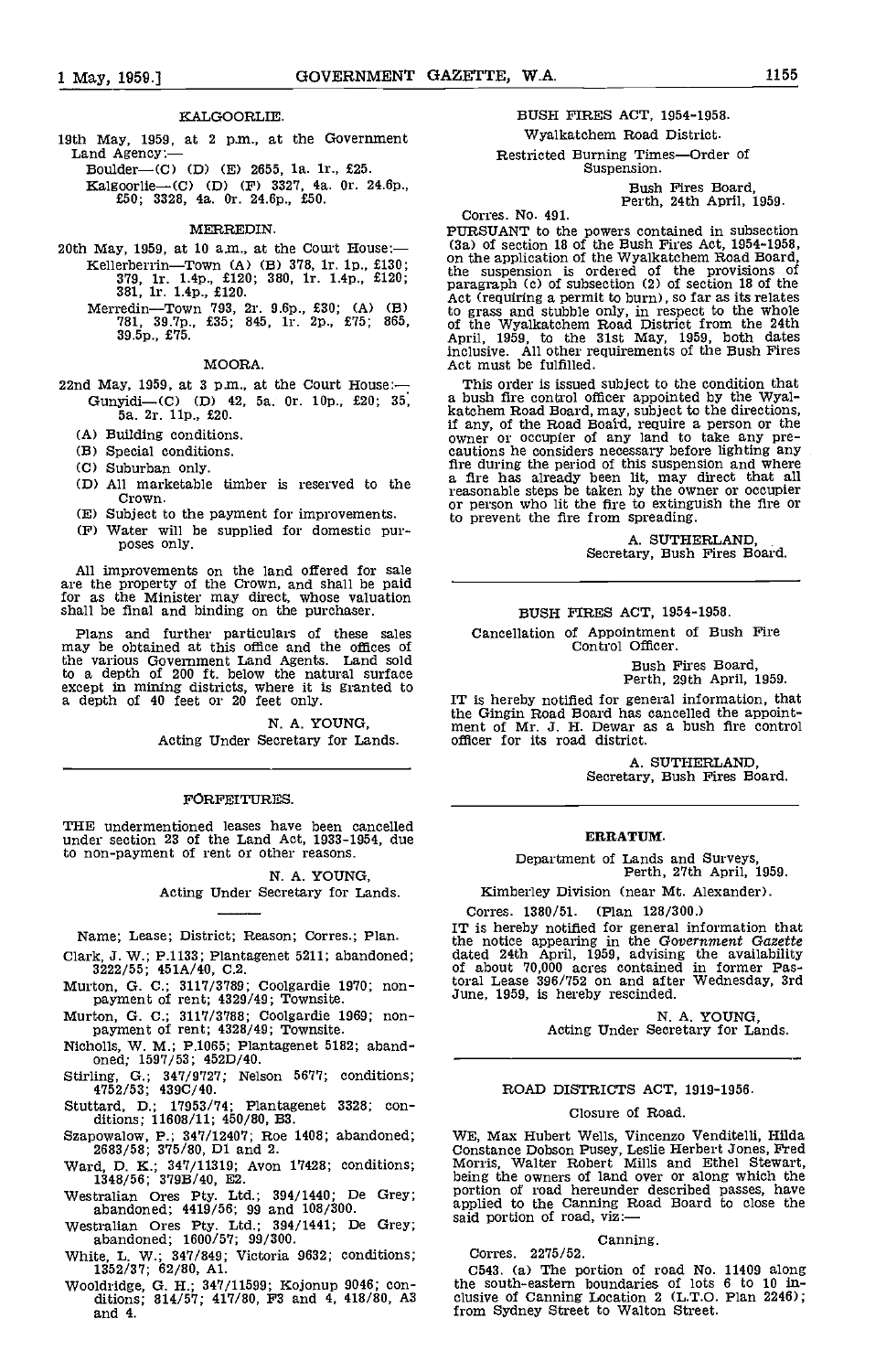(b) The portion of road No. 11412 along the south-western boundaries of lots 11 to 17 inclusive 4502 and example of Canning Location 2 (L.T.O. Plan 2246); from ward along Dora Street to the road described in paragraph (a) lost above.

 $(Plan 1D/20, S.E.)$  M. H. WELLS.

V. VENDITELLI. H. C. PUSEY. L. H. JONES. F. MORRIS per A. H. Corbett.<br>W. R. MILLS. ETHEL STEWART.

I, Joseph William Cole, on behalf of the Canning By Road Board, hereby assent to the above application to close the road therein described.

JOSEPH W. COLE,<br>Chairman, Canning Road Board.<br>19th March, 1959.

# ROAD DISTRICTS ACT, 1919-1956. Closure of Road.

THE Minister for Lands, being the owner of land over or along which the portion of road hereunder described passes, has applied to the Gingin Road Board to close the said portion of road, viz.:-

Gingin. Corr. 1815/37.

G399. All that portion of road No. 3912 between the southern boundary of Swan Location 1375 and the sits intersection with the north-eastern alignment 39 and of road No. 1648 at the south-east corner of reserve 18352 (Swan Location 3124). (Plans 30/80, P1 and south<br>
2, 31/80, A2 and 3.) N. A. YOUNG, measured<br>
for Minister for Lands.  $\begin{array}{ccc}\n & \text{if } \\
 \text{for } \text{Minter} & \text{for } \text{Lands}\n\end{array}$ 

I, Charles John Wedge, on behalf of the Gingin Road Board, hereby assent to the above application to close the road therein described.

CHARLES WEDGE, Chairman, Gingin Road Board. 18th April, 1959.

# ROAD DISTRICTS ACT, 1919-1958.

Closure of Road.<br>WE, Domenico Samuel Bario and Harold Theodore WE, Domenico Samuel Bario and Harold Theodore all and Altus, being the owners of land over or along which before<br>portion of road hereunder described passes, have biddin applied to the Broomehill Road Board to close the opera said portion of road, viz:-

Broomehill.

Corr. 3584/56.

B.598. The surveyed road along the southern  $1959$ .<br>boundaries of Kojonup Locations 2198 and 2774; boundaries of Kojonup Locations 20198 and 27744; from a surveyed road at the south-east corner of the former location to an eastern boundary of Peringillup Townsite. (Plan 436A/40, AB1.)

HAROLD T. ALTUS.<br>D. S. BARIO.

I, Roy F. Jones, on behalf of the Broomehill Road Board, hereby assent to the above application to close the road therein described,

ROY F. JONES,<br>Chairman, Broomehill Road Board. 20th April, 1959.

# ROAD DISTRICTS ACT, 1919-1956.<br>Department of Lands and Surveys,

Department of Lands and Surveys,  $\begin{array}{ccc}\n\text{Deth} & \text{Deth} & \text{Deth} \\
\text{Perth} & \text{Ist May, 1959.} & \text{ton To}\n\end{array}$ <br>IT is hereby declared that the undermentioned itself lands have been set apart, taken, or resumed the co under section 17 of the Public Works Act, 1902-<br>1956, for the purpose of a new road, that is to the co  $say:=$ 

# Erookton.

L. & S. 11464/06, M.R.D. 269/56.

Road No. 11657.—A strip of land, one chain<br>wide (widening as delineated and coloured dark brown on Original Plan 7970), leaving road No.

2197 at the south-west corner of Avon Location 4502 and extending (as surveyed) north-westward along the south-western boundaries of said location and locations 3265, 2691, 2341 and a south-western boundary of location 2398 to the southern side of the Brookton-Kunjin Railway Reserve; 2r. 32.6p. being resumed from Brcokton Lot 337, 1.5p., 24.5p. and 2a. 1r. 31p. being resumed from Avon Locations 2691, 3265 and 4502 respectively. (Plans Brookton Townsite, 343D/40, AB4.)

Plans and more particular descriptions of the land so set apart, taken, or resumed may be in-<br>spected at the Department of Lands and Surveys,<br>Perth.

By order of His Excellency the Governor,

STEWART BOVELL Minister for Lands.

# TRANSFER OF LAND ACT, 1893-1950. Application 725/1959.

TAKE notice that Fanny Selina Bowley McBride of Brunswick Road Albany Married Woman has made application to be registered under the Transfer of Land Act 1893-1950 as the proprietor Transfer of Land Act 1893-1950 as the proprietor of an estate in fee simple in possession in the following parcel of land situate in the Albany<br>District and being:—

Albany Town Lot 163 and being lots 12 and 13 the subject of Diagram 20451 containing 1 rood 39 and 6/lOths perches.

Bounded on the north-east by part of the south-western boundary of Burgoyne Road measuring 1 chain and 2/lOths of a link on the south-east by the north-western boundary of Town Lot 164 measuring 4 chains 96 and 2/lOths links on the south-west by part of the north-eastern boundary of Brunswick Road measuring 1 chain and 3/loths of a link and on the north-west by the south-eastern boundaries of lots 8 and 9 of Town Lot 162 measuring 4 chains 96 and 4/lOths links.

And further take notice that all persons other than the applicant claiming to have any estate right title or interest in the above parcel of land and desiring to object to the said application are hereby required to lodge in this office on or before the 15th day of June next a caveat for-<br>bidding the said land being brought under the operation of the said Act.

# R. C. BUCHANAN, Registrar of Titles.

Office of Titles, Perth, this 28th day of April,

B. P. Kakulas, Solicitor, Perth, Solicitor for the Applicant.

# TOWN PLANNING AND DEVELOPMENT ACT, 1928-1958.

Municipality of Geraldton-Town Planning Scheme. Amendment and Amplification,

T,P.B. 86, Vol. 58.

IT is hereby notified for public information, in accordance with section 7 of the Town Planning and Development Act, 1928-1958, that the resolution of the Municipality of Geraldton dated the 10th day of December, 1958, to amend the Geraldton Town Planning Scheme by excising from the residential area the whole of lot 563 situated at the corner of North-West Coastal Highway and Dean Street, Geraldton, and including this lot in the commercial area as was advertised in the Government Gazettes of the 24th and 31st December, 1958, and the 9th January, 1959, was approved by the Hon. Minister for Town Planning on the 17th day of April, 1959.

> J. A. HEPBURN, Town Planning Commissioner,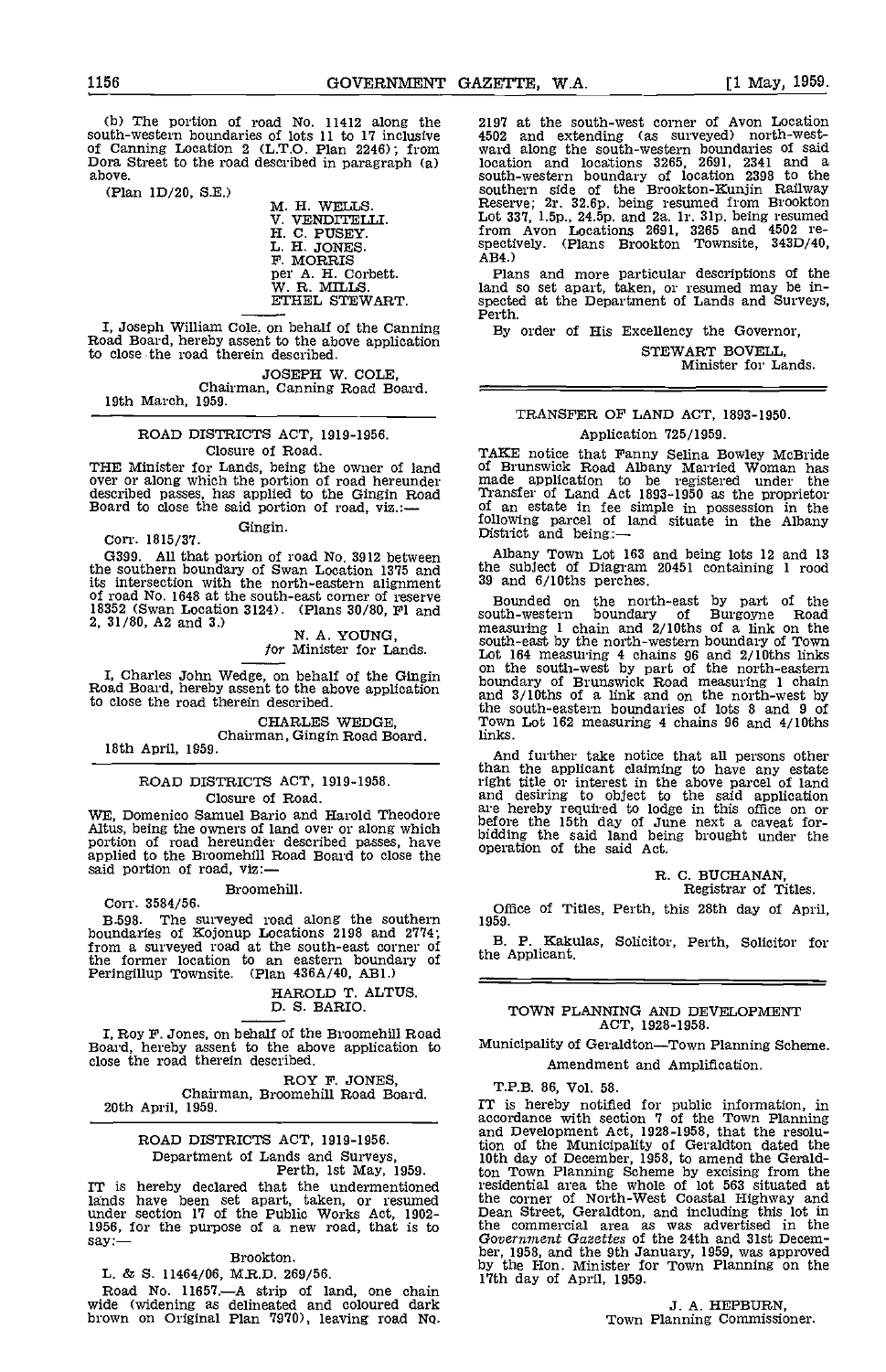## PUBLIC WORKS TENDERS.

Tenders, closing at Perth, 2.30 p.m., on dates the mentioned hereunder, are invited for the following. All tenders to be on a firm basis. Rise and  $_{28th}$ Fall Clause will not apply.

Boddington Hospital—Matron's Quarters—Re- pairs and Renovations (13654); 12th pairs and Renovations (13654); 5th May, 1959; con-<br>ditions may be seen at the Contractors' Room, P.W.D., Perth, and at Boddington Police Station

Geraldton "Rosella" Hospital—Re-roofing, etc.,<br>of Nurses' Quarters (13646); 5th May, 1958; con-<br>ditions may be seen at the Contractors' Room, and after 21st April, 1959.<br>Public Works Department, Perth and Geraldton, on<br>May and after 21st April, 1959.

Morley Park Town Planning—Purchase and 1959.<br>Removal of Improvements on lots 16 and 17 (13649); Seederly Leederly May, 1959; conditions may be seen at the Contractors' Room, P.W.D., Perth, on and after 21st  $\overline{s}$ <br>April, 1959.

Capel School and Quarters—Repairs and Reno-<br>vations (13652); 12th May, 1959; conditions may be seen at the Contractors' Room, P.W.D., Perth, tractor<br>and Bunbury, and at Courthouse, Busselton, on after<br>and after 28th April,

East Hamilton Hill New School—Erection  $\rm_{Barrad}$ (13653); 12th May, 1959; conditions may be seen at the Contractors' Room, P.W.D., Perth, on and indors after 26th April, 1959.

Mt. Helena Brick School—Additions (13655); 12th May, 1959; conditions may be seen at the Contractors' Room, P.W.D., Perth, on and after 15th May, 1959.

Mullewa Hospital—Repairs and Renovations (13650); 12th May, 1959; conditions may be seen at the Contractors' Room, P.W.D., Perth and Geraldton, and at Police Station, Mullewa, on and after 28th April, 1959.

Northam School Inspector's Quarters (70 Gordon Street)—Repairs and Renovations (13654); 12th May, 1959; conditions may be seen at the Con-<br>tractors' Room, P.W.D., Perth, and Northam, on and after 28th April, 1959.

King Edward Memorial Hospital-Lift Installations (13641); 12th May, 1959; conditions may be seen at the Contractors' Room, P.W.D., Perth, on and after 21st April, 1959.

East Cannington School—Additions (13657); 19th May, 1959; conditions may be seen at the Contractors' Room, P.W,D., Perth, on and after 5th May, 1959.

Leederville Technical College—Additions to Paint Shop (13658); 19th May, 1959; conditions may be seen at the Contractors' Room, P.W.D., Perth, on and after 5th May, 1959.

Narrogin Hospital—Extensive Additions (13659);<br>9th June, 1959; conditions may be seen at the Con-<br>tractors' Room, P.W.D., Perth and Narrogin, on and<br>after 12th May, 1959.

Tenders are to be addressed to "The Hon. the Minister for Works, Public Works Department, The<br>Barracks, St. George's Place, Perth," and must be<br>indorsed "Tender." The highest, lowest or any<br>tender will not necessarily be accepted.

By order of the Hon. Minister for Works.

J. McCONNELL,<br>Acting Under Secretary for Works.

P.W. 168/57; Ex. Co. No. 731.

# Main Roads Act, 1930-1955; Public Works Act, 1902-1956

LAND RESUMPTION

Yanchep Controlled Access Road and Subsidiary Roads (Wanneroo Road Intersection)

NOTICE is hereby given, and it is hereby declared, that the several pieces or parcels of land described in the Schedule Access of land described in the Schedule<br>hereto—being all in the Swan District—have, in pursuance of the written approval and consent of His Excellency the Governor,<br>acting by and with the advice of the Executive Council,

And further notice is hereby given that the said pieces or parcels of land so set apart, taken, or resmned are marked off and more particularly described on Plan, P.W.D., W.A. 36753 (L.T.O. Diagram 24491), which may be inspected at the Office<br>of the Minister for Works, Perth.

And it is hereby directed that the said lands shall vest in Her Majesty for an estate in fee simple for the public work herein expressed, freed and discharged from all trusts, mortgages, charges, obligations, estates, inte

| SCHEDULE |
|----------|
|----------|

| No. on Plan<br>P.W.D., W.A.,<br>No. 36753 | Owner or Reputed Owner                                            | Description                                                                                                                                                          | Атеа                                           |
|-------------------------------------------|-------------------------------------------------------------------|----------------------------------------------------------------------------------------------------------------------------------------------------------------------|------------------------------------------------|
| 1                                         | Jacob Koster                                                      | Portion of Swan Location K, being part of Lot<br>133 on L.T.O. Plan 5102 and being part of the<br>land comprised in Certificate of Title Volume<br>1122, Folio 929   | г.<br>а.<br>р.<br>ົ1 6<br>$\bf{0}$<br>$\bf{0}$ |
| 2 and 3                                   | Wilfred Henery Clinch                                             | Portion of Swan Location K, being part of Lot<br>134 on L.T.O. Plan 5102 and being part of the<br>land comprised in Certificate of Title Volume<br>1136, Folio 115   | 0<br>$\bf{0}$<br>$22 - 7$                      |
| $4 \text{ and } 5$                        | Crown<br>$\cdots$<br>                                             | Portion of Swan Location K, being Lot 136 on<br>L.T.O. Plan 5102 (Certificate of Title Volume<br>1177, Folio 13)                                                     | 0<br>$\mathbf{2}$<br>$\theta$                  |
| 6                                         | Harry Ainslie Dawes and Mary Jane Dawes<br>and Ivan Raymond Dawes | Portion of Swan Location K, being part of Lot<br>90 on L.T.O. Plan 4595 and being part of the<br>land comprised in Certificate of Title Volume<br>1144, Folio 846    | $\bf{0}$<br>$\bf{0}$<br>-16                    |
| $7$ and $8$                               | Harry Raymond Miles and Marian Edith Miles                        | Portion of Swan Location K, being parts of Lot 1<br>on L.T.O. Diagram 9358 and being part of<br>the land comprised in Certificate of Title<br>Volume 1108, Folio 263 | 0<br>$26 - 3$<br>0                             |

Certified correct this 22nd day of April, 1959.

G. P. WILD,

Minister for Works.

CHARLES GAIRDNER, Governor in Exeetive Council.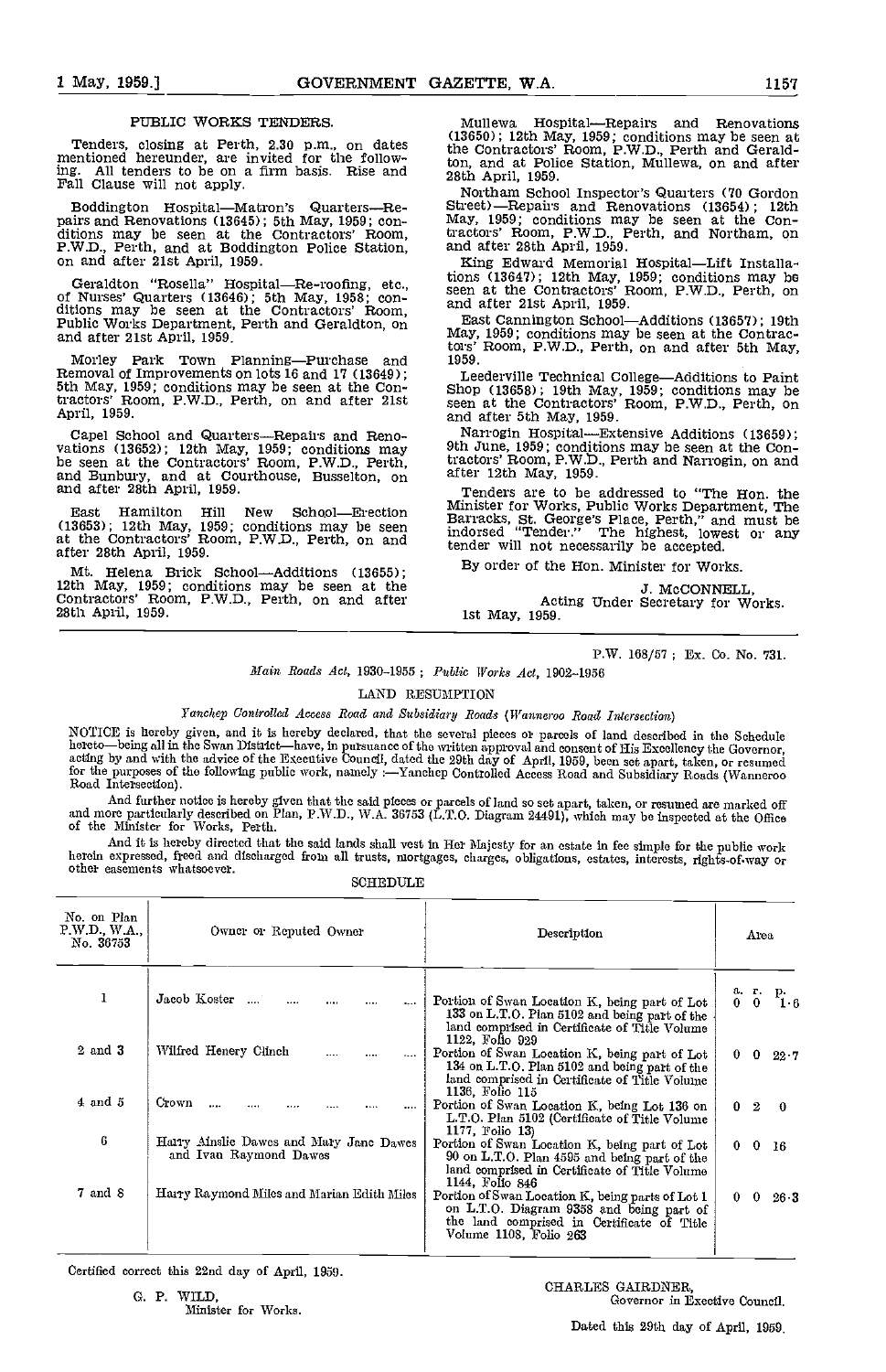M.R.D. 568/53

# Main Roads Act, 1930-1955 : Public Works Act, 1902-1956

# NOTICE OF IWIENTION TO TAKE OR RESUME LAND

THE Minister for Works hereby gives notice, in accordance with the provisions of section 17 (2) of the Public Works Act, 1902–1956, that it is intended to take or resume under Section 17 (1) of that Act the pieces or parcels of land described in the<br>Schedule hereto and being all in the Plantagenet District for the purpose of the following pu deviating Frenchman Bay Road and that the said pieces or parcels of land are marked off on Plan M.R.D., WA. 1918, which may be inspected at the office of the Commissioner of Main Roads, Malcolm Street, Porth.

## SCHEDULE

| No. | Owner or Reputed Owner                                                                              | Occupier or Reputed<br>Occupier                            | Description                                                                                                                                                                                            | Area                         |  |
|-----|-----------------------------------------------------------------------------------------------------|------------------------------------------------------------|--------------------------------------------------------------------------------------------------------------------------------------------------------------------------------------------------------|------------------------------|--|
| I   | Roy John McCarthy<br>$\cdots$                                                                       | R. J. McCarthy                                             | Portion of Plantagenet Location 33 and being<br>part of Lot 113 on Diagram 9410 (Certificate                                                                                                           | a. r. p.<br>0 I<br>9         |  |
| 2   | Arthur Ralph<br>$\cdots$<br>$\cdots$                                                                | A. Ralph<br>                                               | of Title Volume 1118, Folio 345)<br>Portion of Plantagenet Location 33 and being<br>part of Lot 135 on Diagram 9410 (Certificate                                                                       | 0013                         |  |
| 3   | Richard Bridgeman Scriv-<br>ener.                                                                   | R. B. Scrivener                                            | of Title Volume 1098, Folio 761)<br>Portion of Plantagenct Location 33 and being<br>part of Lot 136 on Plan 3571 (Certificate of                                                                       | $0\quad 0$<br>$7 - 7$        |  |
| 4   | Elias James Halkes<br>$\cdots$                                                                      | E. J. Halkes<br>$\sim$<br>$\cdots$                         | Title Volume IIOI, Folio 69)<br>Portion of Plantagenet Location 33 and being<br>part of Lot 79 on Plan 3570 (Certificate of                                                                            | 00 II                        |  |
| 5   | Alma Everil Taylor<br>$\cdots$                                                                      | A. E. Taylor<br>$\sim$                                     | Title Volume 1059, Folio 726)<br>Portion of Plantagenet Location 33 and being<br>part of Lot 6 on Diagram 21584 (Certificate                                                                           | $0 \t0 \t17.4$               |  |
| 6   | Drew Robinson & Company<br>Pty. Limited                                                             | Drew Robinson & Com-<br>pany Pty. Limited                  | of Title Volume 1206, Folio 983)<br>Portion of Plantagenet Location 33 and being<br>part of Lot 98 on Plan 3570 (Certificate of                                                                        | $3-6$<br>$0\quad 0$          |  |
| 7   | Jan Meuzelaar<br>                                                                                   | J. Meuzelaar<br>$\sim$                                     | Title Volume 1185, Folio 998)<br>Portion of Plantagenet Location 33 and being<br>part of Lot 97 on Plan 3571 (Certificate of                                                                           | $0\quad 0$<br>3 - 6          |  |
| 8   | John Wilson Shannon<br>$\ddotsc$                                                                    | J. W. Shannon<br>$\cdots$                                  | Title Volume 1206, Folio 984)<br>Portion of Plantagenet Location 103 (Certificate<br>of Title Volume 27, Folio 374)                                                                                    | 0<br>$1 - 8$<br>0.           |  |
| 9   | Audrey Howard, Guy Mait-<br>land Passmore and Marion                                                | A. Howard, G. M. Pass-<br>more and M. Cook                 | Portion of Plantagenet Location 214 and being<br>part of Lot 6 on Plan 4640 (Certificate of                                                                                                            | $0\quad 0$<br>$1 - 8$        |  |
| 10  | Cook<br>Mary Parkin<br>                                                                             | M. Parkin<br>$\cdots$                                      | Title Volume 1069, Folio 138)<br>Portion of Plantagenet Location 2149, being<br>part of Lot 7 on Plan 4640 (Certificate of                                                                             | $0 \t0 \t117$                |  |
| П   | Minnie Ellen Taylor<br>$\cdots$                                                                     | M. E. Taylor<br>$\cdots$                                   | Title Volume 1147, Folio 753)<br>Portion of Plantagenet Location 214 and being<br>part of Lot 7 on Plan 4640 (Certificate of                                                                           | $0 \t 0 \t 23 \t 3$          |  |
| 12  | Baptist Union of Western<br>Australia Incorporated                                                  | Baptist Union of Western<br>Australia Incorporated         | Title Volume 1147, Folio, 754)<br>Portion of Plantagenet Location 24 and being<br>part of Lots 45, 46, 47, 48, 52, 53, 54, 72, 73,<br>74, 75, 76, 77, 78, 79 and 80 on Plan 47 (Certi-                 | $1 \t0 \t254$                |  |
| 13  | Sydney Challinor Harper                                                                             | S. C. Harper<br>$\cdots$<br>$\cdots$                       | ficate of Title Volume 1024, Folio 209)<br>Portion of Plantagenet Location 24 and being<br>part of Lot 186 on Plan 47 (Certificate of                                                                  | 0<br>78<br>0.                |  |
| 14  | Sydney Challinor Harper                                                                             | S. C. Harper<br>$\sim$ 0.000 $\mu$                         | Title Volume 1194, Folio 221)<br>Portion of Plantagenet Location 24 and being<br>part of Lots 187, 188, 189, 190, 191, 192, 193<br>and 194 on Plan 47 (Certificate of Title<br>Volume 1187, Folio 294) | 0 <sup>3</sup><br>65         |  |
| Iб  | William Scott Coatts, Nor-<br>Charles<br>Grant<br>man<br>Corstophan and Francis<br>Phillip Loeffler | W. S. Coatts, N. C. G.<br>Corstophan and F. P.<br>Loeffler | Portion of Plantagenet Location 24 and being<br>part of Lot 126 on Plan 47 (Certificate of<br>Title Volume 17, Folio 38)                                                                               | 9 - 6<br>$0\quad 0$          |  |
| 16  | William Henry Webb                                                                                  | $W.$ H. Webb $\ldots$                                      | Portion of Plantagenet Location 24 and being<br>part of Lot II8 on Plan 47 (Certificate of<br>Title Volume 15, Folio 125)                                                                              | 0.6<br>0<br>1                |  |
| 17  | Edward Walter Wheeler    E. W. Wheeler                                                              |                                                            | Portion of Plantagenet Location 24 and being<br>part of Lots 195, 196, 197, 198, 203 and 204 on<br>Plan 47 (Certificate of Title Volume 1181,                                                          | $0\quad 29$<br>0.            |  |
| 18  | Baptist Union of Western<br>Australia Incorporated                                                  | Baptist Union of Western<br>Australia Incorporated         | Folio 706)<br>Portion of Plantagenet Location 24 and being<br>part of Lots 55 and 56 (Certificate of Title                                                                                             | $1 \quad 0 \quad 38 \quad 3$ |  |
| 19  | Freda May Porteous<br>                                                                              | F. M. Porteous<br>$\cdots$                                 | Volume 1024, Folio 160)<br>Portion of Plantagenct Location 107 (Certificate                                                                                                                            | 0<br>- 19 - 3<br>0           |  |
| 20  | William Orrell<br>$\cdots$<br>$\cdots$                                                              | W. Orrell<br><br>$\cdots$                                  | of Title Volume 455, Folio 145)<br>Portion of Plantagenet Location 24 and being<br>part of Lot 3 on Plan 256 (Section 3B) (Certi-                                                                      | $19-6$<br>0<br>0             |  |
| 21  | Walter Raymond<br>                                                                                  | W. Raymond<br>                                             | ficate of Title Volume 42, Folio 51)<br>Portion of Plantagenet Location 24 and being<br>part of Lots I and 2 on Plan 256 (Section 3B)                                                                  | 5.4<br>0<br>- 1              |  |
| 22  | Rice Saunders and Henry<br>$_{\rm Bell}$                                                            | R. Saunders and H. Bell                                    | (Certificate of Title Volume 461, Folio 33)<br>Portion of Plantagenct Location 24 and being<br>part of Lot 17 (Certificate of Title Volume                                                             | 0<br>-23<br>0                |  |
| 23  | Sydney Challinor Harper<br>Elliot<br>Margaret<br>and                                                | S. C. and M. E. Harper                                     | 14, Folio 380)<br>Portion of Plantagenet Location 24 and being<br>part of Lot I on Plan 85 (Certificate of Title                                                                                       | 26-8<br>0<br>0               |  |
| 24  | Harper<br>Harry Alfred Noble Everitt                                                                | H. A. N. Everitt<br>                                       | Volume 671, Folio 177)<br>Portion of Plantagenet Location 4770 (Certifi-<br>cate of Title Volume 1214, Folio 96)                                                                                       | 85<br>3<br>$\mathbf{I}$      |  |
|     |                                                                                                     |                                                            |                                                                                                                                                                                                        |                              |  |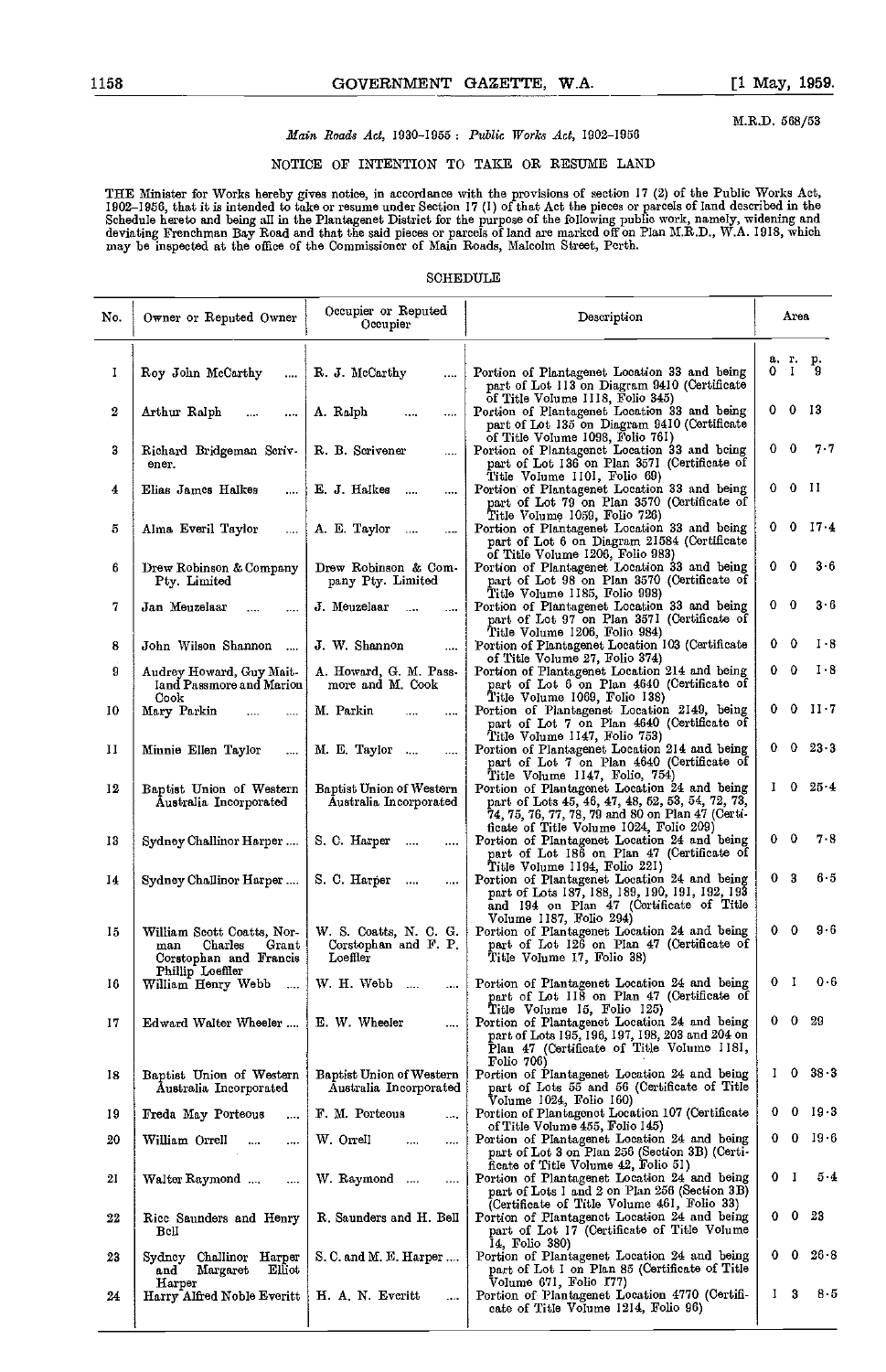# NOTICE OF INTENTION TO TAKE OR RESUME LAND

 $SCHEDULE$ -continued

| No.             | Owner or Reputed Owner                | Occupier or Reputed<br>Occupier    | Description                                                                                                                                                       | Area                                   |
|-----------------|---------------------------------------|------------------------------------|-------------------------------------------------------------------------------------------------------------------------------------------------------------------|----------------------------------------|
| 25              | John Elliott Farr                     | J. E. Farr<br>                     | Portion of Plantagenet Location 24 and being<br>part of Lots 12, 13 and 14 on Plan 447 (Certi-                                                                    | a. r. p.<br>$0 \t 0 \t 25.7$           |
| 26              | Charles Wentworth Waters              | C. W. Waters<br>$\cdots$           | ficate of Title Volume 79, Folio 87)<br>Portion of Plantagenet Location 24 and being<br>part of Lot 16 on Plan 256 (Certificate of<br>Title Volume 30, Folio 319) | $0\quad 0$<br>$5-5$                    |
| 27              | Thurza List                           | T. List<br>$\cdots$                | Portion of Plantagenet Location 24 and being<br>part of Lots 17 and 18 on Plan 256 (Certifi-<br>cate of Title Volume 1120, Folio 679)                             | $0\quad 0$<br>4.4                      |
| 28              | Abraham Ebenezer Evans                | A. E. Evans<br>$\cdots$            | Portion of Plantagenet Location 24 and being<br>part of Lot 29 on Plan 447 (Certificate of<br>Title Volume 51, Folio 140)                                         | $0 \t 0 \t 10 \t 2$                    |
| 29              | Joseph Gover<br>$\cdots$              | J. Gover<br><br>                   | Portion of Plantagenet Location 24 and being<br>part of Lot 30 on Plan 447 (Certificate of<br>Title Volume 55, Folio 202)                                         | $0\quad 0$<br>$4-6$                    |
| 30              | Michael O'Keefe<br>$\cdots$           | M. O'Keefe<br><br>$\cdots$         | Portion of Plantagenet Location 24 and being<br>part of Lots 10 and 11 on Plan 256 (Certifi-<br>cate of Title Volume 42, Folio 398)                               | $0 \quad 0$<br>2.8                     |
| 31              | George Benjamin Hill<br>$\sim$        | G. B. Hill<br>$\cdots$<br>$\cdots$ | Portion of Plantagenet Location 24 and being<br>part of Lot 9 on Plan 256 (Certificate of<br>Title Volume 42, Folio 46)                                           | $\mathbf 0$<br>$3 - 5$<br>$\mathbf{0}$ |
| 32              | John O'Keefe<br>$\cdots$<br>$\ddotsc$ | J. O'Keefe<br><br>$\cdots$         | Portion of Plantagenet Location 24 and being<br>part of Lots 6, 7 and 8 on Plan 256 (Certifi-<br>cate of Title Volume 42, Folio 399)                              | $0\quad 30$<br>0.                      |
| 33 <sub>1</sub> | Stephen Johns<br>$\cdots$<br>         | S. Johns<br><br>                   | Portion of Plantagenet Location 24 and being<br>part of Lot 5 on Plan 256 (Certificate of<br>Title Volume 36, Folio 160)                                          | $0\quad 22$<br>О.                      |
| 34              | John Bain<br>$\cdots$<br>$\cdots$     | J. Bain<br>$\cdots$<br>$\cdots$    | Portion of Plantagenet Location 24 and being<br>part of Lot 4 on Plan 256 (Certificate of<br>Title Volume 65, Folio 18)                                           | $0 \t 0 \t 33.3$                       |
| 35              | Albert Edwards Angove                 | A. E. Angove<br>$\cdots$           | Portion of Plantagenet Location 113 (Certifi-<br>cate of Title Volume 1062, Folio 794)                                                                            | 6<br>$\overline{4}$<br>1               |
| 36              | Thomas Richard McBride                | T. R. McBride<br>                  | Portion of Plantagenet Location 111 (Memorial<br>Book $XX/220$                                                                                                    | $0 \t0 \t39.5$                         |

Dated this 22nd day of April, 1059.

F. PARRICK, Secretary, Main Roads.

M.R.D. 326/57

# Main Roads Act, 1930-1955; Public Works Act, 1902-1956

# NOTICE OF INTENTION TO TAKE OR RESUME LAND

THE Minister for Works hereby gives notice, in accordance with the provisions of section 17 (2) of the Public Works Act, 1902–1956, that it is intended to take or resume under section 17 (1) of that Act, the pieces or parcels of land described in the<br>Schedule hereto and being all in the Avon District, for the purpose of the following public Yealering Road, and that the said pieces or parcels of land are marked off on Plan M.R.D., W.A., 1682, which may be inspected at the Office of the Commissioner of Main Roads, Malcolm Street, Perth.

# SCHEDULE

| No.                   | Owner or Reputed Owner Occupier or Reputed Occupier |                                                    | Description                                                                                                                                                                                                                                            | Area                                             |
|-----------------------|-----------------------------------------------------|----------------------------------------------------|--------------------------------------------------------------------------------------------------------------------------------------------------------------------------------------------------------------------------------------------------------|--------------------------------------------------|
| $\boldsymbol{2}$<br>3 | Oswald Gilman<br>Oswald Gilman<br>Alfred John Coxon | $0.$ Gilman $\ldots$<br>$0.$ Gilman<br>A. J. Coxon | <br>Portion of Avon Location 9677 (Certificate of<br>Title Volume 1029, Folio 590)<br>Portion of Avon Location 11660 (Certificate of<br>Title Volume 645, Folio 50)<br>Portion of Avon Location 21880 (Certificate of<br>Title Volume 1198, Folio 583) | a.<br>(approx.)<br>-24<br>(арргох.)<br>(approx.) |

Dated this 23rd day of April, 1959.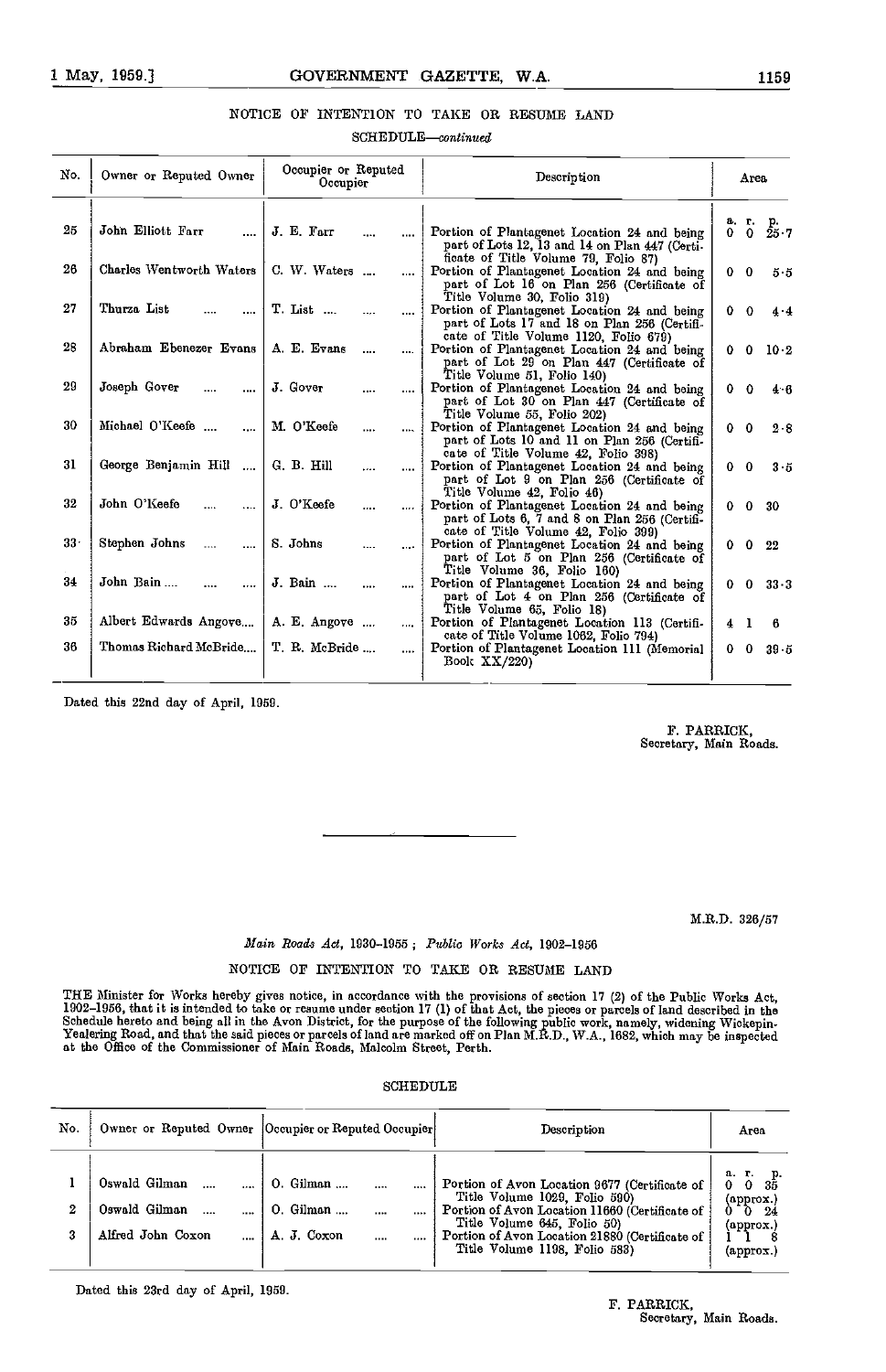M.R.D. 982/54

# Main Roads Act, 1930-1955; Public Works Act, 1902-1956

# NOTICE OF INTENTION TO TAXE OR RESUME LAND

THE Minister for Works hereby gives notice, in accordance with the provisions of section 17 (2) of the Public Works Act, 1902-1956, that it is intended to take or resume under section 17 (1) of that Act, the pieces or parcels of land described in the Schedule hereto and being all in the Murray District for the purpose of the following public work, namely, widening and<br>deviating Coast Road, and that the said pieces or parcels of land are marked off on Plan M.R.D., W inspected at the Office of the Coinmissionor of Main Roads, Malcolm Street, Perth.

#### **SCHEDULE**

| No.              |                                                                                                                                                                           | Owner or Reputed Owner   Occupier or Reputed Occupier                                            | Description                                                                                                                  | Area                                             |
|------------------|---------------------------------------------------------------------------------------------------------------------------------------------------------------------------|--------------------------------------------------------------------------------------------------|------------------------------------------------------------------------------------------------------------------------------|--------------------------------------------------|
|                  | Albert Stephen Buckeridge                                                                                                                                                 | A. S. Buckeridge<br>$\sim$                                                                       | Portion of Murray Location 506 (Certificate<br>of Title Volume 1119, Folio 95)                                               | агр.<br>$5 \t0 \t38$                             |
| $\boldsymbol{2}$ | Reginald Louis Dawe                                                                                                                                                       | R. L. Dawe<br>$\cdots$                                                                           | Portion of Murray Location 837 (Certificate<br>of Title Volume 1161, Folio 649)                                              | (approx.)<br>6 2<br>8<br>(approx.)               |
| 3                | Leonard Stanley Dawe and<br>Muriel Isabel Dawe                                                                                                                            | L. S. and M. I. Dawe<br>$\cdots$                                                                 | Portion of Murray Location 1036 (Certificate<br>of Title Volume 1091, Folio 35)                                              | 6 3 33<br>(approx.)                              |
| 4                | Roderick James Wother-<br>spoon Forbes                                                                                                                                    | $R. J. W.$ Forbes                                                                                | Portion of Murray Location 644 (Certificate<br>of Title Volume 1114, Folio 875)                                              | 6016<br>(approx.)                                |
| 5                | Frederick Ivan Solomon                                                                                                                                                    | F. I. Solomon<br>$\cdots$<br>$\cdots$                                                            | Portion of Murray Location 62 (Certificate<br>of Title Volume 1050, Folio 612)                                               | $8^{\circ}$ $3^{\circ}$ $3^{\circ}$<br>(approx.) |
| 6                | Harry Loton Watts, Ernest<br>Loton Watts, Leonard<br>Noel Watts, Lillian Mit-<br>chell, Lena Russell,<br>Blanche Elizabeth Nan-<br>carrow and Ethel Char-<br>lotte Rogers | H. L., E. L. and L. N.<br>Watts, L. Mitchell, L.<br>Russell, B. E. Nancarrow<br>and E. C. Rogers | Portion of Murray Location 498 (Certificate<br>of Title Volume 917, Folio 70)                                                | 51<br>5<br>(approx.)                             |
| 7                | Edward Henry Watson,<br>Harold Ernest Bassett-<br>Scarfe                                                                                                                  | E. H. Watson and H. E.  <br>Bassett-Scrafe                                                       | Portion of Murray Location 1130 and being<br>part of Lot 1 on Diagram 20348 (Certificate<br>of Title Volume 1223, Folio 146) | $3 \quad 0 \quad 32$<br>(approx.)                |
| 8                | Lindley Seymour Ward    L. S. Ward                                                                                                                                        | $\cdots$<br>$\cdots$                                                                             | Portion of Murray Location 752 (Certificate<br>of Title Volume 1122, Folio 154)                                              | $1 \quad 3 \quad 3$<br>(approx.)<br>$9$ 2 22     |
| 9                | Cecil Montague Wright                                                                                                                                                     | C. M. Wright<br>$\ddotsc$<br>                                                                    | Portion of Murray Location 673 (Certificate<br>of Title Volume 1170, Folio 71)                                               | (арргох.)                                        |

Dated this 23rd day of April, 1959.

F. PARRICK, Secretary, Main Roads.

M.R.D. 58/49

# Main Roads Act, 1930-1955; Public Works Act, 1902-1956

# NOTICE OF INTENTION TO TAKE OR RESUME LAND

THE Mmister for Works hereby gives notice, in accordance with the provisions of Section 17 (2) of the Public Works Act, 1902–1956, that it is intended to take or resume under Section 17 (1) of that Act the pieces or parcels of land described in the<br>Schedule hereto and being all in the Plantagenet District for the purpose of the following pu may be inspected at the office of the Commissioner of Main Roads, Malcolm Street, Perth.

# **SCHEDULE**

| No. | Owner or Reputed Owner                                                                                                             | Occupier or Reputed<br>Description<br>Occupier |                                                                                         | Area                                                  |  |
|-----|------------------------------------------------------------------------------------------------------------------------------------|------------------------------------------------|-----------------------------------------------------------------------------------------|-------------------------------------------------------|--|
|     | Martin<br>McNeil<br>James<br>(Executor of the Will of                                                                              | J. McN. Martin<br>$\cdots$                     | Portion of Plantagenet Location 23 (Memorial<br>Book $XXI/1267$                         | a 1 p.<br>$3 \t12$<br>0<br>$\left($ approx. $\right)$ |  |
| 2   | A. U. Martin (deceased))<br>James McNeil Martin and<br>John McNeil Martin                                                          | J McN Martin and J.<br>McN. Martin             | Portion of Plantagenet Location 406 (Certificate<br>of Title Volume 1193, Folio 675)    | 10 0<br>- 0<br>(approx.)                              |  |
| 3   | Brian Alan Sounness and<br>Hubert Glen Alister Soun-                                                                               | B. A. and H. G. A. Soun-<br>ness               | Portion of Plantagenet Location 406 (Certificate<br>of Title Volume 1120, Folio 560)    | $5\,2\,36$<br>(approx.)                               |  |
| 4   | ness<br>Frederick Henry Sounness,<br>Frederick Clifford Scott<br>Sounness, Maxwell Roy<br>Sounness and Francis<br>William Sounness | F. H., F. C. S., M. R. and<br>F. W. Sounness   | Portion of Plantagenet Location 1070 (Certifi-<br>cate of Title Volume 1054, Folio 612) | $\overline{2}$<br>2<br>0.<br>(approx.)                |  |
| 5   | Frederick Henry Sounness,<br>Frederick Clifford Scott<br>Sounness, Maxwell Roy<br>Sounness and Francis                             | F. H., F. C. S., M. R. and<br>F. W. Sounness   | Portion of Plantagenet Location 863 (Certifi-<br>cate of Title Volume 1054, Foho 609)   | $2 \quad 34$<br>(approx.)                             |  |
| 6   | William Sounness<br>Brian Alan Sounness and<br>Hubert Glen Alister Soun-<br>ness                                                   | B. A. and H. G. A. Soun-<br>ness               | Portion of Plantagenet Location 23 (Certificate<br>of Title Volume 1181, Foho 192)      | 24<br>(арргох.)                                       |  |

Dated this 28th day of April, 1959.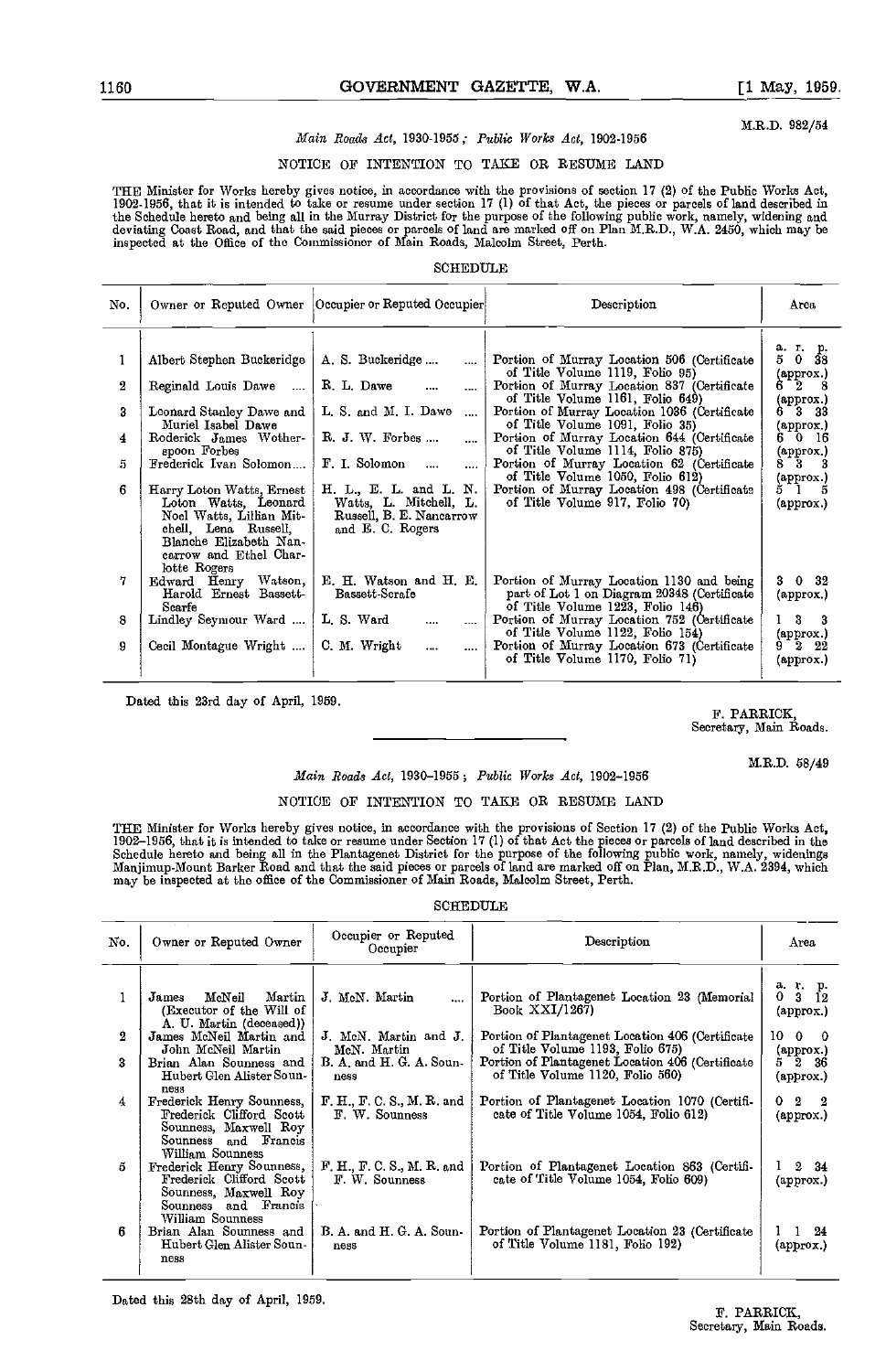#### M.R.D. 287/57

# Main Roads Act, 1930-1955; Public Works Act, 1902-1956

# NOTICE OF INTENTION TO TAKE OR RESUME LAND

THE Minister for Works hereby gives notice, in accordance with the provisions of Section 17 (2) of the Public Works Act, 1902-1956, that it is intended to take or resume under Section 17 (1) of that Act the pieces or parcels of land described in the Schedule hereto and being all in the Esperance District for the purpose of the following public work, namely, deviating Ongerup-<br>Ravensthorpe-Esperance Road and that the said pieces or parcels of land are marked off on Pla may be inspected at the office of the Commissioner of Main Roads, Malcolm Street, Perth.

# SCHEDULE

| No. | Owner or Reputed Owner                                                                             | Occupier or Reputed<br>Occupier                         | Description                                                                                                                                                                                                                             | Area                                                                          |
|-----|----------------------------------------------------------------------------------------------------|---------------------------------------------------------|-----------------------------------------------------------------------------------------------------------------------------------------------------------------------------------------------------------------------------------------|-------------------------------------------------------------------------------|
|     | Betsy Roland Button<br>Betsy Roland Button<br>William Clem Sampson<br>and Olive Jane Samp-<br>son. | B. R. Button<br>B. R. Button<br>W. C. and O. J. Sampson | Portion of Esperance Location 1044 (Crown<br>Lease $189/1953$<br>Portion of Esperance Location 293 (Certificate<br>of Title Volume 1215, Folio 373)<br>Portion of Esperance Location 366 (Certificate<br>of Title Volume 406, Folio 79) | аг. р.<br>$0\quad 0$<br>(approx.)<br>n.<br>(approx.)<br>- 2 - 38<br>(approx.) |

Dated this 27th day of April, 1959.

F. PARRICK, Secretary, Main Roads.

# M.R.D. 415/46

# Main Roads Act, 1930-1955 : Public Works Act, 1902-1956

#### NOTICE OF INTENTION TO TAKE OR RESUME LAND

THE Minister for Works hereby gives notice, in accordance with the provisions of Section 17 (2) of the Public Works Act,<br>1902–1956, that it is intended to take or resume under Section 17 (1) of that Act the pieces or parce Schedule hereto and being all in the Murray District for the purpose of the following public work, namely, widening Armadale-<br>Pemberton Road and that the said pieces or parcels of land are marked off on Plan M.R.D., W.A. 6 at the office of the Commissioner of Main Roads, Malcolm Street, Perth.

#### SCHEDULE<sup>R</sup>

| No. | Owner or Reputed Owner | Occupier or Reputed<br>Occupier |          | Description                                                                                                               | Area                                |
|-----|------------------------|---------------------------------|----------|---------------------------------------------------------------------------------------------------------------------------|-------------------------------------|
|     | Robert John Lyons      | $R$ , J. Lyons                  | $\cdots$ | Portion of Murray Location 26 and being part<br>of the land on Plan 5235 (Certificate of Title<br>Volume 1103, Folio 813) | a. r. p.<br>$0\quad 0$<br>(approx.) |

 $\bar{\beta}$ 

Dated this 27th day of April, 1959.<br>
F. PARRICK, F. PARRICK, Secretary, Main Roads.

M.R.D. 982/54

# Main Roads Act, 1930-1955; Public Works Act, 1902-1956

# NOTICE OF INTENTION TO TAKE OR RESUME LAND

THE Minister for Works hereby gives notice, in accordance with the provisions of Section 17 (2) of the Public Works Act,<br>1902–1956, that it is intended to take or resume under Section 17 (1) of that Act the pieces or parce Schedule hereto and being all in the Murray District for the purpose of the following public work, namely, widening Coast<br>Road and that the said pieces or parcels of land are marked off on Plan M.R.D., W.A. 2595, which may office of the Commissioner of Main Roads, Malcolm Street, Perth.

## **SCHEDULE**

| No. | Owner or Reputed Owner                                                                      | Occupier or Reputed<br>Occupier                                | Description                                                                                                                                                                                                        | Area                                                    |
|-----|---------------------------------------------------------------------------------------------|----------------------------------------------------------------|--------------------------------------------------------------------------------------------------------------------------------------------------------------------------------------------------------------------|---------------------------------------------------------|
| 2   | Owen Hobart Tuckey<br>$\sim$<br>Edward Henry Watson and<br>Harold Ernest Bassett.<br>Scarfe | $\pm$ 0. H. Tuckey<br>E. H. Watson and H. E.<br>Bassett-Scarfe | Portion of Murray Location 1147 (Certificate of<br>Title Volume 523, Folio 16)<br>Portion of Murray Location 1130 and including<br>part of Lot 1 on Diagram 20348 (Certificate of<br>Title Volume 1223, Folio 146) | аг. р.<br>$\Omega$<br>(approx.)<br>$\{\text{approx.}\}$ |

Dated this 27th day of April, 1959.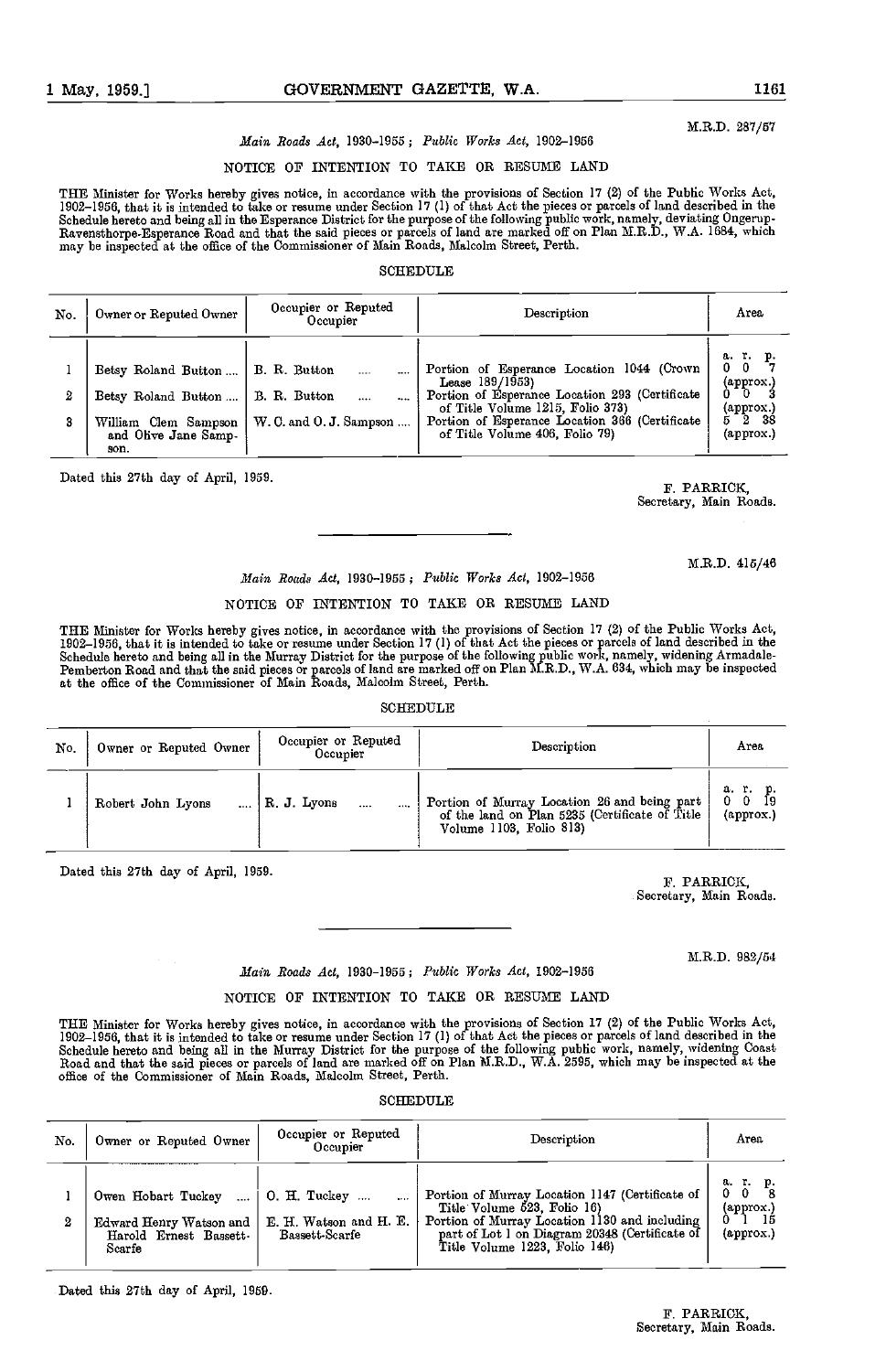## Main Roads Act, 1930-1955; Public Works Act, 1902-1956

# NOTICE OF INTENTION TO TAKE OR RESUME LAND

THE Minister for Works hereby gives notice, in accordance with the provisions of section 17 (2) of the Public Works Act,<br>1902–1956, that it is intended to take or resume under section 17 (1) of that Act the pieces or parce Schedule hereto and being all in the Narra Tarra and Victoria Districts for the purpose of the following public work, namely,<br>deviating Geraldton North-East Road and that the said pieces or parcels of land are marked off o which may be inspected at the office of the Commissioner of Main Roads, Malcolm Street, Perth.

### **SCHEDULE**

| No. | Owner or Reputed Owner                                    | Occupier or Reputed<br>Occupier | Description                                                                            | Area                                                   |
|-----|-----------------------------------------------------------|---------------------------------|----------------------------------------------------------------------------------------|--------------------------------------------------------|
|     | Duncan Woodley Morrell<br>and Reuben Lindsay Mor-<br>rell | D. W. and R. L. Morrell         | Portion of Narra Tarra Estate Lot 15 (Certifi-<br>cate of Title Volume 829, Folio 177) | а.<br>г. р.<br>0<br>8<br>$(\text{approx.})$            |
| 2   | John Herbert Eastough                                     | J. H. Eastough<br>              | Portion of Victoria Location 5280 (Certificate of<br>Title Volume 1156, Folio 523)     | - 18                                                   |
| 3   | John Herbert Eastough                                     | J. H. Eastough<br>$\cdots$      | Portion of Victoria Location 2491 (Certificate of<br>Title Volume 1074, Folio 2)       | $(\text{approx.})$<br>$0^-0^-37$<br>$(\text{approx.})$ |
| 4   | Ernest John Webb Vaughan                                  | E. J. W. Vaughan<br>$\cdots$    | Portion of Victoria Location 271 (Memorial<br>Book 23, No. 1620)                       | $1^-0^-35$<br>$(\text{approx.})$                       |

Dated this 27th day of April, 1959.

F. PARRICK, Secretary, Main Roads.

M.R.D. 545/54

# Main Roads Act, 1930-1955 ; Public Works Act, 1902-1956

# NOTICE OF INTENTION TO TAKE OR RESUME LAND

THE Minister for Works hereby gives notice, in accordance with the provisions of section 17 (2) of the Public Works Act,<br>1902–1956, that it is intended to take or resume under section 17 (1) of that Act the pieces or parce Schedule hereto and being all in the Canning District for the purpose of the following public work, namely, widening Perth-<br>Albany Road and that the said pieces or parcels of land are marked off on Plan M.R.D., W.A. 231, w at the office of the Commissioner of Main Roads, Malcolm Street, Perth.

#### SCHEDULE

| No. | Owner or Reputed Owner | Occupier or Reputed<br>Occupier | Description                                                                                                               | Area                   |  |
|-----|------------------------|---------------------------------|---------------------------------------------------------------------------------------------------------------------------|------------------------|--|
|     | Mary Collier<br><br>   | M. Collier<br><br>              | Portion of Canning Location 31 and being part<br>of Lot 201 on Plan 4587 (Certificate of Title<br>Volume 1018, Folio 114) | а. г. р.<br>$0\quad 0$ |  |

Dated this 23rd day of April, 1959.

F. PARRICK, Secretary, Main Roads.

L. & S. 1301/98

# Public Works Act, 1902-1956; Road Districts Act, 1919-1956

# NOTICE OF INTENTION TO TAKE OR RESUME LAND

THE Minister for Works hereby gives notice, in accordance with the provisions of section 17 (2) of the Public Works Act,<br>1902–1956, that it is intended to compulsorily acquire, on behalf of the Serpentine-Jarrahdale Road B 17 (1) of that Act, the several pieces or parcels of land described in the Schedule hereto, and being all in the Cockburn Sound<br>District, for Road Purposes, and that the said pieces or parcels of land are marked off on Pla

# **SCHEDULE**

| Owner or Reputed Owner | Occupier or Reputed Occupier   | Description                                                                               | Area       |
|------------------------|--------------------------------|-------------------------------------------------------------------------------------------|------------|
| John Quinton Johnston  | J. Q. Johnston<br>$\cdots$<br> | Portion of Cockburn Sound Location 512 (Cer-<br>tificate of Title Volume 1040, Folio 217) | а. г.<br>0 |

Dated this 29th day of April, 1959.

# N. A. YOUNG,

Acting Under Secretary for Lands.

M.R.D, 1045/58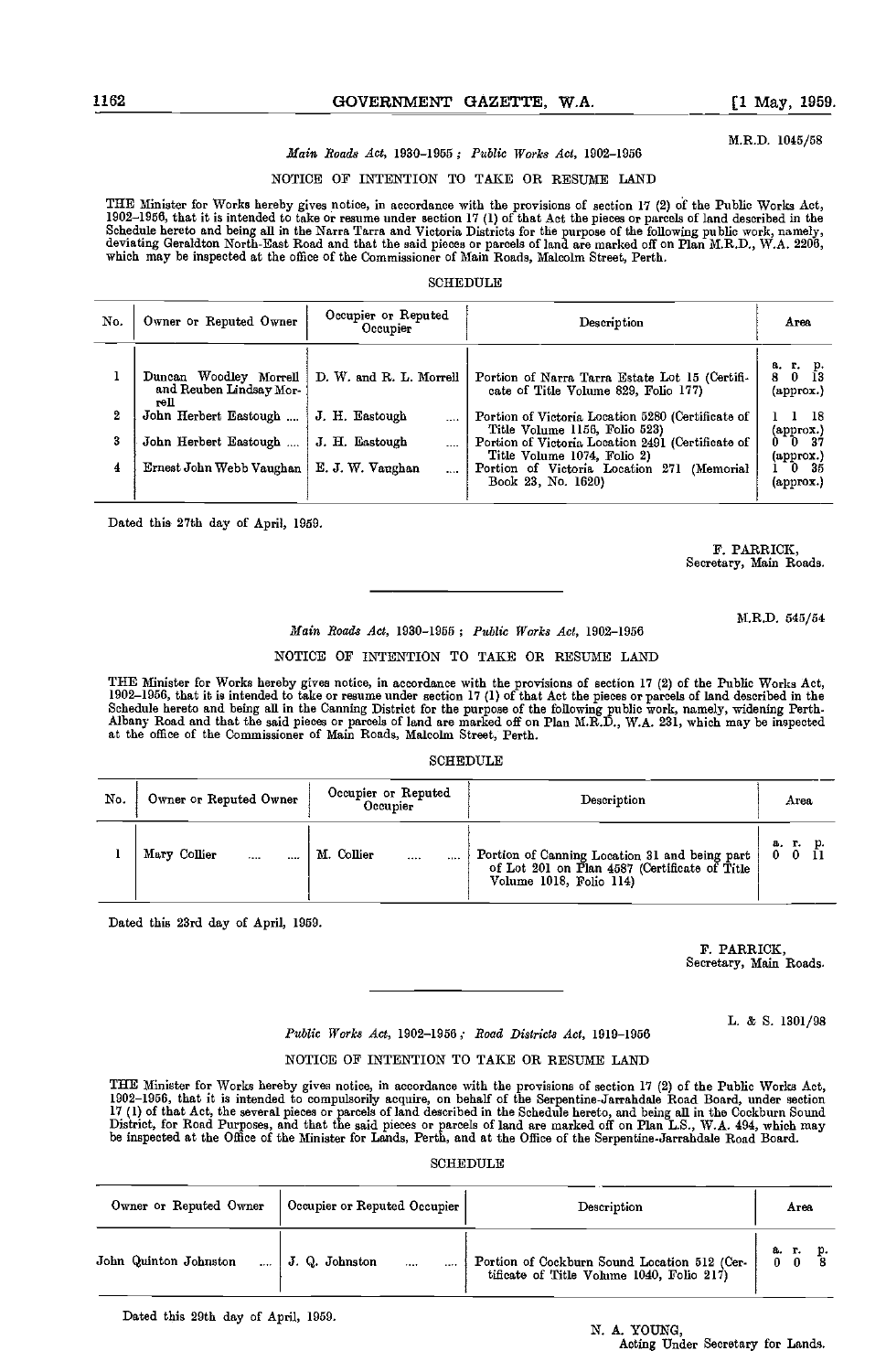L. & 5. 3867/56

# Public Works Act, 1902-1956; Road Districts Act, 1919-1956

# NOTICE OF INTENTION TO TAKE OR RESUME LAND

THE Minister for Works hereby gives notice, in accordance with the provisions of section 17 (2) of the Public Works Act,<br>1902–1956, that it is intended to compulsorily acquire, on behalf of the Williams Road Board, under s Act, the several pieces or parcels of land described in the Schedule hereto, and being all in the Williams District, for Road<br>Purposes, and that the said pieces or parcels of land are marked off on Plan L.S., W.A. 521, whi

#### SCHEDULE

| Owner or Reputed Owner | Occupier or Reputed Occupier | Description                                                                                                                  | Arca         |
|------------------------|------------------------------|------------------------------------------------------------------------------------------------------------------------------|--------------|
| David Edwin Noske      | D. E. Noske<br>$\cdots$      | Portion of Williams Location 9990 and being  <br>part of Lot 1 on Plan 6316 (Certificate of<br>Title Volume 1153, Folio 949) | 20.3<br>а г. |

Dated this 29th day of April, 1959.

N. A. YOUNG, Acting Under Secretary for Lands.

L. & 5. 4711/52

L. & S. 5701/49

# Public Works Act, 1902-1956; Road Districts Act, 1919-1956 NOTICE OF INTENTION TO TAKE OR RESUME LAND

THE Minister for Works hereby gives notice, in accordance with the provisions of section 17 (2) of the Public Works Act,<br>1902–1956, that it is intended to compulsorily acquire, on behalf of the Mukinbudin Road Board, under Act, the several pieces or parcels of land described in the Schedule hereto, and being all in the Avon District for Road Purposes, and that the said picees or parcels of land are marked off on Plan L.S., W.A. 497, which may be inspected at the Office<br>of the Minister for Lands, Perth, and at the Office of the Mukinbudin Road Board.

#### **SCHEDULE**

| Owner or Reputed Owner                                                                                                                                           | Occupier or Reputed Occupier | Description                                                                     | Arca     |
|------------------------------------------------------------------------------------------------------------------------------------------------------------------|------------------------------|---------------------------------------------------------------------------------|----------|
| Lilian Margaret Jones, Fred.   L. M., F. G., F. R., D. S. and<br>crick Gordon Jones, Fred-<br>crick Roy Jones, Donald<br>Stanley Jones and Keith<br>Sydney Jones | K.S. Jones                   | Portion of Avon Location 14113 (Certificate of<br>Title Volume 1188, Folio 818) | а. г. р. |

Dated this 29th day of April, 1959.

N. A. YOUNG, Acting Under Secretary for Lands.

# Public Works Act, 1902-1956; Road Districts Act, 1919-1956

## NOTICE OF INTENTION TO TAKE OR RESUME LAND

THE Minister for Works hereby gives notice, in accordance with the provisions of section 17 (2) of the Public Works Act,<br>1902–1956, that it is intended to compulsorily acquire, on behalf of the Koorda Road Board, under sec the several pieces or parcels of land described in the Schedule hereto, and being all in the Ninghan District, for Road Purposes,<br>and that the said pieces or parcels of land are marked off on Plan L.S., W.A. 381, which may

| $\operatorname{SCHEDULE}$ |  |
|---------------------------|--|
|                           |  |

| Owner or Reputed Owner                                         | Occupier or Reputed Occupier                  | Description                                                                                                                                     | Area                                |
|----------------------------------------------------------------|-----------------------------------------------|-------------------------------------------------------------------------------------------------------------------------------------------------|-------------------------------------|
| James Walter Broadhurst<br>$\cdots$<br>Herbert Ellwell Strahan | J. W. Broadhurst<br>H. E. Strahan<br>$\cdots$ | Portion of Ninghan Location 1162 (Crown Lease<br>182/1958)<br>Portion of Ninghan Location 2607 (Certificate<br>of Title Volume 1189, Folio 963) | a. r. p.<br>12 1 16<br>12<br>8 1 37 |

Dated this 29th day of April, 1959.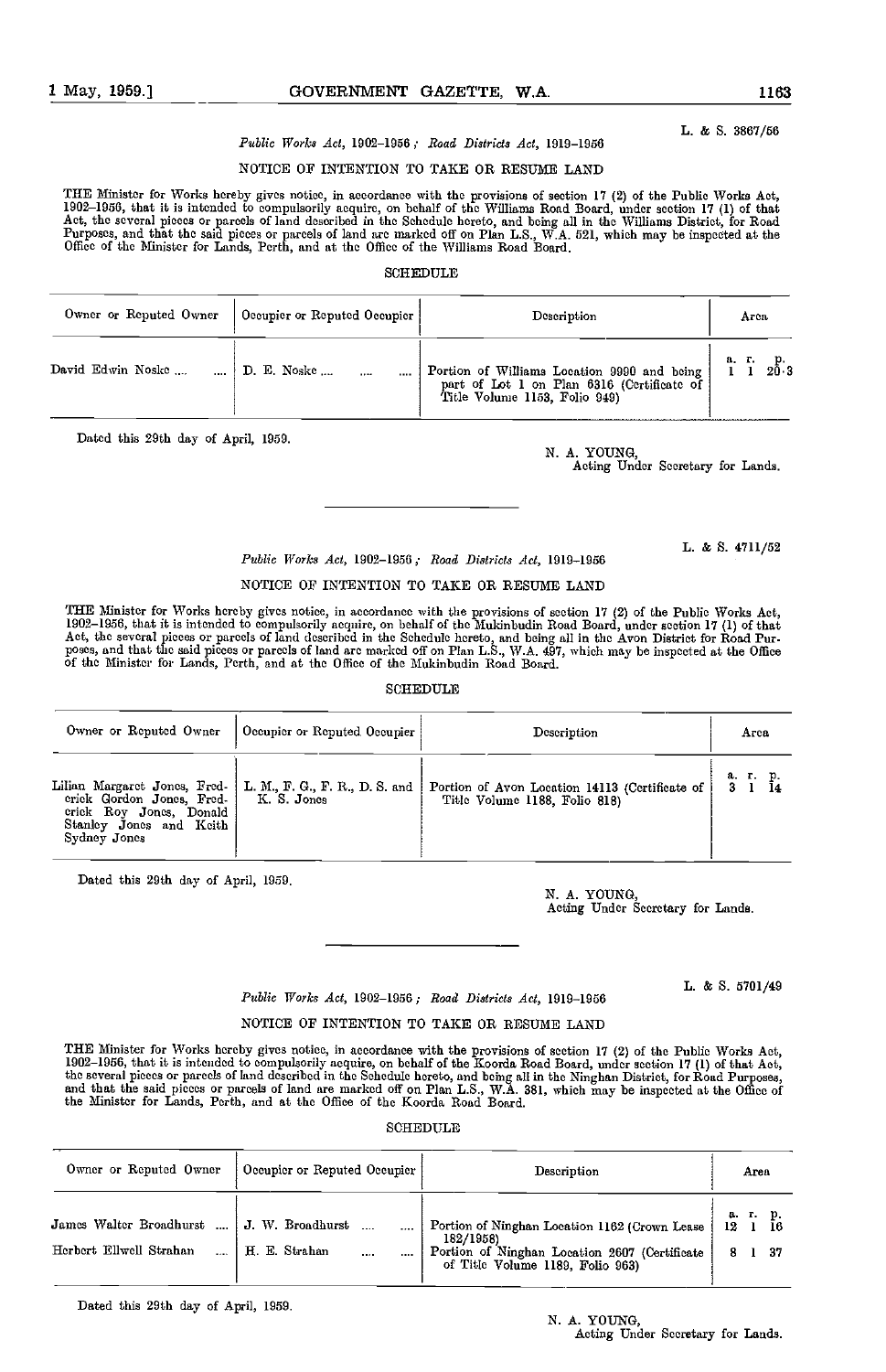L. & S. 411/52

# Public Works Act, 1902-1956; Road Districts Act, 1919-1956

# NOTICE OF INTENTION TO TAKE OR RESUME LAND

THE Minister for Works hereby gives notice, in accordance with the provisions of section 17 (2) of the Public Works Act, 1902–1956, that it is intended to compulsorily acquire, on behalf of the Dalwallinu Road Board, under section 17 (1) of that<br>Act, the several pieces or parcels of land described in the Schedule hereto, and being all in the Purposes, and that the said pieces or parcels of land are marked off on Plan L.S., W.A. 423 and 424, which may be inspected at the Office of the Minister for Lands, Perth, and at the Office of the Dalwallinu Road Board.

#### SCHEDULE<sub>E</sub>

| Owner or Reputed Owner | Occupier or Reputed Occupier | Description                                                                                 |         | Area               |                                       |
|------------------------|------------------------------|---------------------------------------------------------------------------------------------|---------|--------------------|---------------------------------------|
| Eric Edward Collinson  | E. E. Collinson              | Portion of Ninghan Location 841 (Certificate of  <br>Title Volume 1170, Folio 905)          |         |                    | a. r. p.<br>$1\quad 2\quad 26\cdot 2$ |
| Dorothy Maude Wilson   | W. M. L. Wilson              | Portion of Ninghan Location 851 (Certificate<br>of Title, Volume 1189, Folio 841)           |         | $9\quad 3\quad 23$ |                                       |
| Hugh Terence McCann    | H. T. McCann                 | Portion of Ninghan Locations 1800 and 1801<br>(Certificate of Title Volume 1208, Folio 884) | 18 0 29 |                    |                                       |

Dated this 29th day of April, 1959.

N. A. YOUNG,

Acting Under Secretary for Lands.

# PUBLIC WORKS ACT, 1902-1956.

# Creation of Easement.

P.W. 2840/58, "F," Ex. Co. No. 611.<br>NOTICE is hereby given that His Excellency the NOTICE is hereby given that His Excellency the  $\frac{\text{part of}}{\text{Volum}}$ <br>Governor has consented, pursuant to the provi-<br>sions of section 33 (a) of the Public Works Act,<br>1902-1956, to the creation in favour of the Perth<br>Road Board tenement for drainage purposes for the land hereinafter described.

#### Land.

Portion of Swan Location 959 and being portion of lot 128 on L.T.O. Plan 2856 and being portion of the land comprised in Certificate of Title Volume 1181, folio 452.

J. McCONNELL, Acting Under Secretary for Works.

# PUBLIC WORKS ACT, 1902-1956. Creation of Easement.

P.W. 2840/58, "C," Ex. Co. No. 609.<br>NOTICE is hereby given that His Excellency the NOTICE is hereby given that His Excellency the Fort Governor has consented, pursuant to the provisions of section 33 (a) of the Public Works Act, 1902-<br>1956, to the creation in favour of the Perth Road Volum<br>Board of an e for drainage purposes for the land hereinafter described.

#### Land.

Portion of Swan Location 959 and being portion of lot 290 on L.T.O. Plan 2856 and being part of the land comprised in Certificate of Title Volume 1154, folio 92.

J. McCONNELL, Acting Under Secretary for Works.

# PUBLIC WORKS ACT, 1902-1956.

## Creation of Easement.

P.W. 2840/58, "B,", Ex. Co. No. 610.<br>NOTICE is hereby given that His Excellency the NOTICE is hereby given that His Excellency the George<br>Governor has consented, pursuant to the provisions for Given and S3 (a) of the Public Works Act, 1902-<br>1956, to the creation in favour of the Perth Road No t<br>Board of a for drainage purposes for the land hereinafter<br>described.

# Land

Portion of Perthshire Location Au and being portion of lot 1042 on L.T.O. Plan 7019 and being part of the land comprised in Certificate of Title Volume 1209, folio 650.

J. McCONNELL, Acting Under Secretary for Works.

#### PUBLIC WORKS ACT, 1902-1956.

## Creation of Easement.

P.W. 2974/58, "C," Ex. Co. No. 612. NOTICE is nereby given that ris Excellency the<br>Governor has consented, pursuant to the provisions<br>of section 33 (a) of the Public Works Act, 1902-<br>1956, to the creation in favour of the Perth Road<br>Board of an easement with

#### Land.

Portion of Perthshire Location Au and being part of lot 1043 on L.T.O. Plan 7019 and being part of the land comprised in Certificate of Title Volume 1209, folio 651.

3. McCONNELL, Acting Under Secretary for Works.

## METROPOLITAN WATER SUPPLY, SEWERAGE AND DRAINAGE DEPARTMENT.

TENDERS are invited for the supply and erection at the Sewage Treatment Works, Subiaco, Western Australia of two floating, spirally-guided type, steel gas holders (22,000 cubic feet each), or alternative gas holders (22,000 cubic feet each), or alternative equipment.<br>Copies of conditions of contract, etc., are obtain-

Copies of conditions of contract, etc., are obtain- able from the Engineer's Clerk, M.W.S.S. & U. Dept., St. George's Place, Perth, WA.

Tenders addressed to the undersigned at St. George's Place, Perth, W.A., and marked "Tender for Gas Holders" will be received up to 5 p.m. Thiday, 19th June, 1959.

No tender necessarily accepted.

B. J. CLARKSON, Under Secretary.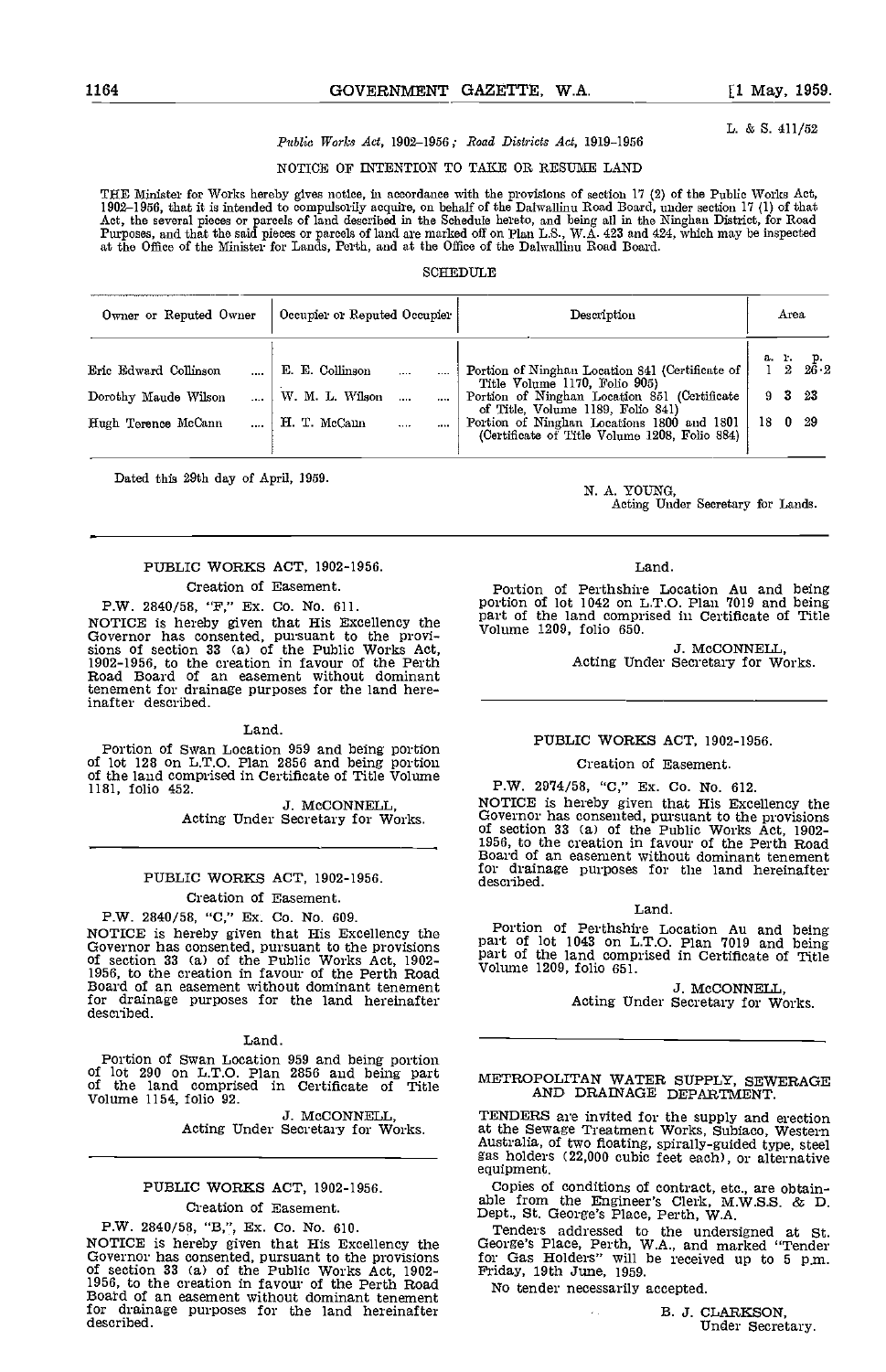#### M.W.S. File 26/59.

IN accordance with the provisions of The Metro-<br>politan Water Supply, Sewerage and Drainage<br>Act, 1909-1956, it is hereby notified that sewers<br>and other apparatus have been completed, and are now available for use in extension to Reticu-lation Area No. 1, Victoria Park, within the boundaries of the City of Perth, to serve lot 2 McMaster Street.

The owner of the above property is hereby noti-<br>fied that such property is capable of being con-<br>nected to the sewer and is required, therefore, to change connect his premises to the sewers within 30 days from date of service of prescribed notice; And is also notified that sewerage rates will, in accord- ance with the by-laws, be enforced from 1st August, 1959, if premises not previously connected, and be payable in advance. If premises are con- nected prior to 1st August, 1959, rates will be charged from date of connection.

A plan of the works to be carried out at the property must first be obtained from the Depart- ment.

Dated this 1st day of May, 1959, at the office of the Department, St. George's Place, Perth.

B, J. CLARKSON, Under Secretary.

# MUNICIPAL CORPORATIONS ACT, 1906.

# Municipality of Nedlands.

# Department of Local Government, Perth, 9th April, 1959.

L.G. 69/56.

IT is hereby notified, for general information, that a with i<br>a petition has been received from Nedlands Muni-<br>cipal Council, the substance and prayer of which tralasi is that the municipal district of Nedlands be de-<br>clared a City, and that the name of the said district and Corporation thereof shall be the City of Nedlands.

> GEO. S. LINDSAY, Secretary for Local Government.

MUNICIPAL CORPORATIONS ACT, 1906.

Municipality of South Perth.

Department of Local Government, Perth, 9th April, 1959. L.G. 333/59.

IT is hereby notified, for general information, that<br>a petition has been received from the South Perth<br>Municipal Council, the substance and prayer of<br>which is that the municipal  $d$  is trict of South Perth be declared a City, and that the name of the said<br>district and Corporation thereof shall be the City<br>of South Perth.

> GEO. S. LINDSAY, Secretary for Local Government.

# MUNICIPALITY OF COTTESLOE.

### Stand for Public Vehicles.

NOTICE is hereby given that the stand for bus transport only on the east side of Marine Parade commencing at a point 20 feet north of the north-<br>ern building alignment of Eric Street and extending ment<br>northwards for a distance of 50 feet is now can-<br>celled.

Dated this 28th day of April, 1959.

D. G. HILL,<br>Town Clerk.

(2)-24426

# ROAD DISTRICTS ACT, 1919.

Laverton Road District-Redivision into Wards.

Notice of Intention.

# Department of Local Government, Perth, 16th April, 1959.

L.G. 2885/52.

IT is hereby notified, for general information, that it is the intention of His Excellency the Governor,<br>under the provision of the Road Districts Act, 1919,<br>and all other powers enabling him in this behalf,<br>to redivide the Laverton Road District into two<br>Wards, with the nam

Plans showing the proposed boundaries may be seen at the Department of Local Government.

### Schedule.

#### Laverton Ward.

The whole of the Laverton Townsite.

Country Ward.

The whole of the district with the exception of the area comprising the Laverton Ward.

L. A. LOGAN,<br>Minister for Local Government.

# ROAD DISTRICTS ACT, 1919-1956.

Rockingham Road Board.

Notice of Intention to Borrow.

# Proposed Loan (No. 49) of £1,300.

PURSUANT to section 298 of the Road Districts Act, 1919-1956, the Rockingham Road Board here-<br>by gives notice that it proposes to borrow, by sale for the following purpose: £1,300, for 20 years, with interest at the rate of £5 lOs. per cent. per annum, repayable at the National Bank of Australasia Ltd., Rockingham, in 20 equal yearly in- stalments of principle and interest. Purpose: Foreshore improvements.

The plans and specifications and statement re- quired by section 297 are open for inspection by rate payers at the office of the Board, during office hours, for one month after the last publication of this notice.

The works and undertakings for which the loan is proposed to be raised, will, in the opinion of the Board, be of special benefit to the Town Ward of the Rockinghom Road Board District and any rate applicable to such loan will be levied on the rateable land only within such Ward of the said district.

A. POWELL, Chairman. 0. E. BLACK, Secretary.

# ROAD DISTRICTS ACT, 1919-1956.

Rockingham Road Board.

Notice of Intention to Borrow.

Proposed Loan (No. 40) of £3,000.

PURSUANT to section 298 of the Road Districts Act, 1919-1956, the Rockingham Road Board here-<br>by gives notice that it proposes to borrow, by sale<br>of debentures, money on the following terms and for the following purpose: £3,000, for 15 years, with interest at the rate of £5 lOs. per cent, per annum, repayable at the National Bank of Australasia Ltd., Rockingham, in 15 equal yearly instal- ments of principle and interest. Purpose: Road construction.

The plans and specifications and statement re- quired by section 297 are open for inspection by ratepayers at the office of the Board, during office hours, for one month after the last publication hours, for one month after the last publication<br>of this notice.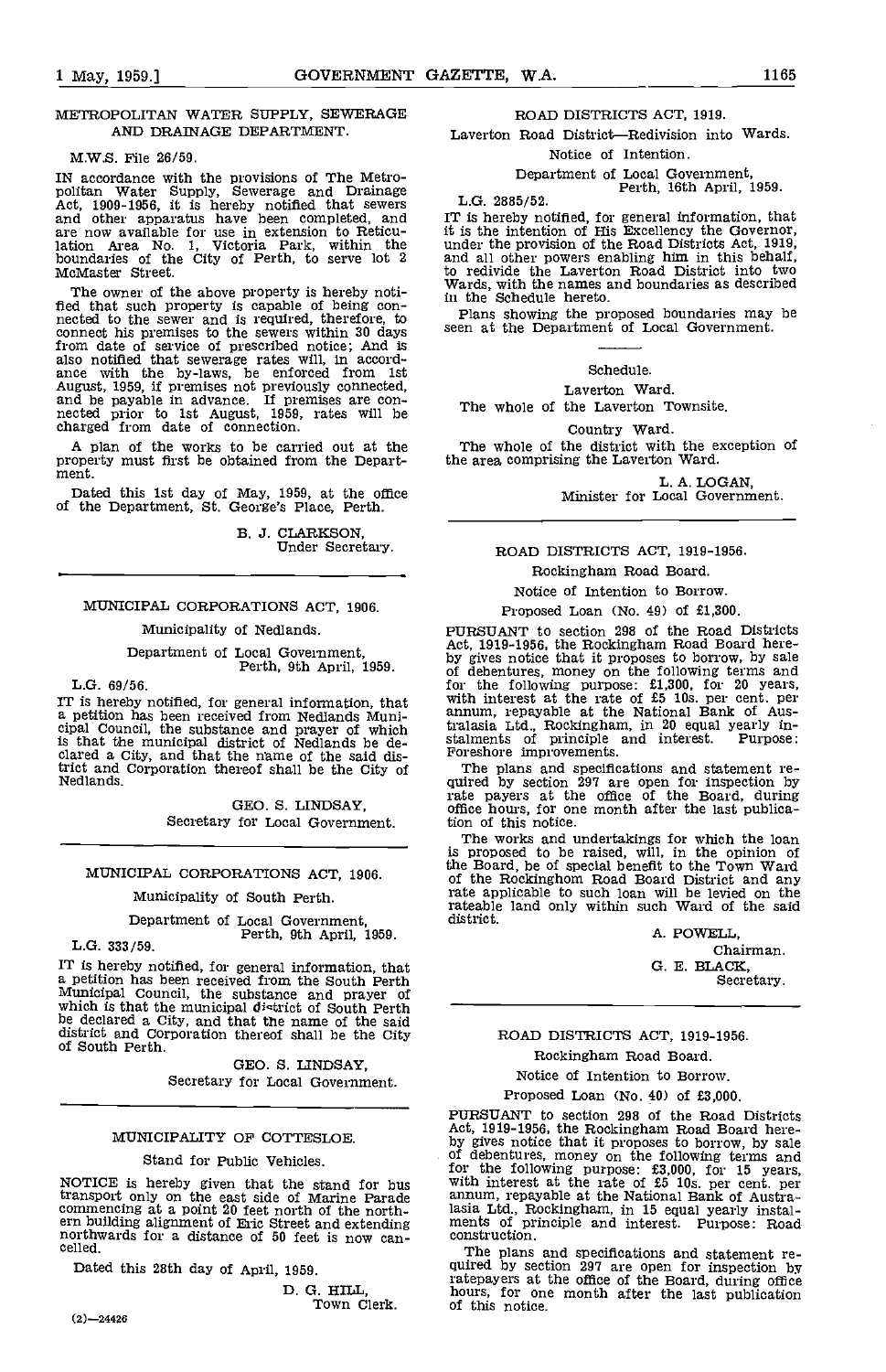The works and undertakings for which the loan is proposed to be raised, wfll, in the opinion of the Board, be of special benefit to the Town Ward of the Rockingham Road Board District and any rate applicable to such loan will be levied on the rateable land only within such Ward of the said district.

A. POWELL, Chairman. G. B. BLACK,

Secretary.

# ROAD DISTRICTS ACT, 1919-1956.

# Road Board Elections.

# Department of Local Government, Perth, 21st April, 1959.

IT is hereby notified for general information, in accordance with section 92 of the Road Districts Act, 1919-1956, that the following gentlemen have<br>been elected members of the undermentioned road boards to fill the vacancies shown in the particulars in the particulars hereunder: — the vacancies shown in the particulars in the particular of the shown in the particular of the shown in the particular of the shown in t

Date of Election; Member Elected: Surname, Christian Name; Ward; Occupation; How vacancy occurred: (a) Effluxion of time, (b) and<br>Resignation, (c) Death; Name of Previous the<br>Member; Remarks. the

Black Range Road Board.

- 1/4/59; Atkinson, Joseph Vincent; Country; Pas-toralist; (a); Atkinson, J. V.; unopposed.
- 1/4/59; Senior, Thomas Courtenay Marsden; Country; Pastoralist; (a); Senior, T. C. M.; unopposed.

# Kellerberrin Road Board.

- 
- 1/4/59; Chambers, Thomas Oswald; Town; Farmer; (a); Chambers, T. 0.; unopposed.
- 1/4/59; Chance, Geoffrey Maurice; Central; Farmer; (a); Chance, 0. M.; unopposed.
- 1/4/59; Wright, Vernon Hammond; North; Farmer; (a); Wright, V. H.; unopposed.

# West Arthur Road Board.

- 1/4/59; Perry, Thomas Oswald; North-West; Farmer; (a); Perry, T. 0.; unopposed.
- 1/4/59; Hulse, Maxwell; North-East; Farmer; (a); Hulse, M.; unopposed.
- 1/4/59; Young, George Henry; South-West; Farmer; (a); Young, G. H.; unopposed.

#### Narrogin Road Board.

- 1/4/59; Ashworth, James Leslie; North-East; Farmer; (a); Ashworth, 3. L.; unopposed.
- 1/4/59; Pethybridge, John; East; Farmer; (a); Pethybridge, J.; unopposed.

# Kondinin Road Board.

- 1/4/59; Biglin, Edward John; Karlgarin; Farmer; (a); Biglin, E. J.; unopposed.
- 1/4/59; Young, William Gordon; East; Farmer;  $\begin{array}{cc} \text{r} \\ \text{a)}; \text{ Young, W. G.; unopposed.} \end{array}$
- 

#### Balingup Road Board.

- 1/4/59; Gubler, Henry Charles; Balingup; Farmer: (a); Walter, W.; unopposed.
- 1/4/59; Lake, Francis William; Balingup; Farmer; (a); Lake, F. W.; unopposed.

## Belmont Park Road Board.

- 18/4/59; Ellard, Thomas George; Central; Bar —<br>Manager; (a); Ellard, T. G.
- 18/4/59; Wilson, Francis David; West; Service Station proprietor; (a); Wilson, F. D.; unopposed.
- 18/4/59; Selby, Robert Henry; East; Civil Servant; (a); Selby, R. H.; unopposed.

#### (Sgd.) GEO. S. LINDSAY,

Secretary for Local Government.

# ROAD DISTRICTS ACT, 1919.

Mundaring and Swan Road Districts.

Severance and Annexation of Land.

#### Notice of Intention.

Department of Local Government,<br>Perth, 22nd April, 1959.

L.G. 101/58.

IT is hereby notified for general information that it is the intention of His Excellency the Governor, under the provisions of the Road Districts Act, it is the intention of His Excellency the Governor, under the provisions of the Road Districts Act, 1919, to sever from the Mundaring Road District and annex to the Swan Road District the land described in the Schedule hereto.

(Sgd.) L. A. LOGAN,

# Minister for Local Government.

#### Schedule.

All that portion of land bounded by lines start-ing at the south-western corner of Swan Location 6372, a point on the Swan-Mundaring Road Districts' common boundary and extending east- erly along the southern boundary of that location and Location 5364 to the south-eastern corner of the lastmentioned location; thence northerly along the eastern boundary of that location to the northernmost north-western corner of Lot 1 of Location 1317 as shown on Land Titles Office De-posited Plan 6291; thence easterly and southerly along boundaries of that lot to its easternmost south-eastern corner and onwards to the northwestern corner of Location 1919; thence southerly 31 chains 36 links along a western boundary of that location to the northern side of a one chain road, a point on the Road Districts' common boundary aforesaid; and thence west and northerly along that common boundary to the starting point. (Public Plan: 1 B/20 N.E.)

# ROAD DISTRICTS ACT, 1919-1951.

# Notice of Intention to Borrow.

# Morawa Road Board.

# Proposed Loan (No. 24) of £6,000.

PURSUANT to section 298 of the Road Districts Act, 1919-1951, the Morawa Road Board hereby gives notice that it proposes to borrow money by the sale of debentures on the following terms and for the following purpose:  $£6,000$  for fifteen years<br>at a rate of interest not exceeding  $5\frac{1}{2}$  per cent. per<br>annum, payable at the Bank of New South Wales,<br>Morawa, by half-yearly instalments of principal<br>and interes

(a), Young, W. C., unopposed.<br>1/4/59; McGregor, Douglas Eric; West; Farmer; (a); McGregor, D. E.; unopposed.<br>(a); McGregor, D. E.; unopposed. Plans, specifications, estimates and a statement required by section 297, are open for inspection at the office of the Board during usual business hours, for one month after the last publication of this Notice.

Passed by resolution of the Board at a Meeting held on the 19th March, 1959.

N. C. CROOT. Chairman. L. M. PHIEL Secretary.

# TAMBELLUP ROAD BOARD.

IT is hereby notified for general information that Norman John Dunn is the duly appointed Secretary of the Tambellup Road Board.

R. 3. TALLENTS,

Chairman.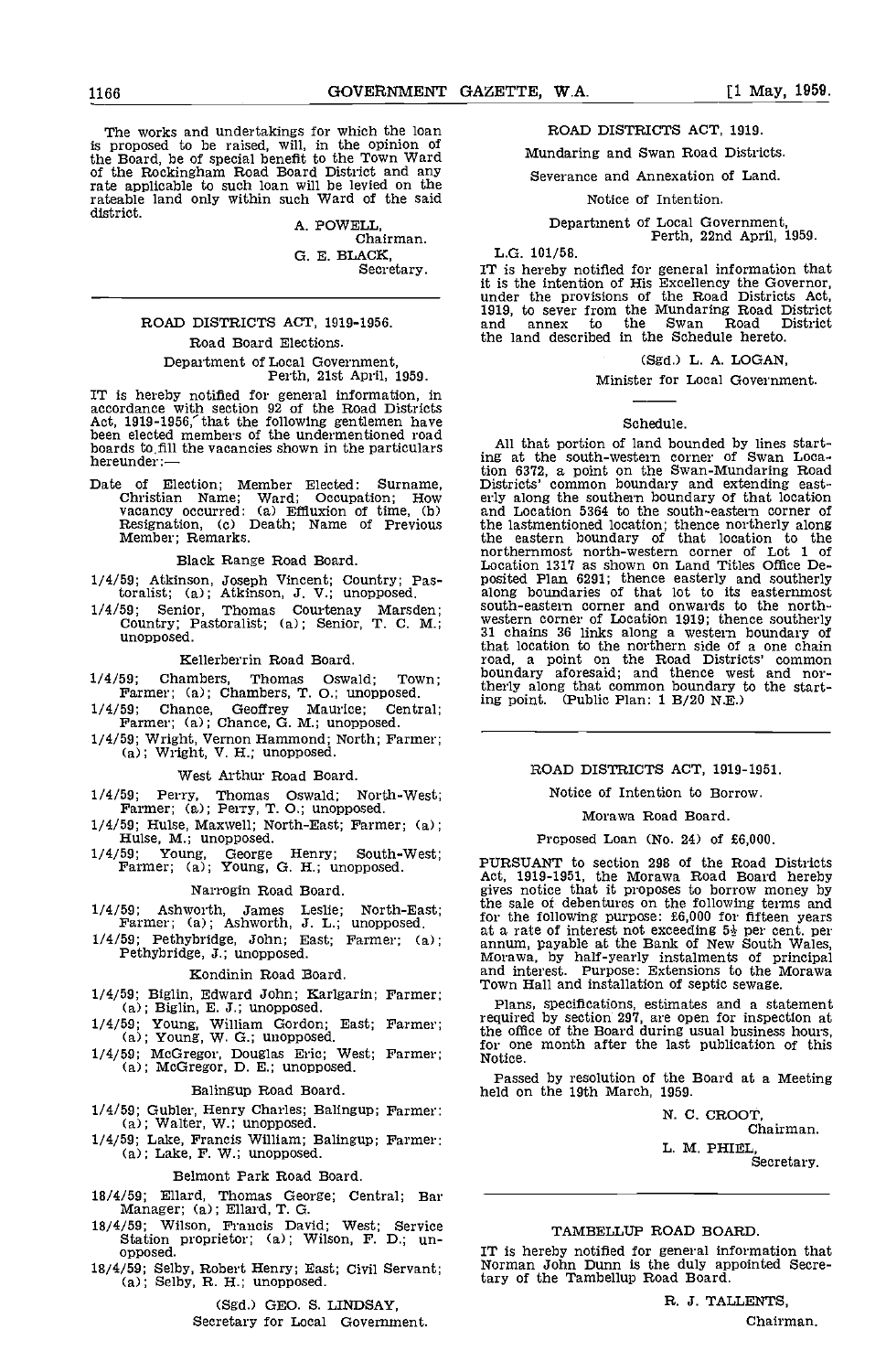# BAYSWATER ROAD BOARD.

## Notice of Intention to Borrow.

#### Proposed Loan No. 31.

PURSUANT to section 295 of the Road Districts Act, 1919-1951, the Bayswater Road Board hereby gives notice that it proposes to borrow money, by the sale of debentures, on the following terms and for the following purpose: £30,000 for 10 years, at a rate of interest not exceeding  $5\frac{1}{2}$  per cent., pay-<br>able at the office of the W.A. Superannuation Board, Perth, by half-yearly instalments of principal and interest. Purpose: construction and reconstruction of roads and footpaths within the Bayswater Road District.

Estimates and specifications are open for inspection at the office of the Board, during usual business hours, from the 1st May, 1959, to the 2nd June, 1959.

Dated this 1st day of May, 1959.

C. J. WOTZKO, Chairman. ALEX C. SMITH, Secretary.

# ROAD DISTRICTS ACT, 1919-1956. Road Board Elections. Department of Local Government, Perth, 28th April, 1959.

IT is hereby notified, for general information, in  $L_G$ ,  $303/52$ . accordance with section 92 of the Road Districts<br>Act, 1919-1956, that the following gentlemen have heen elected members of the undermentioned road boards to fill the vacancies shown in the particulars hereunder:

Date of Election; Member Elected: Surname, Christian Name; Ward; Occupation; How vacancy occurred: (a) Effluxion of time, (b)<br>Resignation, (c) Death; Name of Previous Member; Remarks.

Beverley Road Board.

- 18/4/59; Abbey, Charles Roy; Dale; Farmer and M.L.A.; (a); Abbey, C. R.; unopposed.
- 18/4/59; Edwards, Athol William Thomas; Kokeby;  $\begin{bmatrix} 1 \\ 1 \end{bmatrix}$  Farmer; (a); Edwards, A. W. T.; unopposed.
- Farmer; (a); Edwards, A. W. T.; unopposed.<br>18/4/59; Sims, Oliver Oswald; North East; Farmer; (a); Sims, O. O.; unopposed.

Bruce Rock Road Board.

- 18/4/59; Brown, Stanley Angove; Coodarin; farmer; (a); Brown, S. A.; unopposed.
- 18/4/59; Hobbs, William Stodart Carson; Shackle-
- 18/4/59; Jones, David; Kwolyin; Farmer; (a); Drummond, J. N.
- 18/4/59; Robins, James Benjamin; Babakin; Farmer; (a); Robins, J. B,; unopposed.
- 18/4/59; Stewart, Jack McKay; Central; Farmer; (a); Stewart, J. M.; unopposed.
	- Carnamah Road Board
- 18/4/59; Raffan, George Archibald; Coorow; Farmer; (a); Raffan, G. A.; unopposed.
- 18/4/59; Turner, Joseph Charles; Carnamah; Engineer; (a); Perry, T. H.

#### Collie Coalfields Road Board.

- 18/4/59; Bevan, Mervyn Phillip; West; Farmer; (a); Bevan, M. P.
- 18/4/59; Wells, Victor Anthony Lyall; Town easter<br>Carrier; (a); Mills, E.; unopposed. as a stage
- 18/4/59; Roche, Andrew Robert; North; Farmer; (a); Roche, A. R.: unopposed.
- 18/4/59; Hebb, Ronald James; Town; Farmer; (a); Hebb, R. J.; unopposed.
- 18/4/59; Elias, Clement John; Town; Garage pro- prietor; (a); Elias, C. J.; unopposed.

#### Corrigin Road Board.

- 18/4/59; Hill, Clement Corley; Bullaring; Farmer; (a); Hill, C. C.; unopposed.
- 18/4/59; Haydon, Edgar Ernest; Kurren-Kutten; Farmer; (a); Haydon, E. B.; unopposed.
- $18/4/59$ ; Talbot, Bruce H.; Dondakin; Farmer; (a); Talbot, B. H.; unopposed.

# Cuballing Road Board.

- 18/4/59; Watts, Francis Stedman Davis; North West; Farmer; (a); Watts, F. S. D.
- 18/4/59; Turner, Hilary Horace; South West; Farmer; (a); Fowler, A. D.; unopposed.

# Dandaragan Road Board.

- 18/4/59; Harrington, Kenneth Martin; --; Farmer; (a); Brown, J. A. V.
- 18/4/59; Jones, Kenneth Edmund;  $-$ ; Farmer; (a); Jones, K. E.
- 18/4/59; Wedge, William Robert; Farmer; (a); Wedge, W. R.

(Sgd.) GEO. S. LINDSAY, Secretary for Local Government.

# ROAD DISTRICTS ACT, 1919.

# Busselton Road Board.

Alteration to Wards.

Notice of Intention.

Department of Local Government,<br>Perth, 29th April, 1959.

IT is hereby notified for general information that 11 is the intention of His Excellency the Governor, that is the intention of His Excellency the Governor, under the provisions of the Road Districts Act, 1919, to transfer from the Central Ward to the Town Ward of the Buss

(Sgd.) L. A. LOGAN, Minister for Local Government.

# Schedule.

All that portion of land bounded by lines starting at the intersection of' the left bank of the New River and the eastern side of Queen Elizabeth Drive (road No. 196), a point on the Central and Town Wards common boundary, and extending southerly along that side to a point<br>situate in prolongation north-easterly of the<br>southern boundary of lot 36 of Sussex Location<br>6 as shown on Land Titles Office Deposited Plan 4916; thence generally south-westerly to and along that boundary and the southern boundaries of lots 37 to 40 inclusive and lot 95, as shown on Land Titles Office Deposited Plan 6014, to the southernmost corner of the lastmentioned lot; thence northerly, westerly, again northerly and again westerly along boundaries of that lot and onwards along the southern boundaries of lots 51 to 56 inclusive, as shown on Plan 4916 afore- said, and again onwards to the western boundary of location 6; thence northerly along that bound- ary to the high water mark at Geographe Bay; thence generally north-easterly along that mark to the eastern side of Thurkle Street, a point on the Central and Town wards common boundary aforesaid, and thence generally southerly along

that common boundary to the starting point.<br>
(b) All that portion of land bounded by lines starting at the intersection of the east side of Ford Road and the high water mark of Geographe Bay, a point on the Central and Tow common boundary, and extending generally north-easterly along that mark to the north-<br>eastern boundary of lot 51 of Sussex Location 1, as shown on Land Titles Office Deposited Plan 6436, and extending south-easterly along that boundary and onwards to and along the north-eastern boundary of lot 50 to the northern side of Wonnerup Road; thence south-easterly across that road to the westernmost corner of lot 7 of location 1, as shown on Land Titles Office Deposited Diagram 16873; thence south-easterly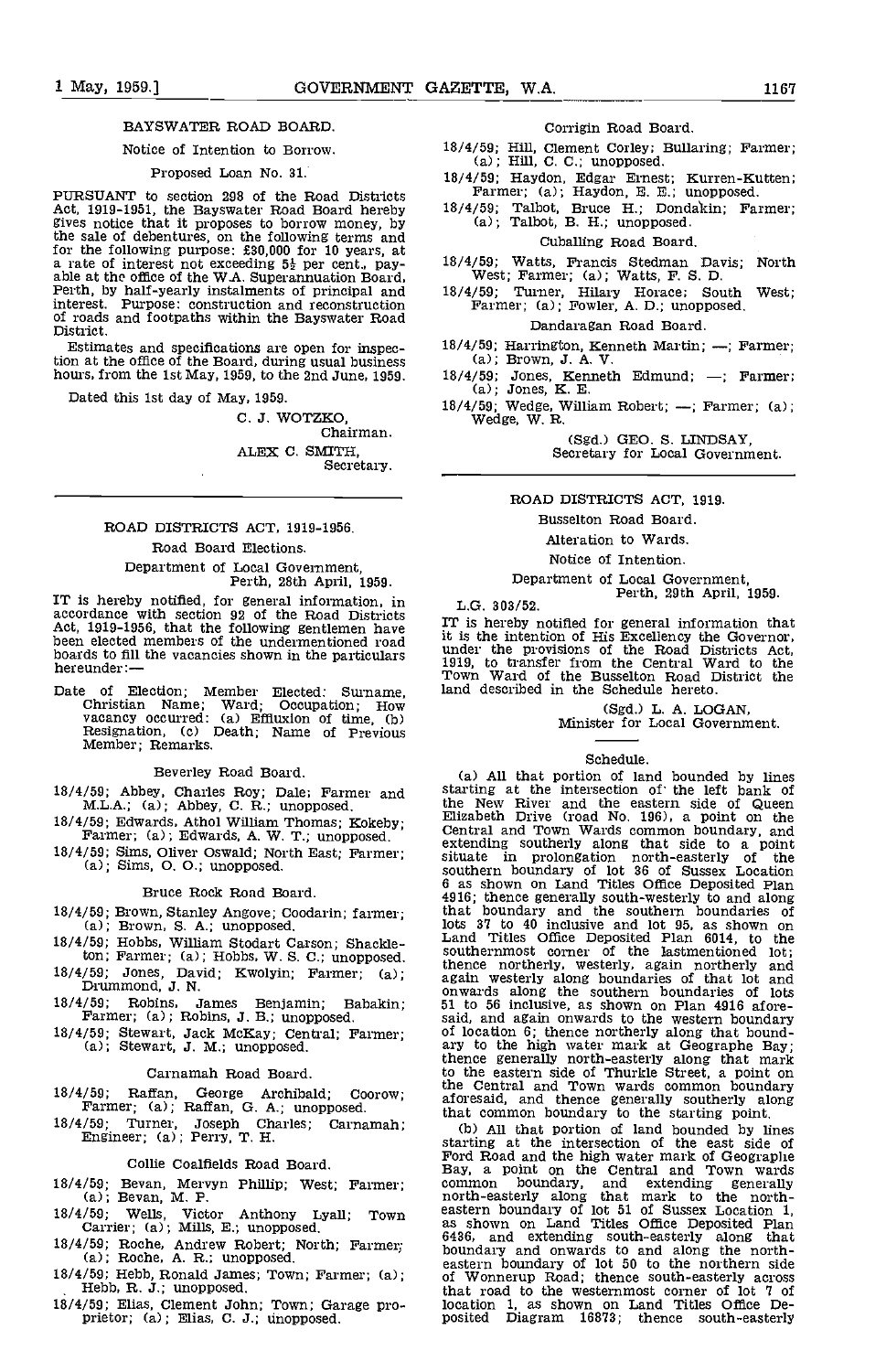Per Week.

along the westernmost south-western boundary south-westernmost south-western corner; thence south-westernly to the northern-<br>corner; thence south-westerly to the northern-<br>most corner of part of lot 3 of location 1, as shown corner; thence south-westerly to the northern-<br>most corner of part of lot 3 of location 1, as shown HIS I<br>on Land Titles Office Deposited Diagram 5583; please thence south-westerly along the northernmost Dairy<br>north-western boundary of that lot to the east-<br>ern boundary of lot 5 of location 1, as shown on Noakes<br>Land Titles Office Deposited Diagram 8056; thence  $\frac{1}{2}$ southerly along that boundary and onwards to  $\frac{\text{ing}}{\text{Stets}}$ the north-eastern corner of the southern severance of lot 2 of location 1, as shown on Land Titles Office Deposited Plan 3557; thence south-<br>westerly along the northernmost boundary of that<br>severance to the eastern side of Ford Road, a<br>point on the Town and Central wards common boundary, and thence along that common bound-<br>ary to the starting point. (Public Plans 413B/40,<br>Busselton Townsite.)

# IN THE COURT OF ARBITRATION OF WESTERN AUSTRALIA.

In the matter of the Industrial Arbitration Act,  $1912-1952$ , and in the matter of Part VII of the said Act—Basic Wage.

## The 27th day of April, 1959.

## Basic Wage.

IN pursuance of the provisions of the above Act, and subject to the conditions therein prescribed, the Court of Arbitration hereby adjusts and amends the basic wage declarations made on the **7th day of** Perth, 23rd April, 1959.<br>
Th day of December, 1950, and the 28th day of HIS Excellency the Governor in Council has been<br>
November, 1951, so as to read and have ef

Adults.

|     |                                                                                                                                                                                             | £  |                  | s. d.  |                                   |
|-----|---------------------------------------------------------------------------------------------------------------------------------------------------------------------------------------------|----|------------------|--------|-----------------------------------|
| (1) | Metropolitan Area, which for<br>this purpose shall be taken<br>to be that portion of the State<br>comprised within a radius of<br>fifteen (15) miles from the<br>General Post Office Perth- |    |                  |        |                                   |
|     | Males<br>Females<br>$\cdots$<br>$\cdots$<br>                                                                                                                                                |    | 13 15<br>8 18 10 | - 1    |                                   |
| (2) | Agricultural Areas, being the<br>South-West Land Division<br>of the State, except such por-<br>tion thereof as is comprised<br>within the Metropolitan Area<br>as defined herein—           |    |                  |        | NC<br>of<br>to<br>mi.<br>hi1<br>J |
|     | Males<br>$\cdots$<br>Females<br>$\cdots$<br>$\cdots$                                                                                                                                        | 8. | 13 14<br>-18     | 6<br>5 | not<br>by                         |
| (3) | Goldfields Areas and all other<br>portions of the State, exclu-<br>sive of the South-West Land<br>Division—                                                                                 |    |                  |        | Ra<br>1ik<br>hei<br>A             |
|     | Males                                                                                                                                                                                       |    | 13 11            | 6      | in<br>$\mathbf{B}_{\text{I}}$     |
|     | <b>Females</b><br>$\cdots$<br>$\cdots$                                                                                                                                                      | 8  | 16               | 6      | いしこ                               |

Apprentices and Junior Workers. notice cancelling<br>
(4) The wages being paid to these workers offence against the<br>
will be altered proportionately, if and<br>
when necessary, to the alterations in the<br>
basic wages above declar trial Agreement and by direct proportion where the amount and not percentage is prescribed.

Contract of Employment.

(5) Payment shall be pro rata where the term  $\frac{1}{2}$  unoppin-Trayning and Mt. Marshall Vermin of employment is for less than one (1) Districts.

This Order shall take effect from and inclusive of the on the state hereof: Provided that payment of the on the amounts by which the basic wages have been in-<br>creased by virtue of this Order may at the em-<br>ployer's option be delayed until the end of the oppinfirst pay period which commences after this date.

# By the Court.

# [L.S.] (Sgd.) R. V. NEVILE, President.

# Department of Agriculture, Perth, 23rd April, 1959.

HIS Excellency the Governor in Council has been<br>pleased, under the provisions of section 15 of the<br>Dairy Products Marketing Regulation Act, 1934-<br>1937, to approve of the appointment of Walter<br>Noakes as a deputy member to r

G. K. BARON HAY, Director of Agriculture.

# Department of Agriculture, Perth, 23rd April, 1959.

HIS Excellency the Governor in Council has been pleased, under the provisions of section 13 of the Dried Fruits Act, 1947-1954, to approve of the appointment of Mr. William Henry Taylor, of Arthur Street, Caversham, as Deputy Chairman of the Dried Fruits Board during the absence overseas of the Chairman, Mr. E. S. Watt.

G. K; BARON HAY, Director of Agriculture.

# Department of Agriculture, Perth, 23rd April, 1959.

HIS Excellency the Governor in Council has been pleased to approve of the appointment of Stanley Cecil Cook as an Honorary Inspector under the Bees Act, 1930-1950.

G. K. BARON HAY, Director of Agriculture.

# VERMIN ACT, 1918-1958.

# Woodanilling, Katanning, Broomehill and Tambellup Vermin Districts.

NOTICE is hereby given pursuant to section 102A<br>of the Vermin Act, 1918-1958, that it is proposed<br>to use Sodium Fluoroacetate ("1080") in the ver-<br>min districts of Woodanilling, Katanning, Broome-<br>hill and Tambellup for th

From the publication of this notice until further<br>13 14 6 notice is published, the taking of rabbits or catching 8 18 <sup>5</sup> by any means except by poisoning is prohibited. Rabbits taken in breach of this prohibition are likely to endanger or be detrimental to human health or life, if consumed as food.

A person who takes or attempts to take rabbits in the vermin districts of Woodanilling, Katanning, Broomehill and Tambellup after the publication of<br>this notice and before publication of a further<br>notice cancelling this prohibition commits an offence against the Vermin Act, 1918-1958. Penalty: Maximum of £100.

# G. K. BARON HAY.

Chairman, Agriculture Protection Board. 27th April, 1959.

### VERMIN ACT, 1918-1958.

Narembeen, Bruce Rock, Nungarin, Merredin, Kun-

NOTICE is hereby given, pursuant to section 102A of the Vermin Act, 1918-1958, that the prohibition<br>on the taking of rabbits or catching by any means<br>except poisoning in the vermin districts of Narem-<br>been, Bruce Rock, Nungarin, Merredin, Kunun-<br>oppin-Trayning and Mt. Ma from the date of publication of this notice.

# G. K. BARON HAY,

Chairman, Agriculture Protection Board. 27th April, 1959.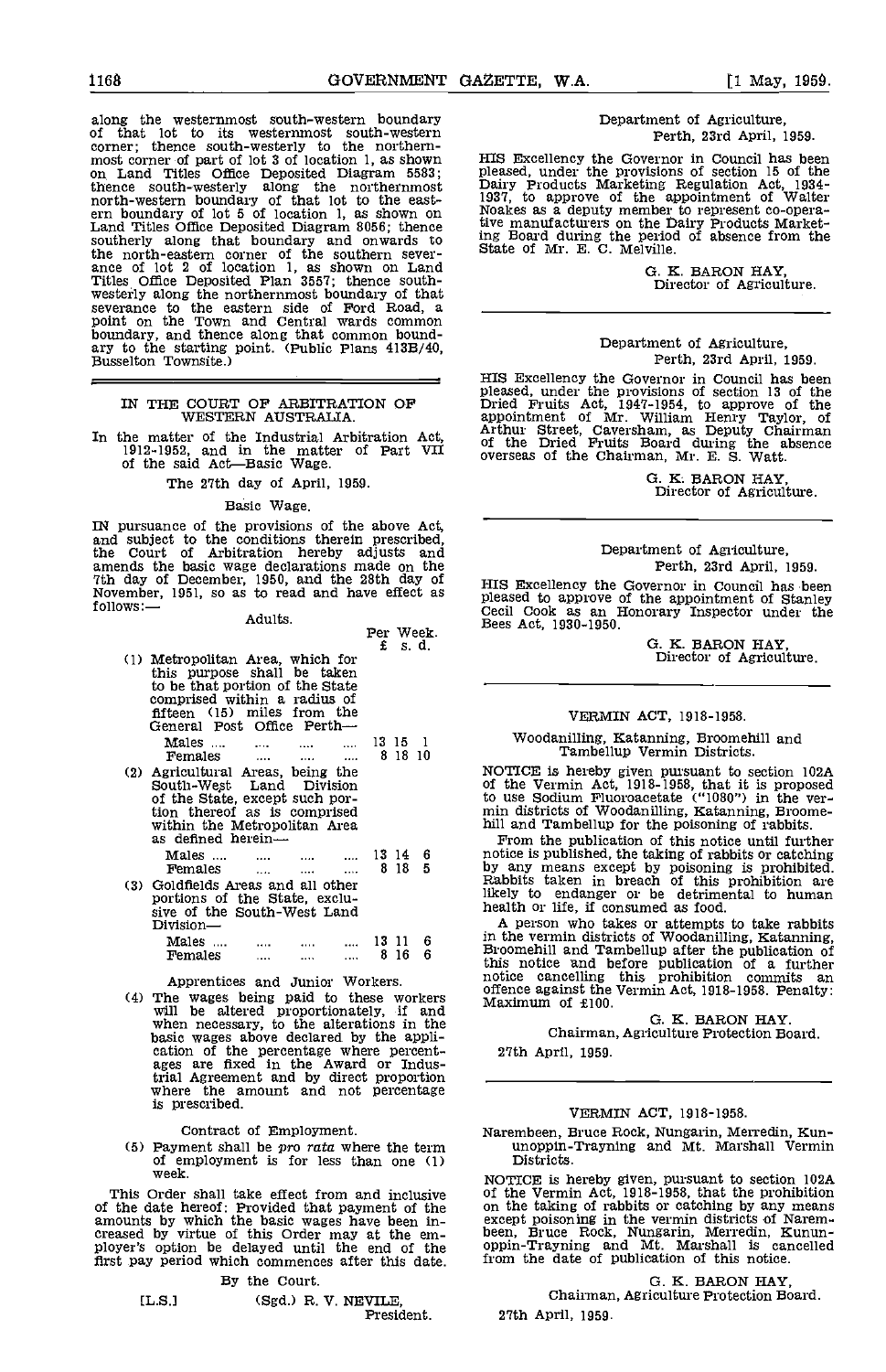# WESTERN AUSTRALIAN GOVERNMENT TENDER BOARD Tenders for Government Supplies

| Date of<br>Advertising | Schedulc<br>Supplies Required<br>No. |                                                                                                                                                                                          |            |  |  |
|------------------------|--------------------------------------|------------------------------------------------------------------------------------------------------------------------------------------------------------------------------------------|------------|--|--|
| 1959                   |                                      |                                                                                                                                                                                          | 1959       |  |  |
| 10<br>Apr.             | 222A, 1959<br>$\cdots$               | 66 KV Oil-filled Cable and Accessories<br>$\cdots$<br>$\cdots$<br><br>$\cdots$                                                                                                           | $\rm\,May$ |  |  |
| 24<br>Apr.             | 244A, 1959<br>$\cdots$               | Supply of Pneumatic Compression Tank, Quairading<br>$\cdots$<br>$\cdots$<br>                                                                                                             | 7<br>May   |  |  |
| 17<br>Apr.             | 238A, 1959<br>$\cdots$               | Steel Windows for Albany Hospital<br>and the state of the state of the state of the state of the state of the state of the state of the state of the<br>$\cdots$<br>$\cdots$<br>$\cdots$ | 7<br>Mav   |  |  |
| 17<br>Apr.             | 239A, 1959<br>$\cdots$               | Jack Pump Unit for Testing Water Bore of $4\frac{1}{2}$ in. diam. (5 in. casing)<br>$\cdots$                                                                                             | 7<br>May   |  |  |
| 17<br>Apr.             | 241A, 1959<br>$\cdots$               | Evaporated Unsweetcned Milk<br>$\cdots$<br>$\cdots$<br>$\cdots$                                                                                                                          | 7<br>Mav   |  |  |
| 24<br>Apr.             | 246A, 1959<br>                       | Spectacles, Cases, Artificial Eyes, for R.P.H.<br>$\cdots$<br>$\cdots$<br>$\cdots$<br>$\cdots$                                                                                           | 7<br>May   |  |  |
| 24<br>Apr.             | 247A, 1959<br>$\cdots$               | Steel Windows for R.P.H.<br><b>Contract Contract Contract</b><br>$\sim 10^{-10}$<br><b>Sales Controller</b><br><br>$\cdots$<br>$\cdots$                                                  | 7<br>Mav   |  |  |
| 24<br>Apr.             | 250A, 1959<br>$\cdots$               | Diaphragm Pumping Units<br>$\cdots$<br>$\cdots$<br>$\cdots$<br>$\cdots$<br>$\cdots$                                                                                                      | 7<br>May   |  |  |
| 24<br>Apr.             | 251A, 1959<br>                       | Agricultural Type Tractor and Equipment<br>$\sim 100$ km s $^{-1}$<br>$\cdots$<br>$\cdots$<br><br>                                                                                       | 7<br>May   |  |  |
| May<br>1               | 274A, 1959<br>                       | Sheep Yard Gates<br>$\frac{1}{2}$ . The contract of $\frac{1}{2}$<br><b>SALE</b><br>$\cdots$<br>$\cdots$<br>$\cdots$                                                                     | 7<br>May   |  |  |
| May<br>1               | 284A, 1959<br>$\cdots$               | Making of Uniforms for Winter, 1959, for W.A.G.T. & F.<br>$\cdots$<br>$\cdots$                                                                                                           | 7<br>May   |  |  |
| 14<br>Apr.             | 233A, 1959<br>$\cdots$               | Paging and Division Warning System for Parliament House<br>$\cdots$<br>$\cdots$                                                                                                          | 14<br>May  |  |  |
| 14<br>Apr.             | 235A, 1959                           | Internal Telephone System for Parliament House<br>$\mathbf{r}$                                                                                                                           | 14<br>May  |  |  |
| 24<br>Apr.             | $\cdots$<br>248A, 1959               | $\cdots$<br>$\cdots$<br>Steel Pipes, 36 in. and 30 in. Nominal Diameter<br><b>Service</b><br>$\cdots$                                                                                    | Mav<br>14  |  |  |
| 24<br>Apr.             | $\cdots$<br>249A, 1959               | $\cdots$<br>$\cdots$<br>Steel Pipes, 12 in.-4 in. Nominal Diameter<br>المستحدث المسار                                                                                                    | 14<br>Mav  |  |  |
| 24<br>Apr.             | <br>253A, 1959                       | $\cdots$<br>$\cdots$<br>$\cdots$<br>Sludge Scrapers for Circular Primary Sedimentation Tanks                                                                                             | 14<br>Mav  |  |  |
| 28                     | $\cdots$<br>261A, 1959               | $\cdots$<br>$\cdots$<br>Supply and Installation of Packaged Air Conditioned Units                                                                                                        | 14<br>Mav  |  |  |
| Apr.<br>1              | $\cdots$                             | $\cdots$<br>$\cdots$<br>Road Graders and Front End Loaders                                                                                                                               | 14<br>May  |  |  |
| May                    | 270A, 1959<br>$\cdots$               | $\cdots$<br>$\cdots$<br><br>$\cdots$<br>$\cdots$<br>Windmills                                                                                                                            | 14         |  |  |
| May                    | 271A, 1959<br>$\cdots$               | <b>Contract Contract</b><br><b>Sales Common</b><br>$\cdots$<br>$\cdots$<br><br>$\cdots$<br>$\cdots$<br>                                                                                  | May        |  |  |
| May<br>1               | 276A, 1959<br>                       | Station Sedan<br><b>Contract Contract</b><br>$\cdots$<br>$\sim$ $\sim$<br>$\cdots$<br>$\cdots$<br>$\cdots$<br>$\cdots$<br><br>$\cdots$                                                   | 14<br>May  |  |  |
| May<br>1               | 277A, 1959<br>$\cdots$               | 30 cwt. Trucks<br>$\cdots$ $\cdots$<br>$\sim$<br>$\sim$<br>$\cdots$<br>$\cdots$<br><br><br>                                                                                              | May<br>14  |  |  |
| May<br>1               | 279A, 1959<br>$\cdots$               | 6 in. Cast Iron Stop Valves<br>$\sim$<br>$\cdots$<br>$\cdots$<br>$\cdots$<br>1.11<br>$\cdots$                                                                                            | 14<br>May  |  |  |
| May<br>ı               | 281A, 1959<br>$\cdots$               | Machine Tool Equipment<br>$\sim 100$<br>$\cdots$<br>1.111<br>$\cdots$<br>$\cdots$<br>$\cdots$                                                                                            | 14<br>Mav  |  |  |
| May<br>1               | 283A, 1959<br>                       | Wheel Tractor and Accessories<br>$\sim 100$<br>$\sim 100$ km s $^{-1}$<br>$\sim 100$<br>$\cdots$<br>$\cdots$<br>$\cdots$                                                                 | 14<br>May  |  |  |
| 7<br>Apr.              | 218A, 1959<br>$\cdots$               | Self-propelled Vibrating Rollers<br>$\sim 100$<br>$\cdots$<br>$\cdots$<br>$\sim$ - $\sim$                                                                                                | 21<br>Mav  |  |  |
| 24<br>Apr.             | 252A, 1959<br>$\cdots$               | Cab-controlled Overhead Travelling Cranes<br>$\mathbf{r}$<br>$\cdots$<br>$\cdots$<br>$\cdots$                                                                                            | 21<br>May  |  |  |
| May<br>1               | 275A, 1959<br>$\cdots$               | Screwing Machine (Automatic or Universal)<br>$\Delta \Delta \Delta \Delta \Delta$<br>$\cdots$<br>$\cdots$<br>$\cdots$                                                                    | 21<br>May  |  |  |
| May<br>1               | 278A, 1959<br>$\cdots$               | 12-channel Carrier Telephone Equipment and Associated Apparatus<br>$\cdots$                                                                                                              | 28<br>May  |  |  |
| 7<br>Apr.              | 199A, 1959<br>                       | 440 volt Switchgear for Bunbury Generating Station. (Documents chargeable                                                                                                                |            |  |  |
|                        |                                      | at £1 4s. for first set and 5s. 3d. each for any subsequent issue)<br>$\cdots$                                                                                                           | June<br>4  |  |  |
| 3<br>Apr.              | 200A, 1959<br>$\cdots$               | 3,000 volt Switchgear for Bunbury Generating Station. (Documents charge-                                                                                                                 |            |  |  |
|                        |                                      | able at £1 1s. for first set and 5s. 3d. each for any subsequent issue)<br>$\cdots$                                                                                                      | June<br>4  |  |  |
| 21<br>Apr.             | 242A, 1959<br>$\cdots$               | Dual Fuel Engines, Blowers, Alternator and Associated Equipment. (Docu-                                                                                                                  |            |  |  |
|                        |                                      | ments chargeable at $\pounds 1$ ls, for first set and 5s. 3d. each for any subsequent                                                                                                    |            |  |  |
|                        |                                      | issue)<br>a a car<br>$\cdots$                                                                                                                                                            | June 25    |  |  |
|                        |                                      |                                                                                                                                                                                          |            |  |  |

Addresses-Liaison Offices-WA. Government Liaison Office, Room 25, 2nd Floor, M.L.C. Buildings, 305 Collins Street, Melbourne.

W.A. Government Liaison Office, Room 105, 82 Pitt Street, Sydney. Agent General for W.A.,<br>115 The Strand, London, W.C. 2.

|  |  |  | For Sale by Tender |  |
|--|--|--|--------------------|--|
|--|--|--|--------------------|--|

| Date of<br>Advertising |    | Schedule<br>No.            | For Sale                                                                                   | Date of<br>Closing |
|------------------------|----|----------------------------|--------------------------------------------------------------------------------------------|--------------------|
| 1959                   |    |                            |                                                                                            | 1959               |
| Apr.                   | 14 | 223A, 1959<br>$\cdots$     | Scrap Rails, Crossings and Dogspikes<br>$\cdots$<br><br><br>                               | Мау                |
| Apr.                   | 14 | 224A, 1959<br>$\cdots$     | $1,500$ tons Secondhand 60 lb. x 24 ft. Rails<br>$\cdots$<br><br><br>                      | 7<br>May           |
| Арг.                   | 14 | 225A, 1959<br>$\cdots$     | Scrap Rails, Miscellancous Scrap Steel<br>$\cdots$<br><br><br>                             | 7<br>May           |
| Apr.                   | 28 | 254A, 1959<br>$\cdots$     | 1947 Case 16 h.p. Kerosene Wheel Tractor at Mundaring Weir<br><br>                         | 14<br>May          |
| Apr.                   | 28 | 255A, 1959<br>             | 1943 Ford V8 3 ton Truck at Gnangara<br><br>                                               | 14<br>May          |
| Aрг.                   | 28 | 256A, 1959<br>             | Secondhand Bedford 10-12 cwt. Model P.C. Van (WAG 1854)<br><br>                            | 14<br>Ma v         |
| Apr.                   | 28 | 257A, 1959<br>$\cdots$     | 1953 International 35 cwt. Utility (WAG 3038)<br>$\cdots$<br>$\cdots$<br>$1 - 11$<br>1.1.1 | 14<br>May          |
| Apr.                   | 28 | 258A, 1959<br>             | Malcolm Moore Model RM2 Grader (PW 54)<br>$\cdots$<br><br>                                 | 14<br>May          |
| Apr.                   | 28 | 259A, 1959<br>             | Armstrong Holland Type 3P Concrete Mixer (PW 20)<br><b>Service</b><br>$\cdots$<br>$\cdots$ | 14<br>Мау          |
| Apr.                   | 28 | 260A, 1959<br>             | International 15-18 cwt. Model L110 Utility (WAG 2804)<br>1.111<br>                        | 14<br>May          |
| Apr.                   | 28 | 262A, 1959<br>$\cdots$     | Secondhand Blue Streak Minor Chain Saws<br>and the same<br><br>                            | 14<br>May          |
| May                    |    | 264A, 1959<br>$\cdots$     | Secondhand Armstrong Holland 5 cub. ft. Concrete Mixer (PW 60)<br>                         | 14<br>May          |
| May                    |    | 265A, 1959<br>.            | 1953 Vanguard Utility (WAG 1347)<br>$\cdots$<br>                                           | 14<br>May          |
| May                    |    | 269A, 1959<br>$\cdots$     | International L110 15-18 cwt. Utility, damaged (WAG 2377)<br>$\cdots$<br>                  | 14<br>May          |
| May                    |    | 272A, 1959<br>$\cdots$     | Secondhand Burroughs Ledger Posting Machine (Electric)<br>$\cdots$<br>                     | 14<br>May          |
| May                    |    | 273A, 1959<br>             | 1950 Austin $2/3$ ton Truck (WAG 2332)<br>$\cdots$<br><br>$\cdots$                         | May<br>14          |
| May                    |    | 280A, 1959<br>$\cdots$     | Secondhand Motor Vehicles, including 1946 Chevrolet Truck and Utility,                     |                    |
|                        |    |                            | 1932 Ford Truck, 1949 Austin Utility, 1950 Austin Utility, 1946 Chevrolet                  |                    |
|                        |    |                            | Utility<br><b>Sales</b><br>$\cdots$<br>and the same company of<br>$\cdots$<br>             | May<br>14          |
| May                    | 1  | 285A, 1959<br>1.11         | Disposal of Obsolete Locomotive<br>and the most<br>$\cdots$<br>$\cdots$<br>$\cdots$        | 14<br>May          |
| Apr.                   | 28 | 263A, 1959<br>$\cdots$     | Secondhand Stoves and Baths (some unused) at Albany<br>$\sim 100$<br>$\cdots$<br>$\cdots$  | 21<br>Мау          |
| May                    | 1  | 266A, 1959                 | Secondhand Bus Bodies at Bunbury<br>and the<br><br>$\cdots$<br>$\cdots$                    | 21<br>May          |
| May                    | 1  | $\cdots$<br>267A, 1959<br> | 1942 D4 Caterpillar Tractor with Angle and Tilt Blade, and 1950 B.S.A. Motor               |                    |
|                        |    |                            | Cycle, at Manjimup<br>$\cdots$<br>$\cdots$<br><br>                                         | -21<br>May         |
| May                    | ı  | 268A, 1959                 | International TD18A Bulldozer at Dwellingup<br>$\sim 10^{-11}$                             | 21<br>May          |
| May.                   |    | $\cdots$<br>282A 1959      | $\cdots$<br>$\cdots$<br><br>Secondhand 18 ft. Motor Launch at Mandurah<br>$\cdots$         | 21<br>May          |
|                        |    | $\cdots$                   | <br><br>.                                                                                  |                    |

Tenders addressed to the Cbairman, Government Tender Board, '74 Murray Street, Perth, will be received for the above. mentioned supplies until 10 a.m. on the dates of closing.

Tenders must be properly indorsed on envelopes otherwise they are liable to rejection.

Tender forms and full particulars may be obtained on application at the Tender Board Office, 74 Murray Street, Perth.<br>No Tender necessarily accepted.

No Tender necessarily accepted. A. H. TELFER,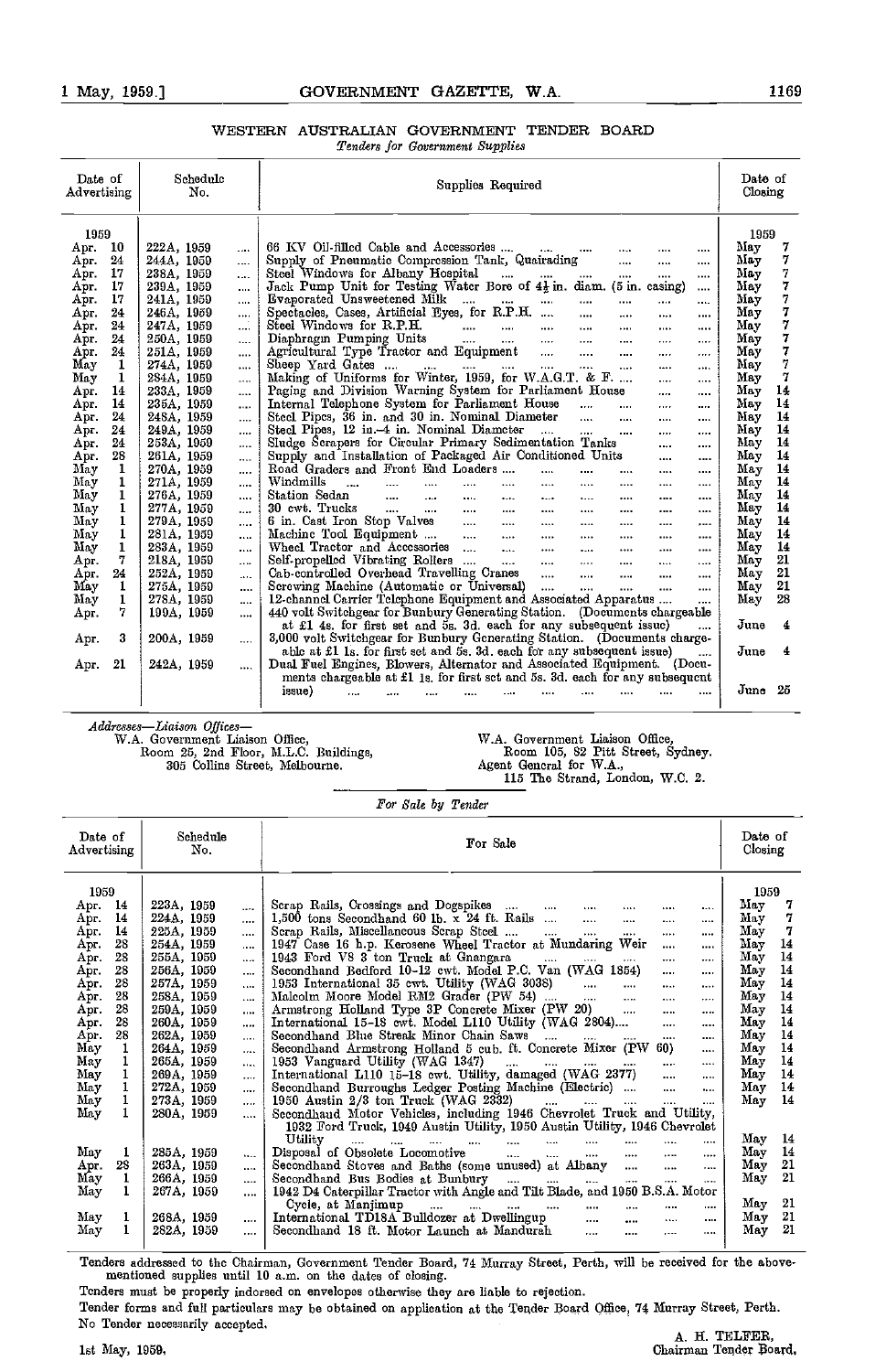# WESTERN AUSTRALIAN GOVERNMENT TENDER BOARD-continued.

Accepted Tenders.

| Tender<br>Board<br>No. | Date                 | Contractor                                                                                | Sched-<br>ule<br>No.          | Particulars                                                                                                                                                                                                                        | Department<br>Concerned.                                                             | Rate                                                  |
|------------------------|----------------------|-------------------------------------------------------------------------------------------|-------------------------------|------------------------------------------------------------------------------------------------------------------------------------------------------------------------------------------------------------------------------------|--------------------------------------------------------------------------------------|-------------------------------------------------------|
| 1598/58                | 1959<br>- 23<br>Apl. | H. G. Pepper & Co.                                                                        | 44 A.<br>1959                 | Supply of Frozen Peas to Gov-<br>ernment Institutions during<br>period 23rd April, 1959, to<br>31st March, 1960, as per<br>Item $4(a)$                                                                                             | Various<br>$\ldots$                                                                  | $2s.5d.$ per $lb.$                                    |
| 325/59                 | do.                  | Dunlop Rubber (Aust.)                                                                     | 194A,                         | Supply of Cylindrical Rubber                                                                                                                                                                                                       | Public Works                                                                         | £12 6s. 3d. each                                      |
| 226/59                 | do.                  | Ltd.<br>Midland Junction Bread<br>Co.                                                     | 1959<br>186A,<br>1959         | Fenders<br>Supply of Bread to Wooroloo<br>Hospital and Railway Re-<br>freshment Services, Chidlow,<br>during period 1st May, 1959,<br>to 30th April, 1960                                                                          | Various<br>$\ddotsc$                                                                 | 5}d. per lb.                                          |
| 1338/58                | do.                  |                                                                                           | 175A,<br>1959                 | Supply of $:$ $-$                                                                                                                                                                                                                  | Public Works                                                                         |                                                       |
| 282/59                 | do.                  | Atkins (W.A.) Ltd.<br>McPhersons Ltd.<br>$\cdots$<br>$\cdots$<br>$\cdots$<br>$\cdots$<br> | $\cdots$<br><br>189A,<br>1959 | Mortising Machine<br><br>Bench Screw Press<br><br>Making and Trimming<br>оf<br>Patients' Sac Uniforms,<br>as<br>$follows :=$                                                                                                       | <br>$\cdots$<br>$\cdots$<br>$\cdots$<br>Mental Health                                | $\pounds 655$<br>£120                                 |
|                        |                      | Associated Tailors Pty.<br>Ltd.                                                           |                               | Item 1<br>$\sim$                                                                                                                                                                                                                   | $\ddotsc$<br><br>                                                                    | 15s. each                                             |
| 41/59                  | do.                  | Style Clothing Co.<br>Various                                                             | <br>38A,<br>1959              | Item 2<br>$\cdots$<br>$\cdots$<br><br>Supply of Secondhand Kerosene<br>Refrigerators                                                                                                                                               | <br><br><br>Railways<br>                                                             | 8s. 9d. each<br>Details on applica-<br>tion           |
| 359/59                 | do.                  | Mountain Quarries Pty.<br>Ltd.                                                            | 217A,<br>1959                 | Supply of Crushed Blue Metal,<br>as follows :-<br>$_{\rm{Item~1}}$<br>$\cdots$<br>$\cdots$<br>$\cdots$<br>Item 2<br>$\cdots$<br>$\cdots$<br>                                                                                       | Public Works<br>$\cdots$<br>$\cdots$<br>$\cdots$<br>$\cdots$<br>$\cdots$<br>$\cdots$ | £1 10s. 8d. per ton<br>£1 10s. 8d. per ton            |
| 319/59                 | do.                  | F. Rizzotto<br>$\ddotsc$                                                                  | 191A,                         | Item 3<br>$\cdots$<br>$\cdots$<br>Supply of Piles, Stringers and                                                                                                                                                                   | <br>$\ddotsc$<br>Main Roads<br>$\ldots$                                              | £1 10s. 8d. per ton<br>Details on applica-            |
| 320/59                 | do.                  | F. Rizzotto<br>$\cdots$                                                                   | 1959<br>192A,                 | Corbels<br>Supply of Piles, Stringers and                                                                                                                                                                                          | do.<br>$\cdots$                                                                      | tion<br>do.<br>do.                                    |
| 255/59                 | do.                  | D. & J. Fowler Ltd.                                                                       | 1959<br>167A,<br>1959         | Corbels<br>Supply of Tea to Government<br>Institutions during period 1st<br>May, 1959, to 31st October,                                                                                                                            | Various                                                                              |                                                       |
|                        |                      |                                                                                           |                               | 1959, as follows $:$ ---<br>Item $1(a)$<br>$\cdots$<br>Item 1 (b)<br>$\overline{1}$<br>$\cdots$<br>Item $1$ (c)<br>$\ldots$<br>$\ldots$                                                                                            | <br><br>$\cdots$<br><br>$\ddotsc$<br>$\cdots$<br><br>$\ddotsc$<br>$\ddotsc$          | 4s. 1d. per lb.<br>4s. 1d. per lb.<br>4s. 4d. per lb. |
| 302/59                 | do.                  | Various<br><br>                                                                           | 203A,<br>1959                 | Purchase and Removal of Type-<br>writers and Duplicators                                                                                                                                                                           | Railways<br>                                                                         | Details on applica-<br>tion                           |
| 271/59                 | do.                  | Various<br><br>                                                                           | 180A,<br>1959                 | Purchase and Removal of Mis-<br>cellaneous Equipment                                                                                                                                                                               | Govt. Stores<br>                                                                     | do.<br>do.                                            |
| 247/59                 | do.                  | E. D. Morgan<br>                                                                          | 173A,<br>1959                 | Purchase and Removal of 1949<br>model Ford Maiuline Utility<br>(Engine No. IB.45531), with<br>$5$ only $6.50 \times 16$ Wheels,<br>Tyres and Tubes                                                                                 | Medical<br>$\ldots$                                                                  | £280                                                  |
| 259/59                 | do.                  | Soltoggio Bros.<br>$\cdots$                                                               | 161A,<br>1959                 | Purchase and Removal of Mal-<br>colm Moore model<br>RM2<br>Grader (Serial No. 245), with<br>Fordson Kerosene Tractor<br>(Engine No. 1162164), and 2<br>only $13.00 \times 24$ , and 2 only<br>7 50 x 20 Wheels, Tyres and<br>Tubes | Public Works                                                                         | £160                                                  |
| 293/59                 | do.                  | $\cdots$                                                                                  | 204A,<br>1959                 | Purchase and Removal of Motor<br>Vehicles, as follows :—                                                                                                                                                                           | Police                                                                               |                                                       |
|                        |                      | R. C. Viney<br><br>Globe Motors<br>                                                       | $\cdots$                      | Item 1<br>$\ddotsc$<br><br>Item 3<br>$\cdots$<br>Item 2<br><br>                                                                                                                                                                    | $\cdots$<br><br>$\cdots$<br><br><br>$\cdots$                                         | £396<br>£268<br>£278                                  |
| 246/59                 | do.                  | W. E. Dye<br>$\cdots$<br><br>Globe Motors<br>                                             | <br><br>172A<br>1959          | $\cdots$<br>Item 4<br>.<br><br>Purchase and Removal of 1951<br>model Ford Mainline Utility<br>(Engine No. IB.6826), with<br>$5$ only $6 \cdot 00 \times 16$ Wheels and                                                             | <br><br><br>$\cdots$<br>Health<br><br>                                               | £131<br>£152                                          |
| 256/59                 | do.                  | R. J. Hewson & Sons                                                                       | 165A,<br>1959                 | Tyres<br>Purchase and Removal of TD18A<br>International Diesel Tractor<br>(Serial No. TDRM23540), with<br>P.C.U. model 25TD18 (Serial<br>No. 1629) and Angle Dozer<br>(Serial No. 77681)                                           | Public Works<br>$\sim$ and $\sim$                                                    | £1,280 15s. 6d.                                       |

| 1959 | $470/59$ Apl. 23 Mortlock Bros. |  | 892A, Supply of 2 only 1959 model M.W.S.  1959 $\left  \right.$ M.W.S. |  | $\ldots$ £253 each |  |
|------|---------------------------------|--|------------------------------------------------------------------------|--|--------------------|--|
|      |                                 |  |                                                                        |  |                    |  |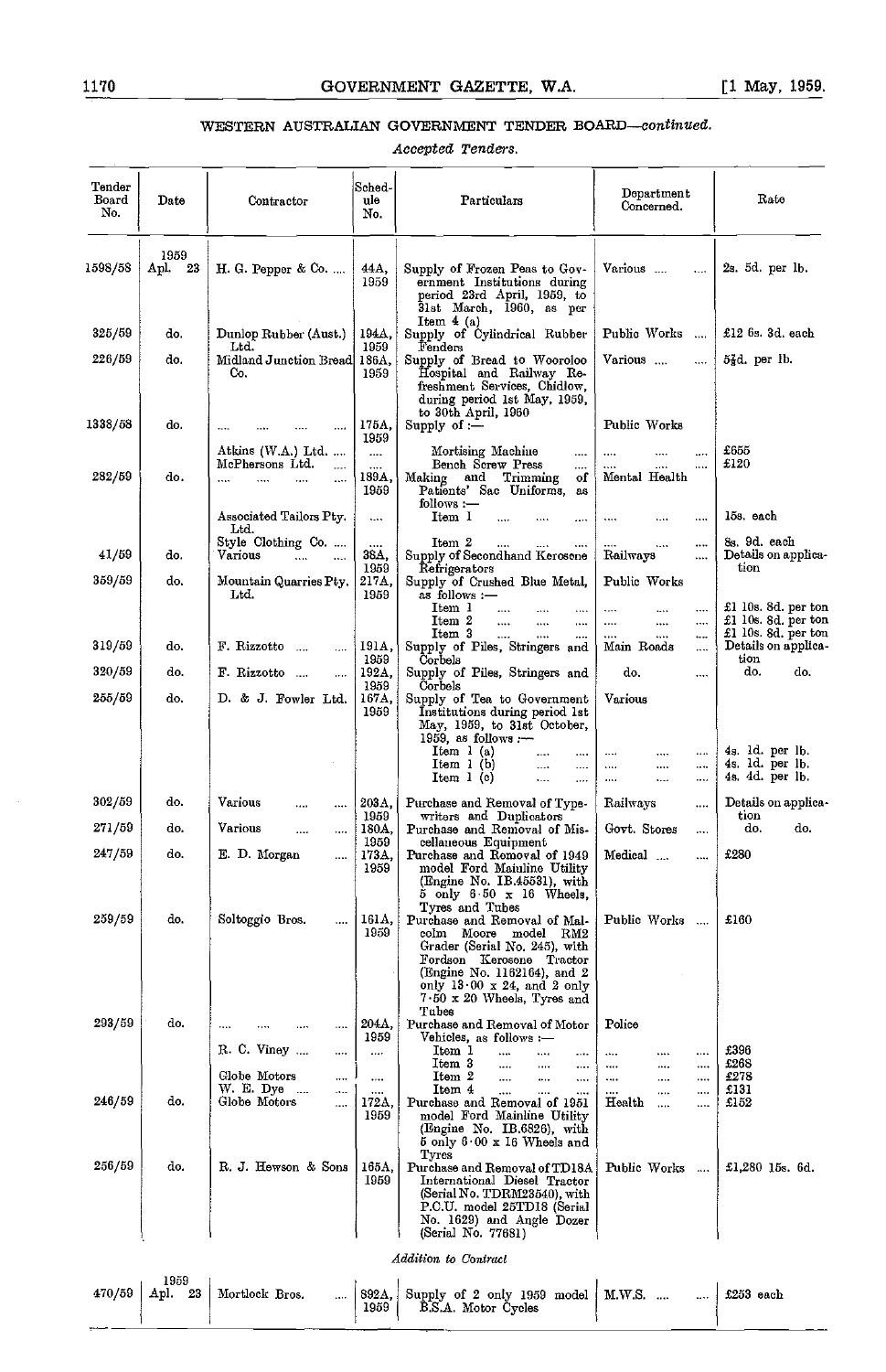#### ERRATUM.

IN Government Gazette of the 13th March, 1959, page 623, under 'Registration of Ministers" Appointments, Salvation Army (R.G. No. 2015/59),<br>for "Ian Begley" read "Ian Thomas Begley."

C. A. OCKERBY, Acting Registrar General.

23rd April, 1959.

# REGISTRATION OF MINISTERS.

(Pursuant to Part III of the Registration of Births, Deaths and Marriages Act, 1894-1956.)

Registrar General's Office, Perth, 21st April, 1959.

Appointment.

IT is hereby published, for general information, that the undermentioned minister has been duly registered in this office for the Celebration of of<br>Marriages throughout the State of Western Aus-<br>tralia:— an

R.G. No.; Date; Name; Address of Residence; Registry District.

Church of England.

2032/59; 17/4/59; Rev. John Vaughan; The Rect- ory, Katanning; Katanning.

#### Cancellations.

IT is hereby published, for general information, that the names of the undermentioned ministers have been duly removed from the register in this To b<br>office of ministers registered for the Celebration on Fri of Marriages thoughout the State of Western Aus-<br>tralia:—

R.G. No,; Date; Name; Address of Residence; Registry District.

Roman Catholic.

'101/57; 21/4/59; Right Rev. Monsignor Edmond Kennedy, D.D., V.G.; The Presbytery, Salvado Road, Wembley; Perth.

Churches of Christ.

'107/53; 18/4/59; Mr. Reginald Charles Philip Sack; 41 Roberts Street, Collie; Wellington.

Seventh Day Adventists.

709/53; 4/12/58; Pastor Donald Elmer George MItchell; <sup>5</sup> Nurstead Avenue, Bassendean; Perth.

C. A. OCKERBY, Acting Registrar General.

#### APPOINTMENTS.

(Under section 6 of the Registration of Births, Deaths and Marriages Act, 1894-1956.)

# Registrar General's Office, Perth, 28th April, 1959.

The following appointments have been ap-<br>proved:— $R$ .G. No 155/57.—Sergeant Bertram James

155/57. Sergeant Bertram Coen, as Assistant District Registrar of Births and Deaths for the Wellington Registry District, to maintain an office at Harvey, vice Sergeant Edward Percival Emberson; appointment to date<br>from 16th April, 1959.

R.G. No.  $121/57$ —Sergeant Harold Langdon<br>Whitfield, as District Registrar of Births, Deaths 6J—Pa<br>and Marriages for the Murray Registry District,<br>to maintain an office at Pinjarra, vice Sergeant  $7J$ —Sc<br>John Rawson Jenki from 17th April, 1959.

R.G. No. 184/57.-Constable Edward Robert Blood, as Assistant District Registrar of Births<br>and Deaths for the Plantagenet Registry District,<br>to maintain an office at Tambellup, *vice* Constable<br>Donald Evans; appointment to date from 4th<br>April, 1959.<br>C. A. OCKERBY,

# Western Australia. BUILDING SOCIETIES ACT, 1920.

### (Section 7.)

NOTICE is hereby given that a building society called "The Provincial Building Society," is duly registered under the provisions of the above Act. Dated this 28th day of April, 1959.

> T. DUKE Deputy Registrar of Building Societies.

# MINING ACT, 1904.

#### (Regulation 180.)

Warden's Office, Meekatharra, 1st April, 1959.

TAKE notice that it is the intention of the Warden of the Goldfleld mentioned hereunder, on the date mentioned, to issue out of the Warden's Court an order authorising the cancellation of registration of the undermentioned Mining Tenements, in accordance with Regulation 180 of the Mining Act, 1904 An order may issue in the absence of the registered holder, but should he desire to object to such order he must, before the date mentioned, lodge at the Warden's Office an objection containing the grounds of such objection, and, on the date mentioned, the Warden will proceed to hear and determine the same, in accordance with the evidence then submitted.

(Sgd.) C. FISHER, Warden.

To be heard at the Warden's Court, Meekatharra, on Friday, the 22nd day of May, 1959.

No. of Area; Name of Registered Holder; Address; Reason for Resumption.

# MURCHISON GOLDFIELD.

Meekatharra District.

Water Right.<br> 45N—Hayes, Bernard Thomas; Meekatharra; no<br> miner's right.

Mineral Claim.

14N-Rumble, Percy Robert; Meekatharra; non-<br>payment of rent.

PEAK HILL GOLDFIELD

#### Peak Hill District.

Mineral Claims.<br>64P—Horley, Lance Charles; Meekatharra; non-

payment of rent.<br>65P—Ricci, Andy; Meekatharra; non-payment of rent.

76PAndrews, Maurice Jeffery; Meekatharra; non- payment of rent.

#### Residence Area.

98P-Broken Hill Pty. Co. Ltd.; 186 St. George's Terrace, Perth; non-compliance with conditions.

EAST MURCHISON GOLDFIELD.

Wiluna District.

# Machinery Areas.

6J—Parkinson, Edward Albert; Sandstone; non-<br>payment of rent.<br>7J—Scullion, Thomas; Wiluna; non-payment of

rent.

# Tailings Area.

5J-Parkinson, Edward Albert; Sandstone; non-<br>payment of rent.

## Garden Area.

17J-McDonald, Charles McLeod; Wiluna; non-<br>payment of rent,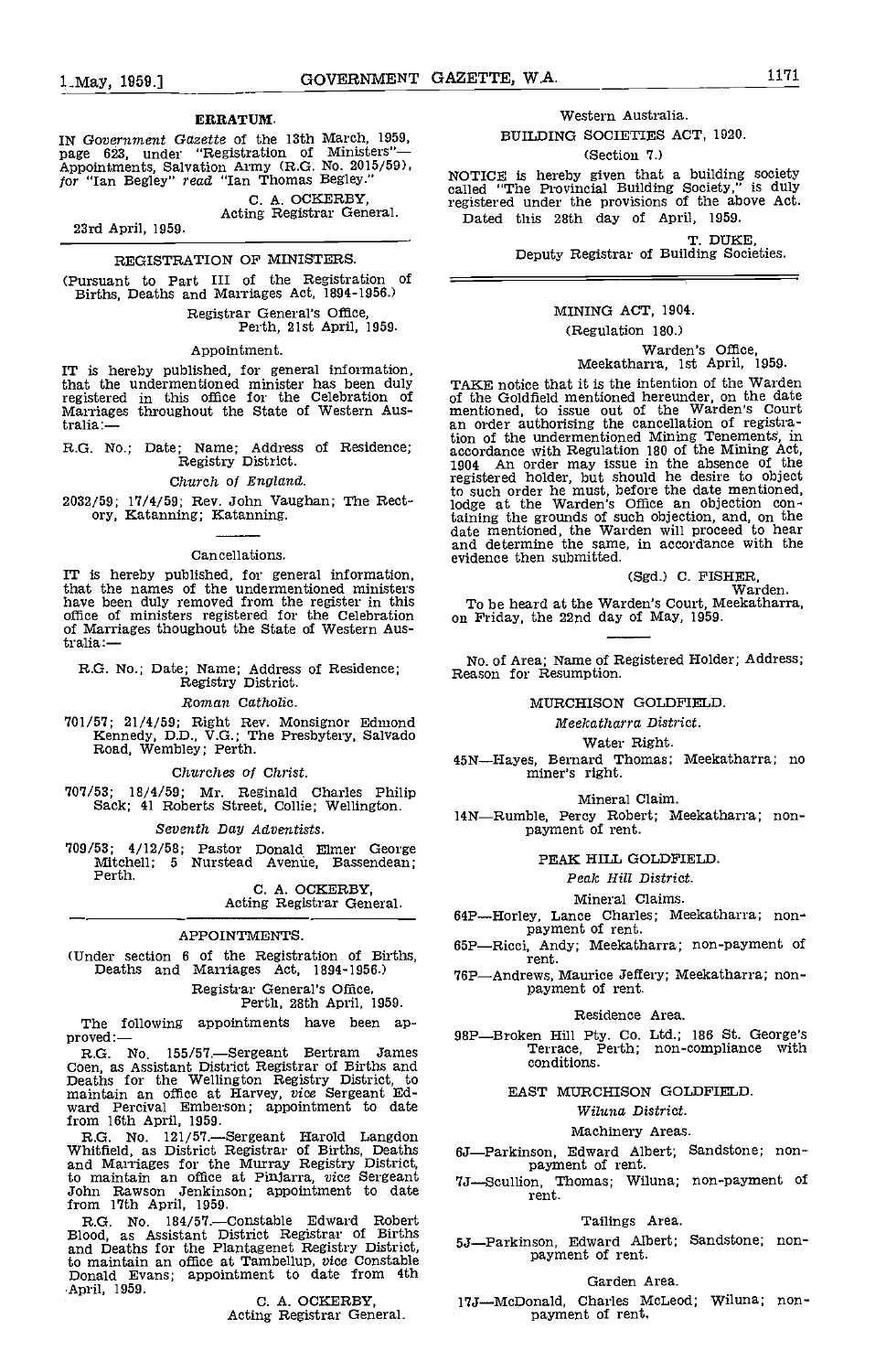## Water Rights.

| 20J—Wiluna Road Board; Wiluna; non-payment<br>of rent. |  |                               | 11 |
|--------------------------------------------------------|--|-------------------------------|----|
| 37J—Wiluna Road Board; Wiluna; non payment<br>of rent. |  |                               |    |
| 38J—Wiluna Road Board; Wiluna; non-payment<br>of rent. |  |                               | 1' |
| 39J—Wiluna Road Board; Wiluna; non-payment<br>of rent. |  |                               | 1' |
| $127$ m                                                |  | A Doman & Co Itd. Willing non |    |

43J.T. A. Doman & Co. Ltd.; Wiluna; non- payment of rent.

# MINING ACT, 1904. (Regulation 180.) Warden's office, Mount Magnet, 3rd April, 1959.

TAKE notice that it is the intention of the Warden of the Goldfield mentioned hereunder, on the date of the Goldfleld mentioned hereunder, on the date mentioned, to issue out of the Warden's Court an order authorising the cancellation of registration of the undermentioned Mining Tenements, in accordance with Regulation 180 of the Mining Act, 1904. An order may issue in the absence of the registered holder, but should he date mentioned, TAKE notice that it is the intention of the Warden lodge at the Warden's Office an objection con-<br>lodge at the Warden's Office an objection con-<br>of the Goldfield mention taining the grounds of such objection, and, on the date mentioned, the Warden will proceed to hear and determine the same, in accordance with the evidence then submitted,

> (Sgd.) C. FISHER, Acting Warden.

To be heard at the Warden's Court, Mount Magnet, on Wednesday, the 24th day of June 1959.

No. of Area; Name of Registered Holder; Address; Reason for Resumption.

MURCHISON GOLDFIELD

Mount Magnet District.

Garden Area.

57M-Hiliman, Sydney William; Mount Magnet; non-payment of rent.

EAST MURCHISON GOLOFIELD.

Black Range District.

# Mineral Claim.

2B-Rinaldi, Ivy Ethyle, Meekatharra; Motter, John and Motter, Giovanni; Barrambie, via Sandstone; no miner's rights.

# YALGOO GOLDFIELD.

# Mineral Claims.

- 14-O'Callaghan, Francis Joseph, O'Callaghan, Francis Gerald, and Howlett, Kenneth Bruce; P.O. Box 64, Three Springs; non-<br>payment of rent and no miner's rights.<br>15-O'Callaghan, Francis Joseph; P.O. Box 64, Three Springs; n
- 
- 16-O'Callaghan, Francis Joseph; P.O. Box 64,<br>Three Springs; non-payment of rent.<br>17-Jackson, Phillip Robert; 74 Mounts Bay Road,
- Perth; non-payment of rent and no<br>miners right.<br>18—Jackson, Phillip Robert; 74 Mounts Bay Road,
- 1811 Months Bay Road, Perth; non-payment of rent and no miners right.
- 19-Jackson, Phillip Robert; 74 Mounts Bay Road,<br>Perth; non-payment of rent and no<br>miners right.<br>20-Jackson, Phillip Robert; 74 Mounts Bay Road,
- 21-Jackson, Phillip Robert; 74 Mounts Bay Road, Perth; non payment of rent and no
- Perth; non payment of rent and no, miners right.

#### Business Areas.

- 119-Valentine, Harry, and Valentine, Kathleen Queenie; Payne's Find; and Marchei, Adamo; Mount Magnet; non-payment of rent.<br>rent.
- 174-Valentine, Harry, and Valentine, Kathleen Queenie; Payne's Find; and Marchei, Adamo; Mount Magnet; non-payment of rent.
- 179-Valentine, Harry, and Valentine, Kathleen Queenie; Payne's Find; and Marchei, Adamo; Mount Magnet; non-payment of rent.
- 180-Valentine, Harry, and Valentine, Kathleen Queenie; Payne's Find; and Marchei, Adamo; Mount Magnet; non-payment of rent.
- 186-Valentine, Harry, and Valentine, Kathleen Queenie; Payne's Find; and Marchei, Adamo; Mount Magnet; non-payment of rent. Queenie; Payne's Find; and Marchei,<br>Adamo; Mount Magnet; non-payment of

# MINING ACT, 1904, (Regulation 180.)

# Warden's Office, Southern Cross, 3rd April, 1959.

TAKE notice that it is the intention of the Warden of the Goldfleld mentioned hereunder, on the date mentioned, to issue out of the Warden's Court an order authorising the cancellation of registration of the undermentioned Mining Tenements, in accordance with Regulation 180 of the Mining Act, 1904. An order may issue in the absence of the registered holder, but should he desire to object to such order he must, before the date mentioned, lodge at the Warden's Office an objection containing the grounds of such objection, and, on the date mentioned, the Warden will proceed to hear and determine the same, in accordance with the evidence then submitted.

# (Sgd.) M. HARWOOD, Warden.

To be heard at the Warden's Court, Southern Cross, on Wednesday, the 10th day of June, 1959.

No. of Area; Name of Registered Holder; Address; Reason for Resumption.

#### YILGARN GOIDFIELD

# Mineral Claim.

58-James, Allan Dimmick; 252 Flinders Street, Mt. Yokine; non-payment of rent and no miner's right.

Machinery Area.<br>44—Harper, Samuel Arthur, and Harper, Joseph<br>Ernest; Bullfinch; non-payment of rent.

# Garden Areas.

- 34-Divitini, Guiseppe; Ghooli; non-payment of rent and no miner's right.
- 36-O'Sullivan, Terence Joseph; Bullfinch; non- payment of rent.
- 39-Barr, Murray George; Bullfinch; non-payment of rent.
- 42-Faini, Enrico; Bullfinch; non-payment of rent.
- 43-Turner, Henry John; Yellowdine; non-payment of rent.
- 44-Piuselli, Cosimo; Bullfinch; non-payment of rent.
- 48-Bailey, George; Karalee; non-payment of rent and no miner's right.
- 50-Turner, Henry John; Yellowdine; non-payment of rent.

#### Water Right.

72-Green, John William; Bullfinch; non-payment of rent.

# Residence Area.

1 l04-Sodeman, Nellie; Marvel Loch; no miner's right.

#### Business Area.

127---The Kalgoorlie Brewing Company Limited; Brookman Street, Kalgoorlie; non-pay-<br>ment of rent.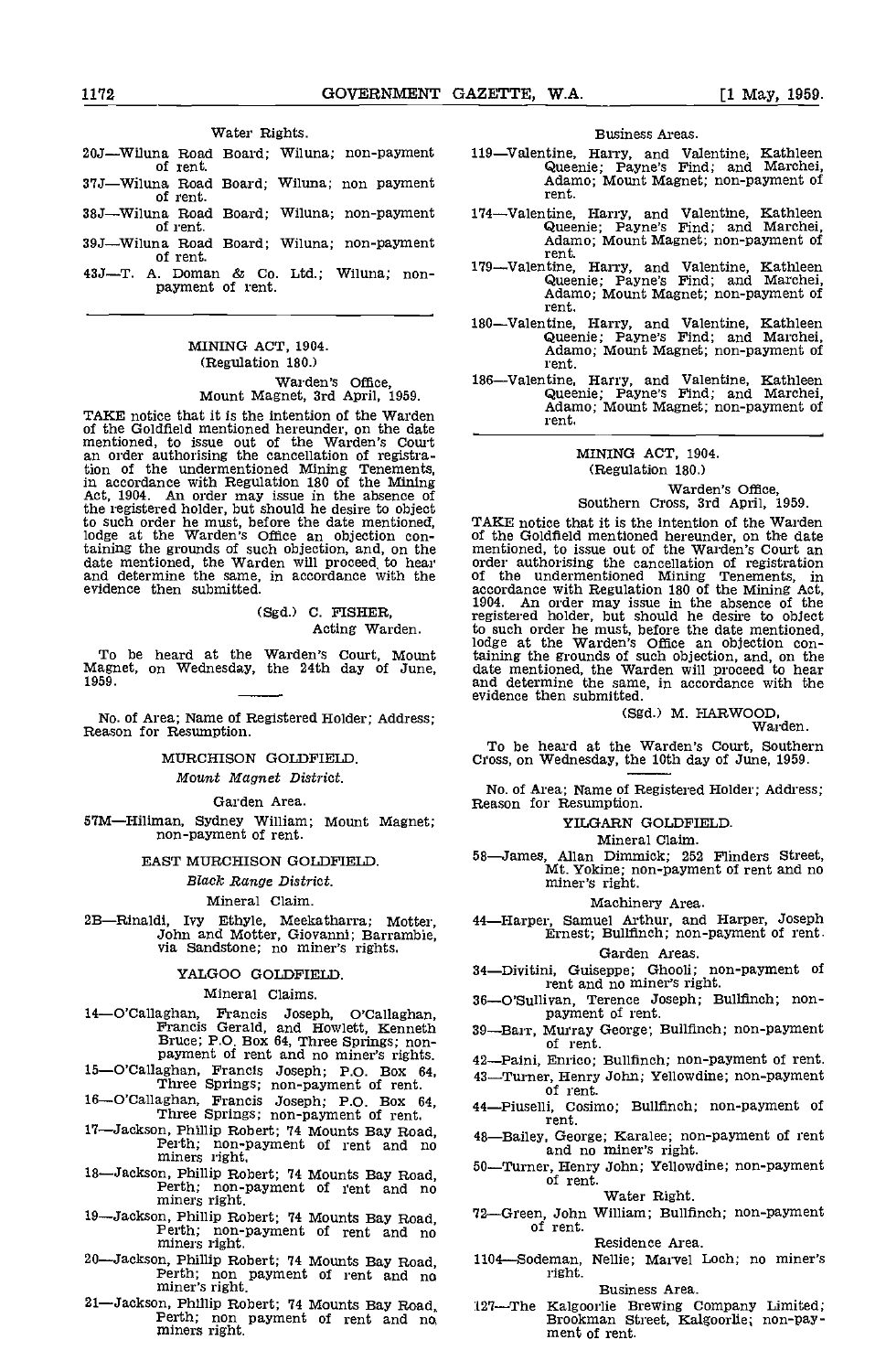# MINING ACT, 1904. (Regulation 180.)

# Warden's Office, Eridgetown, 8th April, 1959.

TAKE notice that it is the intention of the Warden of the Goldfield mentioned hereunder, on the date mentioned, to issue out of the Warden's Court tion of the undermentioned Mining Tenements,<br>in accordance with Regulation 180 of the Mining 118—T<br>Act, 1904. An order may issue in the absence of the registered holder, but should he desire to object to such order he must, before the date mentioned, lodge at the Warden's Office an objection containing the grounds of such objection, and,<br>on the date mentioned, the Warden will proceed<br>to hear and determine the same, in accordance with 121—S the evidence then submitted.

(Sgd.) L. W. STOTTER, Warden.

To be heard at the Warden's Court, Bridgetown, on Wednesday, the 3rd day of June, 1959.

No. of Area; Name of Registered Holder; Address; Reason for Resumption,

# GREENBUSHES MINERAL FIELD

#### Mineral Claims.

- 56—Tin & Strategic Minerals Ltd.; c/o. A. E.<br>Weston, James & Co. Perth; non-<br>payment of rent.
- 57—Tin & Strategic Minerals Ltd.; c/o. A. E. Weston, James & Co. Perth; non-<br>payment of rent.<br>58—Amalgamated Tin Ltd.; c/o. A. E. Weston, James & Co. Perth; non-payment of
- rent.
- 59-Commercial Minerals Ltd.; c/o A. E. Weston, James & Co. Perth; non-payment of rent.
- 62—Commercial Minerals Ltd.; c/o A. E. Weston,<br>James & Co. Perth; non-payment of 286<br>rent.
- 63-Tin & Strategic Minerals; c/o. A. E. Weston, James & Co. Perth; non-payment of rent.
- 64—Tin & Strategic Minerals; c/o. A. E. Weston,<br>James & Co. Perth; non-payment of perth.
- 69—Amalgamated Tin Ltd.; c/o. A. E. Weston, James & Co. Perth; non-payment of rent. James & Co. Perth; non-payment of
- 70—Amalgamated Tin Ltd.; c/o. A. E. Weston,<br>James & Co. Perth; non-payment of source.<br>rent.
- 72—Tin & Strategic Minerals;  $c/o$ . A. E. Weston, James & Co. Perth; non-payment of rent.
- 73—Tin & Strategic Minerals; c/o. A. E. Weston, James & Co. Perth; non-payment of rent.
- 18The 18The Controller of the Control of the Control of Times & Co. Performal and Strategic Minerals; c/o. A. E. Weston, James & Co. Perth; non-payment of the control of the control of the control of the control of the con rent.
- 80—Tin & Strategic Minerals; c/o. A. E. Weston, James & Co. Perth; non-payment of rent.
- 81—Amalgamated Tin Ltd., c/o. A. E. Weston,<br>James & Co. Perth; non-payment of<br>rent.
- 95—Tin & Strategic Minerals; c/o. A. E. Weston,<br>James & Co. Perth; non-payment of TA<br>rent. of
- 107—Amalgamated Tin Ltd.; c/o. A. E. Weston, James & Co. Perth; non-payment of rent. James & Co. Perth; non-payment of
- 108—Amalgamated Tin Ltd.; c/o. A. E. Weston,<br>James & Co. Perth; non-payment of rent.
- 111Amalgamated Tin Ltd.; c/o. A. Fl. Weston, James & Co. Perth; non-payment of rent.
- 112—Amalgamated Tin Ltd.; c/o. A. E. Weston,<br>James & Co. Perth; non-payment of rent.
- 113—Amalgamated Tin Ltd.; c/o. A. E. Weston,<br>James & Co. Perth; non-payment of rent.
- 118—Tin & Strategic Minerals; c/o. A. E. Weston, James & Co. Perth; non-payment of rent.
- 119—Tin & Strategic Minerals; c/o. A. E. Weston, James & Co. Perth; non-payment of rent.
- 121-Schwenke, Eric; 34 Queens Crescent, Mt.<br>Lawley; non-payment of rent.
- 122—Tin & Strategic Minerals; c/o. A. E. Weston, James & Co. Perth; non-payment of rent. James & Co. Perth; non-payment of

Dredging Claims.

- 101-Commercial Minerals Ltd.; c/o. A. E. Weston, James & Co. Perth; non-payment of rent.
- 102—Commercial Minerals Ltd.; c/o. A. E. Weston, James & Co. Perth; non-payment of rent.
- 103-Commercial Minerals Pty. Ltd.; c/o. A. E. Weston, James & Co., Perth; non-pay- ment of rent.
- 104Kott, Max; 56 Victoria Avenue, Claremont; non-payment of rent.
- 110—Tin & Strategic Minerals; c/o. A. E. Weston,<br>James & Co., Perth; non-payment of<br>rent.
- 111—Tin & Strategic Minerals; c/o. A. E. Weston, James & Co., Perth; non-payment of rent.

#### Water Rights.

- 286—Tin & Strategic Minerals; c/o. A. E. Weston, James & Co. Perth; non-payment of rent.
- 296-Commercial Minerals Ltd.; c/o. A. E. Weston, James & Co., Perth; non-payment of rent.
- 297—Amalgamated Tin Ltd.; c/o. A. E. Weston,<br>James & Co., Perth; non-payment of<br>rent.
- 299Amalgamated Tin Ltd.; c/o A. E. Weston, James & Co. Perth; non-payment of rent.
- 300Amalgamated Tin Ltd.; c/o. A. Fl. Weston, James & Co. Perth; non-payment of rent.

#### Garden Areas.

- 55Selfe, Alfred George; Greenbushes; non-pay- ment of rent.
- amated Tin Ltd.; c/o. A. E. Weston, James & Co. Perth; non-payment of rent.

# MINING ACT, 1904. (Regulation 180.)

# Warden's Office, Perth, 20th April, 1959.

TAKE notice that it is the intention of the Warden of the Goldfield mentioned hereunder, on the date mentioned, to issue out of the Warden's Court an order authorising the cancellation of registration of the undermentioned Mining Tenements, in ac- cordance with Regulation 180 of the Mining Act, 1904. An order may issue in the absence of the registered holder, but should he desire to object to such order he must, before the date mentioned,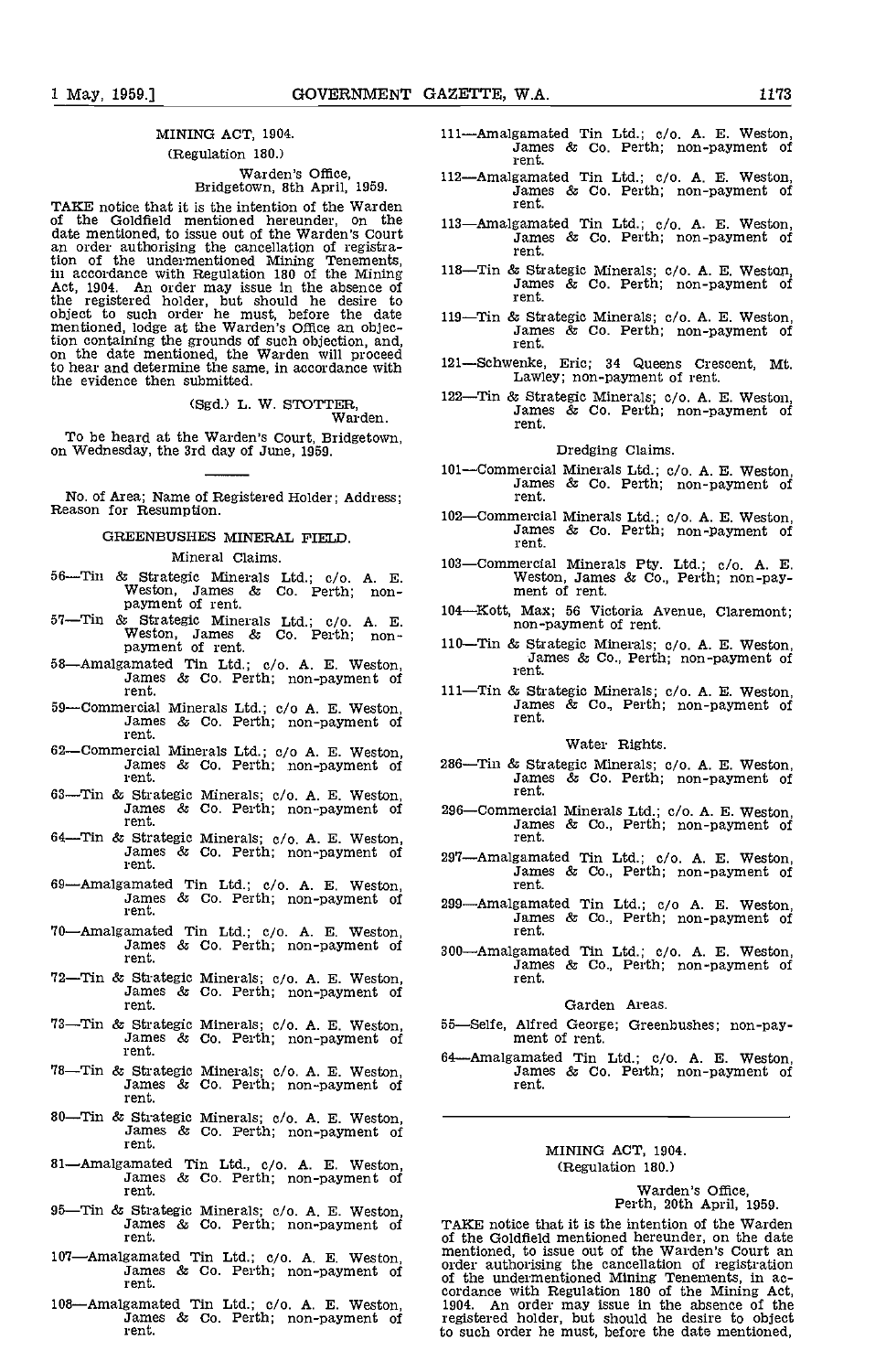lodge at the Warden's Office an objection containing the grounds of such objection, and, on the date mentioned, the Warden will proceed to hear and determine the same in accordance with the evidence then submitted.

(Sgd.) A. H. TELFER, Warden.

To be heard at the Warden's Court, Perth, on 585H—Le Wednesday, the 3rd day of June, 1959.

No. of Area; Name of Registered Holder; Address; Reasons for Resumption.

## OUTSIDE PROCLAIMED GOLDFIELDS.

#### Mineral Claims.

- 7811-H. L. Brisbane & Wunderlich Limited, cnr. Lord and Newcastle Streets, Perth; non- payment of rent.
- 10911-H. L. Brisbane & Wunderlich Limited, cnr. Lord and Newcastle Streets, Perth; non- payment of rent.
- 11111-Oma, Victor Charles, Palace Hotel Cham- bers, St. George's Terrace, Perth; non- payment of rent.
- 24111-H. L. Brisbane & Wunderlich Limited, cnr. Lord and Newcastle Streets, Perth, non- payment of rent.
- 28211-Collins, Alice Christinia and Bryant, Frank Ringol, Marchagee; non-payment of rent. Non-payment of Rent and no Miner's Right.
- 39711-Collins, Alice Christinia, Marchagee; non- payment of rent.
- 429H-Rendle, Eric Edjcumbe, Box 0430, Perth, Morgan, Harry George, Strickland Street, Denmark; non-payment of rent.
- 432H-Anticich, Jack, 139 Main Street, Osborne Park; non-payment of rent.
- 451H-Drummond, Frank Ralph Murray, Room 724 IDa Costa Buildings, 68 Grenfell Street, Adelaide, S.A.; no Miner's Right.
- 46111-Ryan, Patrick Donald, Armadale; non-payment of rent and no Miner's Right.
- 469H-Anticich, Jack, 139 Main Street, Osborne Park; non-payment of rent.
- 47911-Atkins, Alfred King, 12 NatIonal Chambers, Barrack Street, Perth; non-payment of
- rent.<br>186H—Smith, Brian Desmond, Cowla, Badgin-<br>186H—Smith, Brian Desmond, Cowla, Badgin-
- 48611-Ealor, Michael, P.O. Box 31, Esperance, Synnot, Reginald Boswell, Esperance; non-payment of rent. 504H-H. L. Brisbane & Wunderlich Limited, cnr.
- 
- Lord and Newcastle Streets, Perth; non-<br>payment of rent.<br>505H—H. L. Brisbane & Wunderlich Limited, cnr.<br>Lord and Newcastle Streets, Perth; non-<br>payment of rent.<br>511H—Ilich, Jack Peter, 74 Comer Street, Como;<br>non-payment of
- 
- 532H-Gibbs, Charles Euston and Gibbs, Albert John, Gibb Road, Wanneroo; non-pay-<br>ment of rent.
- 534H-Illch, Jack Peter, 74 Comer Street, Como, Burnham, Mervyn Phillip and Burnham, Ivan Lloyd, 3 Geddes Street, Victoria Park' non-payment of rent and no Miner's Right.<br>537H—Fennell, Alice Christina, Marchagee; non-
- 
- 543H-Fennell, Alice Christian, Marchael, Alice Christian, Marchael, Alice Christian, Marchael, Jean Katie, do Hotel Widgie-<br>mooltha; non-payment of rent and no<br>Miner's Right.
- 54511-Newton, John Thomas, Moncrieff, Daisy Edith, Taylor, Elsie, Cranbrook; non- payment of rent and no Miner's Right,
- 575H-Susac, Frank, 28 Mile Peg, Wanneroo; no Miner's Right,
- 580H-Kirwan, Francis Joseph, Esperance, Kir- wan, James, 50 Money Road, Melville, Kirwan, William, Box 44 P.O., Esperance, Brennan, Kyran, 217 Scarborough Beach Road, Double View; non-payment of rent and no Miner's Rights.
- 585H-Le Vaux, Claude Wilton and Le Vaux, Mabel, Glen Forrest; non-payment of rent.
- 610H-Susac, Yoze, 28 Mile Peg, Wanneroo; no Miner's Right.
- 615H-Hribar, Joseph, 71 Aberdeen Street, Perth;<br>non-payment of rent.
- 629H-McCardel, Kenneth Lewis, c/o John O'Halloran & Co., Solicitors, 89 St. George's Terrace, Perth; non-payment of rent and no Miner's Right.
- 630H-McCardel, Kenneth Lewis, c/o John O'Halloran & Co. Solicitors. 89 St. George's Terrace, Perth; non-payment of rent and no Miner's Right.
- 633H-McCardel, Kenneth Lewis and Smith, Gordon Grainge, do John O'Halloran & Co., Solicitors, 89 St. George's Terrace. Perth; no Miner's Right and non-pay- ment of rent.
- 634H-McCardel, Kenneth Lewis and Smith, Gordon Grainge, do John O'Halloran & Co., Solicitors, 89 St. George's Terrace, Perth; non-payment of rent and no Miner's Right.
- 635H-McCardel, Kenneth Lewis, c/o John O'Halloran & Co., Solicitors, 89 St. George's Terrace, Perth; non-payment of rent and no Miner's Right.
- 648H-Greenacre, Herbert James and Greenacre, Cohen Mary, Yornup' non-payment of rent and no Miner's Right.
- 61211-Duff, James; Pyrton Estate, Caversham; non-payment of rent.
- 67611-Swan Portland Cement Limited, Portland House, Rivervale; non-payment of rent.
- 67711-Crawford, Robert McAlpine and Howe James, 41 Somerset Street, East Victoria Park; Seward, Justin McCarthy and Morriss, Eric Stanley, 115 St. George's Terrace, Perth; Baird, Robert Noble, 10 Palmerston Street, Bentley; non-pay-<br>ment of rent.
- 679H-A. T, Brine & Sons Pty. Ltd., 22 St. George's Terrace, Perth; non-payment of rent.
- 680H-Crawford, Robert MoAlpine and Howe James, 41 Somerset Street, East Victoria Park; Baird, Robert Noble, 10 Palmerston Street, Bentley; Seward, Justin McCarthy and Morriss, ErIc, 115 St. George's Ter- race, Perth; non-payment or rent.
- 68 1H-Spalding, Walter David and Gurney, Wil- ham Gordon, Esperance; non-payment of rent.

# Dredging Claims.

- 1111-Ilmenite Proprietary Limited, Flack & Flack, Accountants, A.M.P. Chambers, 25 William Street, Perth; non-payment of rent.
- 13H-Ilmenite Proprietary Limited, Flack & flack, Accountants, A.M.P. Chambers, 25 William Street, Perth; non-payment of rent.
- 1911-Ilmenite Proprietary Limited, Flack & flack, Accountants, AMP. Chambers, 25 William Street, Perth; non-payment of rent.
- 2811-Pinchin, Francis Arthur; Box T1840, G.P.O., Perth; non-payment of rent.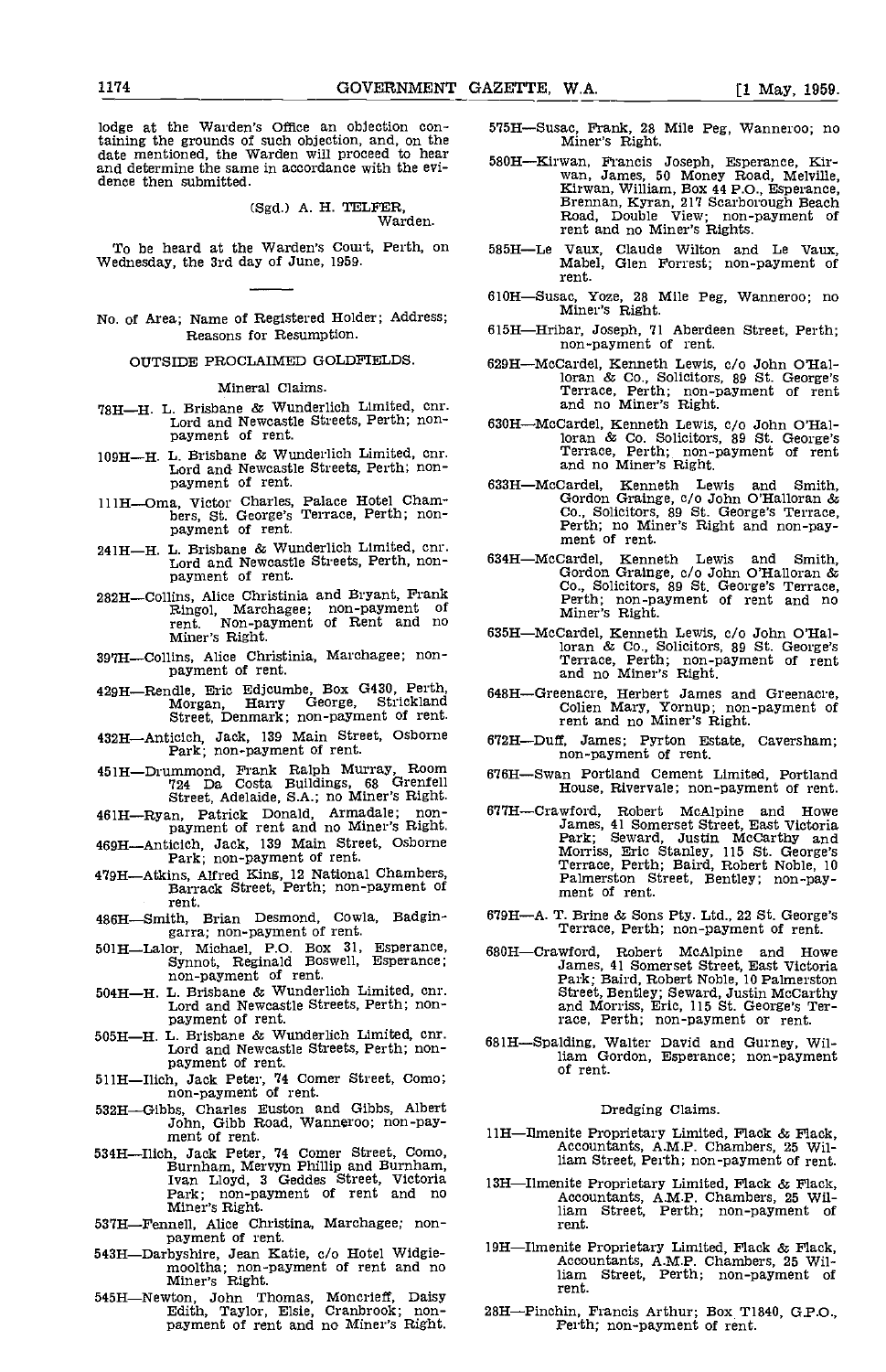- 34H—Ilmenite Proprietary Limited; Flack & Flack.<br>Accountants, A.M.P. Chambers, 25 Wil-11am Street, Perth; non-payment of rent.
- 39H—Jackson, Phillip Robert, Moore, Frank Albert, Hancock Prospecting Pty. Ltd.; Lohr-<br>mann, Tindal & Guthrie, Solicitors, 89<br>St. George's Terrace, Perth; non-pay-<br>ment of rent and no Miner's Right.
- 40H-Jackson, Phillip Robert, Moore, Frank Albert, Hancock Prospecting Pty. Ltd.; Lohrmann, Tindal & Guthrie, Solicitors, 89<br>
St. George's Terrace, Perth; non-pay-<br>
ment of rent and no Miner's Right.
- 41H-Jackson, Phillip Robert, Moore, Frank Albert,<br>Hancock Prospecting Pty. Ltd.; Lohrmann, Tindal & Guthrie, Solicitors, 89 Stear and no Miner's Right.<br>St. George's Terrace, Perth; non-pay-<br>ment of rent and no Miner's Right.
- 49H-Jackson, Phillip Robert, Moore, Frank Albert, (Sga.) M. HARWOOD,<br>Hancock Prospecting Pty. Ltd.; Lohr-<br>mann, Tindal & Guthrie, Solicitors, 89<br>St. George's Terrace, Perth; non-pay- ment of rent and no Miner's Right. on W
- 50H—Jackson, Phillip Robert, Moore, Frank Albert,  $\footnotesize \begin{array}{ll} \text{Hancock} \end{array}$  Prospecting Pty. Ltd.; Lohr-<br>
mann, Tindal & Guthrie, Solicitors, 89 Nature of Holding; No. of Area; Name of Registe<br>
St. George's Terrace, Perth;
- MIX-Jackson, Phillip Robert, Moore, Frank Albert, Hancock Prospecting Pty. Ltd.; Lohr-<br>mann, Tindal & Guthrie, Solicitors, 89<br>St. George's Terrace, Perth; non-pay-<br>ment of rent and no Miner's Right.
- 52H—Jackson, Phillip Robert, Moore, Frank Albert, Hancock Prospecting Pty. Ltd.; Lohrmann, Tindal & Guthrie, Solicitors, 89<br>
St. George's Terrace, Perth; non-pay-<br>
ment of rent and no Miner's Right.
- 53H—Jackson, Phillip Robert, Moore, Frank Albert, Hancock Prospecting Pty. Ltd.; Lohr-<br>mann, Tindal & Guthrie, Solicitors, 89<br>St. George's Terrace, Perth; non-pay-<br>ment of rent and no Miner's Right.
- 54H—Jackson, Phillip Robert, Moore, Frank Albert, Hancock Prospecting Pty. Ltd.; Lohr-<br>mann, Tindal & Guthrie, Solicitors, 89<br>St. George's Terrace, Perth; non-pay-<br>ment of rent and no Miner's Right.
- 55H—Jackson, Phillip Robert, Moore, Frank Albert,<br>Hancock Prospecting Pty. Ltd.; Lohrmann, Tindal & Guthrie, Solicitors, 89<br>St. George's Terrace, Perth; non-pay-<br>ment of rent and no Miner's Right. 561—C
- 5611cable (1956) Limited, 49 Bennett Street, East Perth; non-payment of rent.
- 58H—Jackson, Phillip Robert, Moore, Frank Albert, Hancock Prospecting Pty. Ltd.; Lohr-<br>mann, Tindal & Guthrie, Solicitors, 89<br>St. George's Terrace, Perth; non-pay-<br>ment of rent and no Miner's Right.
- 59H—Jackson, Phillip Robert, Moore, Frank Albert,<br>Hancock Prospecting Pty. Ltd.; Lohrmann, Tindal & Guthrie, Solicitors, 89<br>St. George's Terrace, Perth; non-pay-<br>ment of rent and no Miner's Right. 86—Li
- 6011Jackson, Phillip Robert, Moore, Frank Albert, Hancock Prospecting Pty. Ltd.; Lohrmann, Tindal & Guthrie, Solicitors, 89<br>St. George's Terrace, Perth; non-pay- 104—C<br>ment of rent and no Miner's Right.
- 61H-Jackson, Phillip Robert, Moore, Frank Albert, mancock Prospecting Pty. Ltd.; Lohr-<br>manno, Tindal & Guthrie, Solicitors, 89<br>St. George's Terrace, Perth; non-pay-<br>ment of rent and no Miner's Right.
- 7211The Griffin coal Mining Company Limited; 24 St. George's Terrace, Perth; non- payment of rent.
- 73H-The Griffin Coal Mining Company Limited; 24 St. George's Terrace, Perth; non-<br>payment of rent.

# MINING ACT, 1904.

# (Regulation 180.) Warden's Office,

# Coolgardie, 15th April, 1959.

TAKE notice that it is the intention of the Warden of the Goldfleld mentioned hereunder, on the date mentioned, to issue out of the Warden's Court an order authorising the cancellation of registration of the undermentioned Mining Tenements, in accordance with Regulation 180 of the Mining Act, 1904. An order may issue in the absence of the registered holder, but should he desire to object to such order he must, before the date men-tioned, lodge at the Warden's Office an objection containing the grounds of such objection, and, on the date mentioned, the Warden will proceed to hear and determine the same, in accordance with the evidence then submitted.

# (Sgd.) M, HARWOOD,

Warden.

To be heard at the Warden's Court, Coolgardie,

Nature of Holding; No. of Area; Name of Registered

# COOLGARDIE GOLDREELD

# Coolgardic District.

Mineral Claim.

17-Sprigg, Reginald Claude, G.P.O. Box 1479L,<br>Adelaide, S.A.; non-payment of rent.

- 21-Sprigg, Reginald Claude, G.P.O. Box 1479L,<br>Adelaide, S.A.; non-payment of rent.
- 29-Sprigg, Reginald Claude, G.P.O. Box 1479L,<br>Adelaide, S.A.; non-payment of rent.

#### Garden Area.

- 88-Pritchard, David, c/o Public Trustee, Perth;<br>non-payment of rent.
- 89—Ellis, Ronald Elliot, Coolgardie; non-payment of rent.
- 91Wallace, Hilda Florence, Widgiemooltha; non- payment of rent and no Miner's Right.
- 92-Lister, Anthony George, Widgiemooltha; non-<br>payment of rent.

# Water Right.

- 561—Chick, Alfred Cedric, 185-7 Fitzgerald Street,<br>Northam; non-payment of rent and no<br>Miner's Right.
- 563Chick, Alfred Cedric, 105-7 Fitzgerald Street, Northam; non-payment of rent and no Miner's Right.

571-Oreb, Ante, Spearwood; non-payment of rent.

571-Tabain, Ante, Higginsville; non-payment of rent.

# Machinery Area.

86—Lister, George Francis, Widgiemooltha; non-<br>payment of rent and no Miner's Right.

## Tailings Area.

- 104-Chick, Alfred Cedric, 185-7 Fitzgerald Street,<br>Northam; non-payment of rent and no<br>Miner's Right.
- 201—Bolton, George; James, Thomas; McFarlane, Kenneth; all c/o Mr. K. McFarlane, 70 Killarney Street, Kalgoorlie; non-pay-<br>ment of rent and no Miner's Right.

# Kunanalling District.

# Water Right.

65s-Crawford, Mary Ann, Coolgardie; non-pay-<br>ment of rent.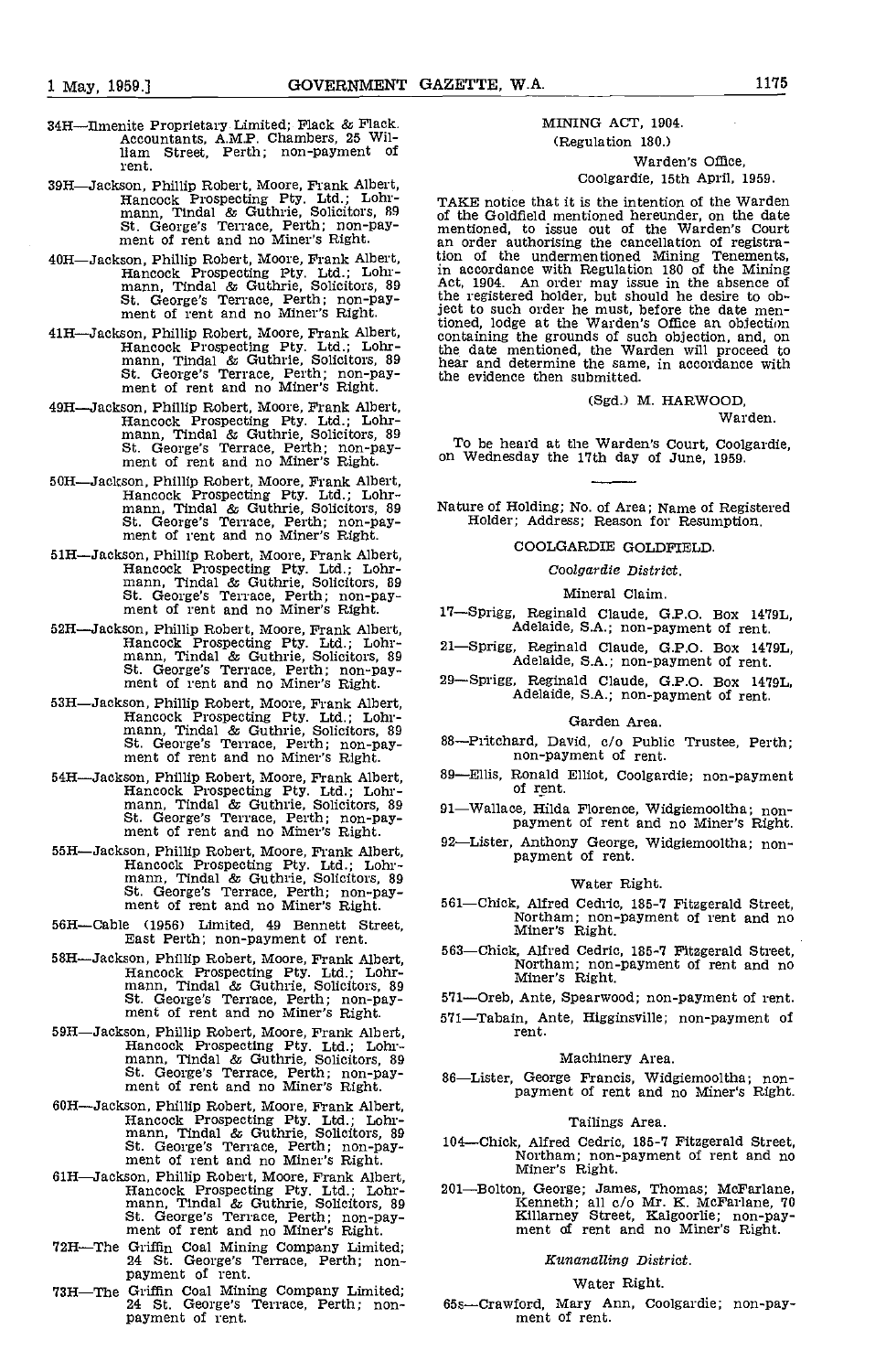# MINING ACT, 1904. (Regulation 180.)

# Warden's Office, Norseman, 22nd April, 1959.

TAKE notice that it is the intention of the Warden of the Goldfield mentioned hereunder, on the date mentioned, to issue out of the Warden's Court an order authorising the cancellation of registration of registration of the undermentioned Mining Tenements, in  $100$  Teletti of the undermentioned Mining Tenements, in  $40^\circ$ accordance with Regulation 180 of the Mining Act,  $490 - 1904$ . An order may issue in the absence of the registered holder, but should he desire to object to such order he must, before the date mentioned, lodge at the Warden's Office an objection containing the grounds of such objection, and, on the date in the grounds of such objection, and, on the date is represented. determine the same, in accordance with the evidence then submitted.

(Sgd.) M. HARWOOD, Warden.

To be heard at the Warden's Court, Norseman, payment of rent and no miner's right.<br>on Wednesday, the 27th day of May, 1959. 80C—Newbon, Arthur E.; Leonora; non-payment of

# No. of Area; Name of Registered Holder; Address; Reason for Resumption.

DUNDAS GOLDFIELD.

| Mineral Claims.                                                                         |      |
|-----------------------------------------------------------------------------------------|------|
| 25-Garrick Agnew Pty. Limited; 135 St. George's                                         |      |
| Terrace, Perth; non-payment of rent.                                                    | 1930 |
| 26-Garrick Agnew Pty. Limited; 135 St. George's<br>Terrace, Perth; non-payment of rent. | 2030 |
| 27-Garrick Agnew Pty. Limited; 135 St. George's<br>Terrace, Perth; non-payment of rent. |      |
| 28-Garrick Agnew Pty. Limited; 135 St. George's<br>Terrace, Perth; non-payment of rent. | 2050 |
| 29-Garrick Agnew Pty. Limited; 135 St. George's<br>Terrace, Perth; non-payment of rent. |      |
| 30—Garrick Agnew Pty. Limited; 135 St. George's<br>Terrace, Perth; non-payment of rent. | 2160 |
| 31-Garrick Agnew Pty. Limited; 135 St. George's<br>Terrace, Perth; non-payment of rent. | 2180 |
| 32-Garrick Agnew Pty. Limited; 135 St. George's<br>Terrace, Perth; non-payment of rent. |      |
| 33—Garrick Agnew Pty. Limited; 135 St. George's<br>Terrace, Perth; non-payment of rent. |      |
| 34 Garrick Agnew Pty. Limited; 135 St. George's<br>Terrace, Perth; non-payment of rent. | 46 T |
| 35—Garrick Agnew Pty. Limited; 135 St. George's<br>Terrace, Perth; non-payment of rent. |      |
| 40—Sprigg, Reginald Claude: Geosurveys of Aust.                                         |      |

Ltd., Seventh Floor, Da Costa Building, Grenfell<br>Street, Adelaide, S.A.; non-payment of rent.

# MINING ACT, 1904. (Regulation 180.)

## Warden's Office,

Leonora, 21st April, 1959.

TAKE notice that it is the intention of the Warden and no miner's right.<br>of the Goldfield mentioned hereunder, on the date  $194T - G$ reen, H. N. and G. N.; Laverton; nonof the Goldfield mentioned hereunder, on the date mentioned, to issue out of the Warden's Court an order authorising the cancellation of registration payment of rent and no miner's right.<br>
order authorising the cancellatio order authorising the cancellation of registration<br>of the undermentioned Mining Tenements, in 195T—Green, H. A.; Laverton<br>of the undermentioned Mining Tenements, in the rent and no miner's right. accordance with Regulation 180 of the Mining Act, 1904. An order may issue in the absence of the registered holder, but should he desh'e to object to such order he must, before the date mentioned, lodge at the Warden's Office an objection containing the grounds of such objection, and, on the date 198T—<br>mentioned, the Warden will proceed to hear and The determine the same, in accordance with the evidence  $10^{10}$ then submitted.

# (Sgd.) A. H. TELFER, Warden.

To be heard at the Warden's Court, Leonora, on 209T—Green, H. A. & Sons; Laverty<br>Wednesday, the 3rd day of June, 1959. en of rent and no miner's right.

No. of Area; Name of Registered Holder; Address; Reason for Resumption.

## MT. MARGARET GOLDFIELD

# Mt. Malcolm District.

#### Garden Areas.

- 25C-Miller, Frederick; Leonora; non-payment of
- 49C-Poletti, Guiseppina; Leonora; non-payment of rent and no miner's right.
- 61C—Newbon, Arthur E.; Leonora; non-payment of rent and no miner's right.
- 62C—Poletti, Guiseppina; Leonora; non-payment of rent and no miner's right.
- 64C-Smith, Bernard Desmond; Leonora; nonpayment of rent and no miner's right.
- 72C—McMeeken, Leslie; Leonora; non-payment of<br>rent and no miner's right.<br>74C—Smith, Bernard Desmond; Leonora; non-
- payment of rent and no miner's right.
- 
- rent and no miner's right.<br>82C—Hogarth, Peter; Leonora; non-payment of rent and no miner's right.
- 85C-Johnston, Reginald; Leonora; non-payment of rent and no miner's right.

## Water Rights.

- 193C—Fanetti, Marianna; Leonora; non-payment<br>of rent and no miner's right.<br>203C—McClure, James Colin, McClure Joyce,
- Hyman, Samuel, Hyman, Betty, Oldham, Robert R. and Oldham, Mary S.; Tarmoola Station, via Leonora; non-payment of rent and no miner's right.
- 205C—Robertson, George N.,; c/o Melrose Station, via Leonora; non-payment of rent and no miner's right.<br>216C—Bell, John; Leonora; non-payment of rent and no miner's right.
- 
- 218CHawker, Chomley & Co. Ltd.; Sturt Meadows Station; non-payment of rent and no miner's right.

#### Mt. Margaret District.

## Garden Area.

46T-Boni, Nina; Laverton; non-payment of rent and no miner's right.

#### Machinery Area.

23T-Shepherd, Emily; Laverton; non-payment of rent and no miner's right.

# Water Rights.

- 38T-Laverton Road Board; Laverton; non-<br>payment of rent and no miner's right.
- 171T-Mt. Crawford Pastoral Co. Ltd.; Laverton; non-payment of rent and no miner's right.
- 192T-Boni, Nina; Laverton; non-payment of rent
- 
- 
- rent and no miner's right.<br>196T—Green, H. A.; Laverton; non-payment of rent and no miner's right.<br>197T—Green, H. A.; Laverton; non-payment of
- 
- 197T—Green, H. A.; Laverton; non-payment of<br>rent and no miner's right.<br>198T—Green, H. A.; Laverton; non-payment of<br>rent and no miner's right.
- 199T-Green, H. A.; Laverton; non-payment of rent and no miner's right.
- 204T-Green, H. N. and G. N.; Laverton; non-<br>payment of rent and no miner's right.
- 209T-Green, H. A. & Sons; Laverton; non-payment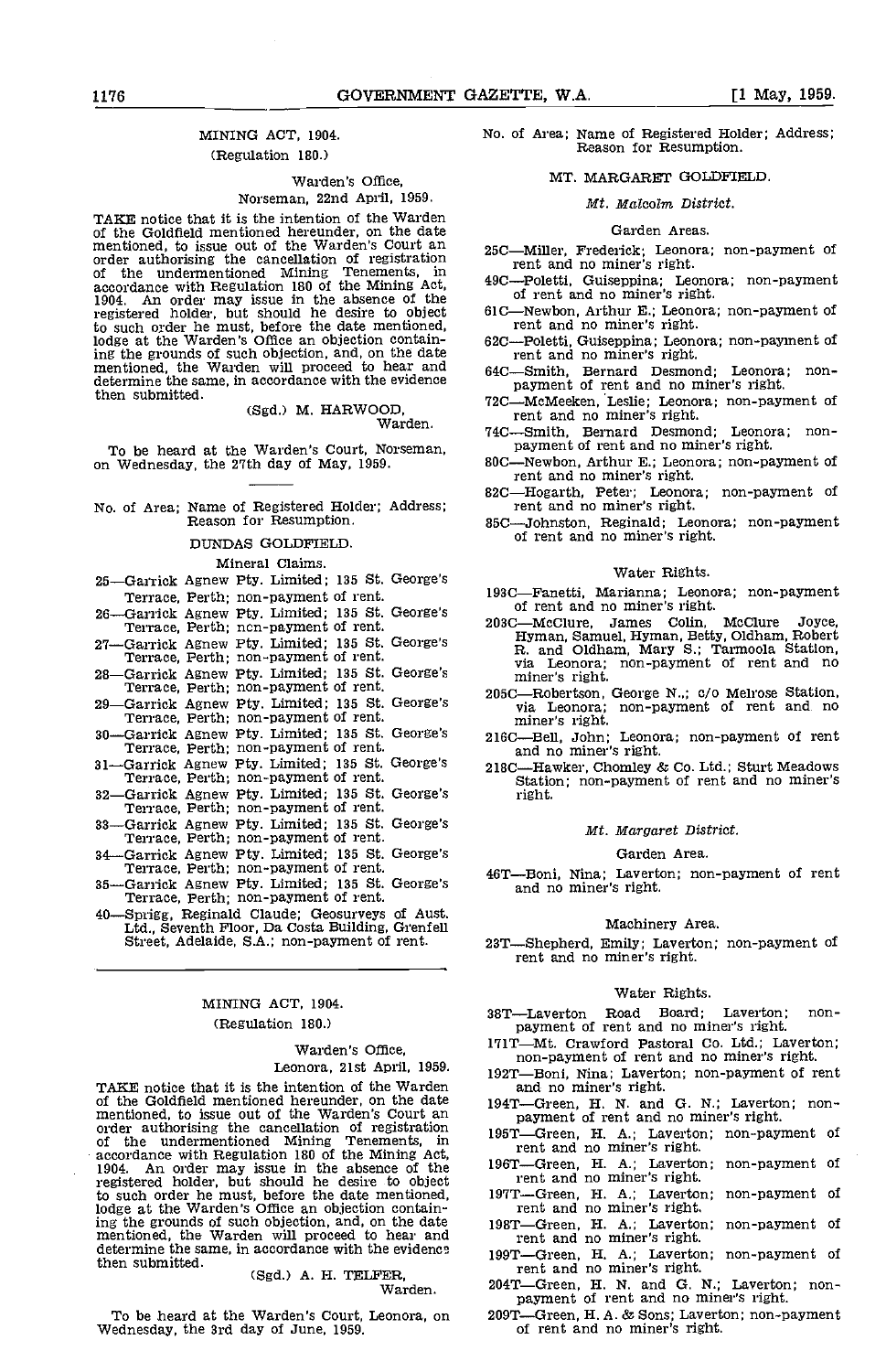# Mt. Morgans District.

#### Mineral Claim.

5F—Grgic, George, Mt. Ida; Hilditch, Athol Stanley and Warman, Charles Harold; Box 279 Kal- oorlie; non-payment of rent and no miner's oorlie; non-payment of rent and no miner's<br>right.

#### Water Rights.

- 89F-Mt. Malcolm Pastoral Co. Ltd.; Glenorn ment Station; non-payment of rent and no miner's Sect right.
- 96F—Morgans Gold Mines Ltd.; c/o Ford, Rhodes, Foulkes & Co. Ltd., 22 Boulder Road, Kal-<br>goorlie; non-payment of rent and no miner's right.
- 97F—Morgans Gold Mines Ltd.; c/o Ford, Rhodes, Definency Foulkes & Co. Ltd., 22 Boulder Road, Kal-<br>goorlie; non-payment of rent and no miner's right.

#### NORTH COOLGARDIE GOLOFIELD.

#### Niagara; District.

## Machinery Area.

67G—Vickery, Arthur; c/o Wesley G. Moore, 92<br>Maritana Street, Kalgoorlie; non-payment of<br>rent and no miner's right.

#### EAST MURCHISON GOLDFIELD.

### Lawlers District.

# Machinery Area.

37-Costello, Edward; Leonora; non-payment of rent and no miner's right.

#### Water Rights.

- 99—Adamson, R. H.; Yakabindie Station, Leonora;<br>non-payment of rent and no miner's right.
- 100—Adamson, R. H.; Yakabindie Station, Leonora;<br>non-payment of rent and no miner's right.<br>101—White, Noel Francis William; Leinster Downs
- 101—White, Noel Francis William; Leinster Downs Station; non-payment of rent and no miner's IN

# MINING ACT, 1904. (Regulation 180.)

Warden's Office, Broome, 21st April, 1959.

TAKE notice that it is the intention of the Warden of the Goldfield mentioned hereunder, on the date mentioned, to issue out of the Warden's Court an order authorising the cancellation of registration<br>of the undermentioned Mining Tenements, in accordance with Regulation 180 of the Mining Act, 1904. An order may issue in the absence of the registered holder, but should he desire to object to such order he must, before the date mentioned, lodge at the Warden's Office an objection containing the grounds of such objection, and, on the date mentioned, the Warden will proceed to hear and determine the same, in accordance with the evidence then submitted.

(Sgd.) A. L. O'BRIEN, Warden.

To be heard at the Warden's Court, Broome, on Friday, the 12th day of June, 1959.

No. of Area; Name of Registered Holder; Address; Reason for Resumption.

WEST KIMBERLEY GOLDFIELD

## Mineral Claim.

29—Devonian Pty Limited; 97 St. George's Terrace, Perth; non-payment of rent and no miners' rights.

# WESTERN AUSTRALIAN GOVERNMENT TRAMWAYS AND FERRIES.

Tramways and Ferries Working Accounts.

# Quarter ended 31st March, 1959.

STATEMENT of the Deputy General Manager,<br>Western Australian Government Tramways and<br>Ferries, for the Quarter ended 31st March, 1959,<br>as required under the Western Australian Government<br>Tramways and Ferries Act (No. 52 of 1

|                     |          |          | Tramways  | Ferries |  |
|---------------------|----------|----------|-----------|---------|--|
| Gross Receipts      | 1.111    |          | 227,476   | 5.456   |  |
| Gross Expenditure   | 1.1.1    | 1.11     | 305,152   | 4.591   |  |
| Surplus<br>$\cdots$ |          | $\cdots$ |           | 865     |  |
| Deficiency<br>1.11  | $\cdots$ | 1.111    | 77.676    |         |  |
| Capital Cost<br>    |          | $\cdots$ | 1.826.037 | 7.425   |  |

I. E. THOMAS, Deputy General Manager, Tramways and Ferries.

# INDUSTRIAL ARBITRATION ACT, 1912-1952.

Notice Before Cancellation of Registration.

NOTICE is hereby given that it is the intention of the Registrar to proceed on the 15th day of June, 1959, to cancel the registration of The United Broom and Brushmakers' Industrial Union of Workers, Fremantle, WA., under the abovenamed Act unless cause be shown to the contrary in the meantime.

The ground of such proposed cancellation is as follows: That the interests of the members would be better served by their joining the Federated Miscellaneous Workers' Union of Australia, West Australian Branch, Industrial Union of Workers.

Dated this 27th day of April, 1959.

J. H. BOGUE,<br>Registrar of Industrial Unions.

# INDUSTRIAL ARBITRATION ACT, 1912-1952. Notice Before Cancellation of Registration.

NOTICE is hereby given that it is the intention of the Registrar to proceed on the 15th day of June, 1959, to cancel the registration of The Metropolitan Wool Scouring and Fellmongery Employees' In-<br>dustrial Union of Workers under the abovenamed<br>at unless under the above n Act unless cause be shown to the contrary in the meantime.

The ground of such proposed cancellation is as follows: That the interests of the members would be better served by their joining the Federated Miscellaneous Workers' Union of Australia, West Australian Branch, Industrial Unien of Workers.

Dated this 27th day of April, 1959.

J. H. BOGUE,<br>Registrar of Industrial Unions.

# APPOINTMENT,

HIS Honour the Chief Justice has been pleased to appoint Raymond V. H. Downey, of 22 Kildare<br>Street, Dublin, C.17, in the Republic of Ireland,<br>Solicitor, a Commissioner of the Supreme Court<br>of Western Australia, to administer or take within<br>the Republic of Ireland any tion, declaration or acknowledgment by a married<br>woman to be used in the Supreme Court of West-<br>ern Australia. The Commission to remain in<br>force until the said Raymond V. H. Downey ceases<br>to reside at Dublin, in the Republ aforesaid, or until he ceases to practise the pro- fession of a Solicitor on his own account or in partnership there, or until revoked.

G. J, BOYLSON, Registrar Supreme Court,

Supreme Court Office, Perth, 2nd April, 1959.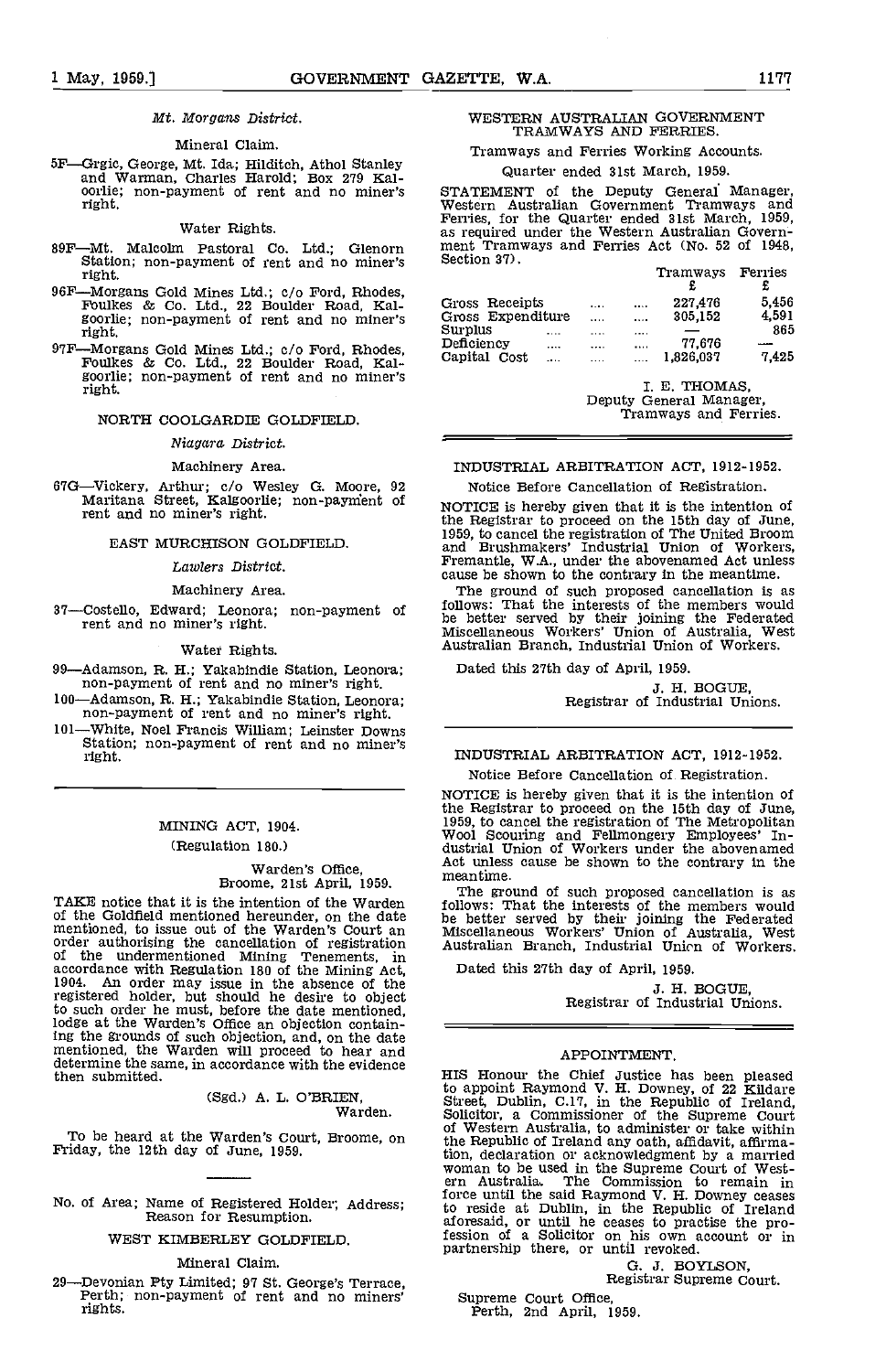# APPOINTMENT.

### (26 George V, No. 36.)

HIS Honour the Chief Justice has been pleased to appoint Abraham Louis Gleedman, of Perth, in the State of Western Australia, Solicitor, a Commissioner of the Supreme Court of Western<br>Australia, to administer or take within the State<br>of Western Australia any oath, affidavit, affirmation, declaration, or acknowledgment by a mar-<br>
ried woman to be used in the Supreme Court of Dat<br>
Western Australia. The Commission to remain in force until the said Abraham Louis Gleedman ceases to reside in Western Australia aforesaid, or until he ceases to practise the profession of a Solicitor as a member of the staff of the Commonwealth Crown Solicitor's Office, Perth, or until revoked.

G. J. BOYLSEN, Registrar Supreme Court.

Supreme Court Office, Perth, 21st April, 1959.

## COMPANIES ACT, 1943-1954.

Notice of Intention to Cease Business in Western Australia.

# (Pursuant to Section 337.)

International Tobacco Company of Australia Proprietary Limited.

NOTICE is hereby given that International Tobacco<br>Company of Australia Proprietary Limited, a com-<br>pany registered under Part XI of the Companies<br>Act, 1943-1954, and having its registered office at c/o Messrs. Flack & Flack, Chartered Account-<br>ants, 25 William Street, Perth, in the State of notice to<br>Western Australia, intends voluntarily to cease was on<br>to carry on business in the said State on and to and Western Australia, intends voluntarily to cease<br>to carry on business in the said State on and<br>after 31st day of August, 1959.

Dated this 29th day of April, 1959.

A. R. LANG, Agent in Western Australia.

# COMPANIES ACT, 1943-1954. (section 330 (4).)

#### E.M.I. Finance Corporation Pty. Limited.

NOTICE is hereby given that the registered office days<br>in Western Australia of the abovenamed company cessibl<br>is situate at 73 King Street, Perth, and that the Friday<br>days and hours during which it is accessible to the fr

Dated the 27th day of April, 1959.

PARKER & PARKER, 21 Howard Street, Perth, Solicitors for the Company.

#### COMPANIES ACT, 1943-1954.

Notice of change in situation of registered office and/or the days and hours such office is acces-<br>sible to the public.<br>NOTICE is hereby given that the registered office

Western Development Pty. Ltd.

situated at 2nd Floor, 167 St. George's Terrace, Perth and that the days and hours during which the registered office of Western Development Pty. Ing public are as from the 170m 2<br>Limited is accessible to the public are as from the 170m 2<br>25th day of March, 1959 as follows:--9 a.m. to 10 Dated 5 p.m. Monday to Friday.

Dated this 16th day of April, 1959.

(Sgd.) GARRICK AGNEW,<br>Director.

## COMPANIES ACT, 1943 and AMENDMENTS.

Notice of Change in Situation of Registered Office. (Pursuant to Section 99(4).)

# Filmads (WA.) Pty. Ltd.

NOTICE is hereby given that the registered office of Filmads (WA.) Pty. Ltd. was on the 13th day of April, 1959, changed to and is now situated at 1,074 Hay Street, Perth.

Dated this 23rd day of April, 1959.

flLMADS (WA.) PTY. LTD.,

0. H. SMEE, Director.

# COMPANIES ACT, 1943-54.

Notice of Change in Situation of Registered Office. (Pursuant Section 99 (4).)

#### Standring Sissons Pty. Ltd.

NOTICE is hereby given that the registered office<br>of Standring Sissons Proprietory Limited was on the 1st day of April, 1959, changed to and is now situated at 1,000 Hay Street, Perth.

W. E. STANDRING,

Secretary.

# COMPANIES ACT, 1943.

# Harold W. McGregor Limited.

HAROLD W. McGREGOR LIMITED hereby gives notice that the registered office 5f the company was on the 8th day of November, 1958, changed to and is now situated at Second Floor, Bible House, 167 St. George's Terrace, Perth.

Dated the 22nd day of April, 1959. FRANK DOWNING, Agent in Western Australia.

# COMPANIES ACT, 1943-1954,

NOTICE is hereby given that the registered office of John Lewis Pty. Ltd. is situate at the offices of Messrs. Stove & Stowe, Chartered Accountants of Messrs. Stowe  $\alpha$  stowe, Chartered Accountants (Aust.), Atlas Building, Esplanade, Perth, and the days and hours during which such office is accessible to the public are as follows: Mondays to Fridays inclusive (but e

Dated this 22nd day of April, 1959.

# JOHN E. V. MURDOCH,<br>Secretary.

Wheatley & Sons, Solicitors, 49 St. George's Terrace, Perth.

# COMPANIES ACT, 1943-1954.

Rodonn Investments Pty. Ltd.

Kamikiro Investments Pty. Ltd.

# Dawlish Investments Pty. Ltd.

NOTICE is hereby given that the registered office the offices of Messrs. Paton & Morris, Chartered<br>of Western Development Pty. Limited was on the Accountants (Aust.), Pamos House, 249 Adelaide<br>25th day of March, 1959, chan NOTICE is hereby given that the registered office of each of the abovenamed companies is situate at the offices of Messrs. Paton & Morris. Chartered Accountants (Aust.), Pamos House, 249 Adelaide Terrace, Perth, and the days and hours during which such office is accessible to the public are as follows: Mondays to Fridays inclusive (but exclud-ing public holidays), from 10 am. to 12 noon and from 2 p.m. to 4 p.m.

Dated this 20th day of April, 1959.

J. G. HILL,<br>Secretary.

Wheatley & Sons, Solicitors, <sup>49</sup> St. George's Terrace, Perth.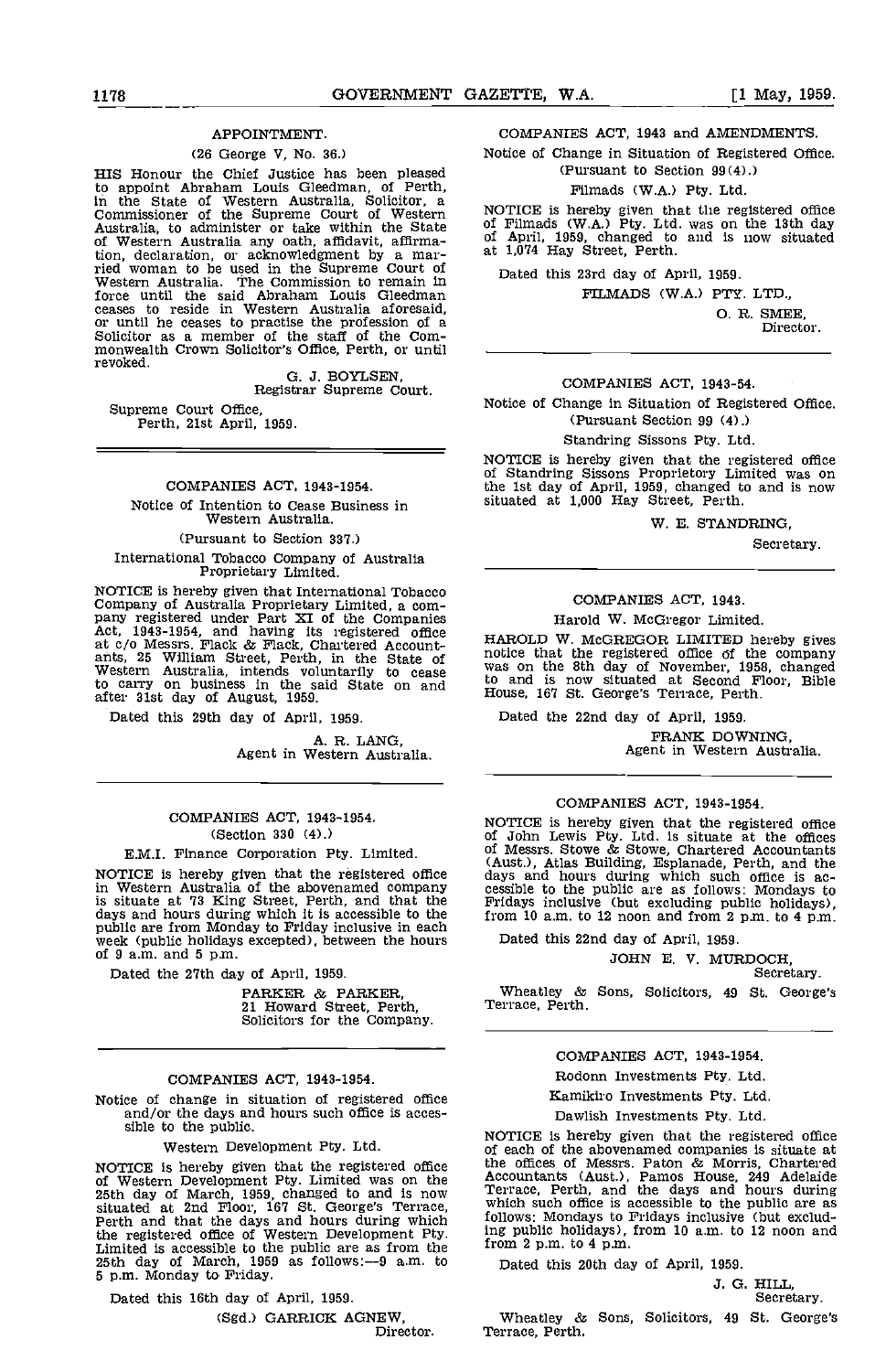IN THE MATTER OF THE COMPANIES ACT, 1943-1954, and in the matter of Autocrafts Pty. Ltd

NOTICE is hereby given that, pursuant to section <sup>26</sup> (1) of the abovenamed Act, a Certificate of Incorporation as a Limited Company, has this day been issued to Autocrafts Pty. Ltd.

Dated this 17th day of April, 1959.

T. MACFARLANE, Deputy Registrar of Companies. Companies Office,

Supreme Court, Perth, W.A.

IN THE MATTER OF THE COMPANIES ACT, 1943-1954, and in the matter of Dawlish Invest- ments Pty. Ltd

NOTICE is hereby given that, pursuant to section 26 (1)<br>26 (1) of the abovenamed Act, a Certificate of Incorporation as a Limited Company, has this day been i been issued to Dawlish Investments Pty. Ltd.

Dated this 20th day of April, 1959.

T. MACFARLANE, Deputy Registrar of Companies. Companies Office,

Supreme Court, Perth, WA.

IN THE MATTER OF THE COMPANIES ACT, 1943-1954, and in the matter of John Lewis Pty. Ltd.

NOTICE is hereby given that, pursuant to section<br>
26 (1) of the abovenamed Act, a Certificate of<br>
Incorporation as a Limited Company, has this day<br>
been issued to John Lewis Pty. Ltd. Dat

Dated this 22nd day of April, 1959.

T. MACFARLANE, Deputy Registrar of Companies.

Companies Office, Supreme Court, Perth, W.A.

IN THE MATTER OF THE COMPANIES ACT. 1943-1954, and in the matter of Kamikiro In- vestments Pty. Ltd.

NOTICE is hereby given that, pursuant to section 1957, 26 (1) of the abovenamed Act, a Certificate of Pearm Incorporation as a Limited Company, has this day been issued to Kamikiro Investments Pty. Ltd.

Dated this 20th day of April, 1959.

T. MACFARLANE, Deputy Registrar of Companies.

Companies Office, Supreme Court, Perth, W.A.

IN THE MATTER OF THE COMPANIES ACT, 1943-1954, and in the matter of Lady Evelyn Pty. Ltd.

NOTICE is hereby given that, pursuant to section  $10\,$  U<br>26 (1) of the abovenamed Act, a Certificate of  $10\,$  U<br>Incorporation as a Limited Company, has this day  $10\,$ been issued to Lady Evelyn Pty. Ltd

Dated this 21st day of April, 1959.

T. MACFARLANE,

Deputy Registrar of Companies.

Companies Office, Supreme Court, Perth, W.A.

IN THE MATTER OF THE COMPANIES ACT. 1943-1954, and in the matter of Rodonn Invest- ments Pty. Ltd.

NOTICE Is hereby given that, pursuant to section <sup>26</sup> (1) of the abovenarned Act, a Certificate of Incorporation as a Limited Company, has this day been issued to Rodonn Investments Pty. Ltd.

Dated this 20th day of April, 1959.

T. MACFARLANE, Deputy Registrar of Companies.

Companies Office, Supreme Court, Perth, WA.

IN THE MATTER OF THE COMPANIES ACT. 1943-1954, and in the matter of Rural Concrete Company Pty. Ltd.

NOTICE is hereby given that, pursuant to section <sup>25</sup> (1) of the abovenamed Act, a Certificate of Incorporation as a Limited Company, has this day been issued to Rural Concrete Company fly. Ltd.

Dated this 17th day of April, 1959.

T. MACFARLANE,<br>Deputy Registrar of Companies.

Companies Office, Supreme Court, Perth, W.A.

IN THE MATTER OF THE COMPANIES ACT, 1943-1954, and in the matter of Western Tim- ber Co. Pty. Ltd.

NOTICE is hereby given that, pursuant to section 26 (1) of the abovenamed Act, a Certificate of Incorporation as a Limited Company, has this day been issued to Western Timber Co. Pty. Ltd.

Dated this 14th day of April, 1959.

T. MACFARLANE, Deputy Registrar of Companies.

Companies Office, Supreme Court, Perth, W.A.

## PARTNERSHIP ACT, 1895.

NOTICE is hereby given that the partnership here- tofore carried on between Charles Pearman and Laurence David Pearman, both of "Hillside Farm," Koorda, under the name of "C. Pearman & Son," has been dissolved as from the 25th day of July, 1951, consequent upon the death of the said Charles Pearman.

Dated this 29th day of April, 1959.

The Perpetual Executors, Trustees and Agency Company (WA.) Limited.

N. SNELL,

Secretary, Executor of the Will of the said Charles Pear-man, deceased.

#### IN THE SUPREME COURT OF WESTERN AUSTRALIA-PROBATE JURISDICTION.

In the matter of the Will cf Charlotte Simpson Urwin, late of Darlington Road, Darlington, in the State of Western Australia, Married Woman, deceased.

ALL claims and demands against the estate of the abovenamed deceased must be sent in writing to the Executor The West Australian Trustee Executor and Agency Company Limited, at its office at 135 St. George's Terrace, Perth, on or before the 25th day of May, 1959, after which date the said Executor will proceed to distribute the assets of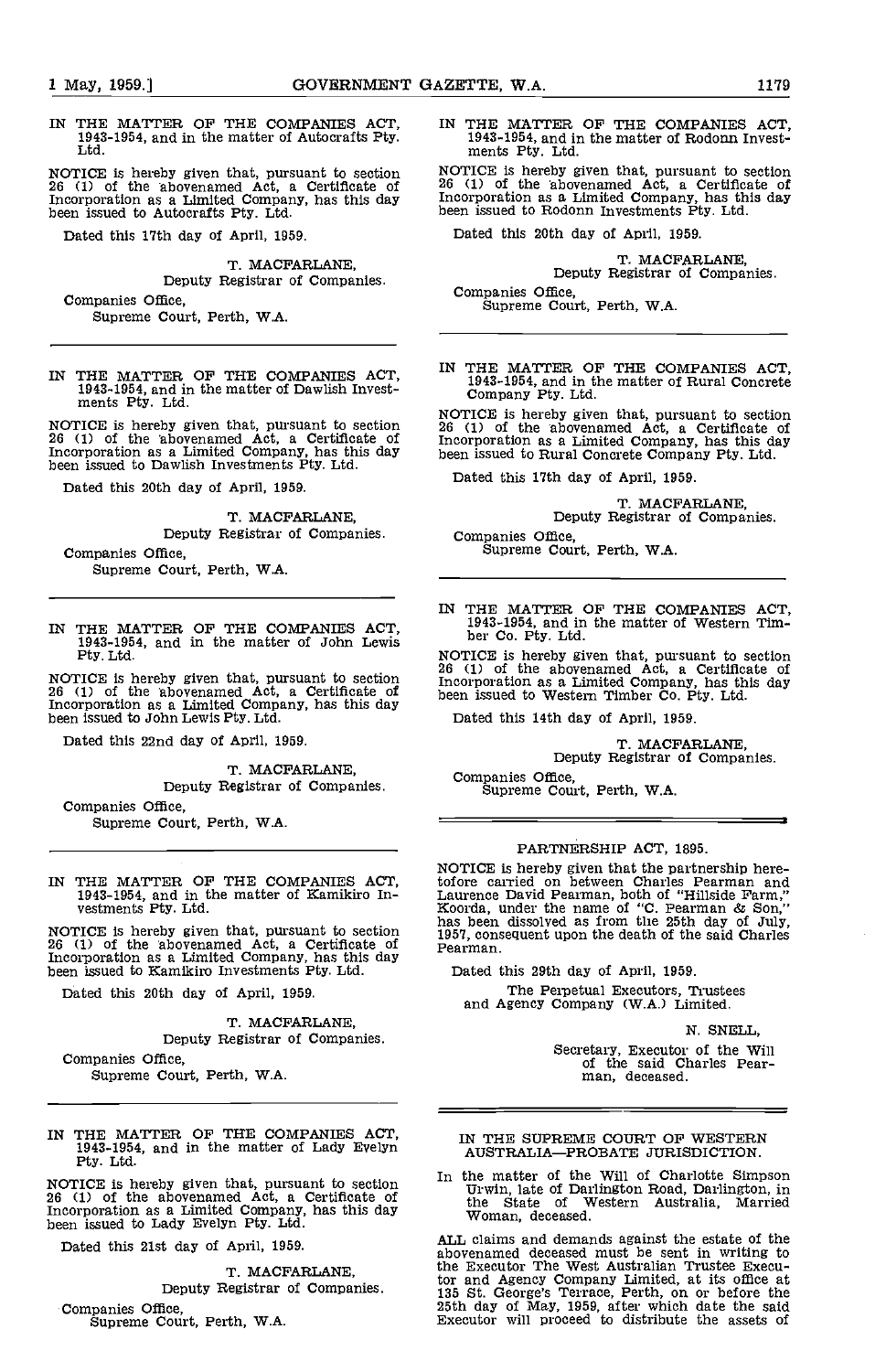the said deceased amongst the persons entitled thereto, having regard only to the claims and de- mands of which it shall then have had notice.

Dated this 17th day of April, 1959.

JOHN G. FEWINGS, of 17 Great Northern Highway, Midland Junction, Solicitor for the Executor.

IN THE SUPREME COURT OF WESTERN George AUSTRALIA-PROBATE JURISDICTION.

In the matter of the Will of Daisy Leech, late of aleceased amongst the persons entity 37 Alexander Drive, Mt. Lawley, in the State having regard only to the claims and of Western Australia, Widow, deceased. Which it shall

ALL claims or demands against the estate of the abovenamed deceased must be sent in writing to the Executor, care of Robinson, Cox & Co., Solicitors, of 20 Howard Street, Perth, on or before the 2nd day of June, 1959, after which date the said Executor will proceed to distribute the assets of the said deceased amongst the persons entitled thereto having regard only to the claims and de- mands of which he then shall have had notice.

Dated the 27th day of April, 1959.

ROBINSON, COX & CO., 20 Howard Street, Perth, Solicitors for the Executor.

# IN THE SUPREME COURT OF WESTERN<br>AUSTRALIA—PROBATE JURISDICTION. ALL claims and demands against the estate of the AUSTRALIA-PROBATE JURISDICTION.

In the matter of the Will of Herbert George Jackson<br>
(sometimes known as Bert Jackson), late of<br>
South Shackleton, in the State of Western 89 St.<br>
Australia, Farmhand, deceased.<br>
2nd da

ALL claims and demands against the estate of the abovementioned deceased must be sent in writing to the Executors, care of Messrs. Darbyshire, Gillett & Huelin, Solicitors, of 42 St. George's Terrace, Perth, on or before the 2nd day of June, 1959, after which date the said Executors will proceed to distribute the assets the persons entitled thereto having regard only to the claims and demands of which they shall then have had notice.

Dated the 22nd day of April, 1959.

DARBYSHIRE, GILLETT & HUELIN,<br>of 42 St. George's Terrace, Perth,<br>Solicitors for the said Executors.

# IN THE SUPREME COURT OF WESTERN THE SUPREME COURT OF WESTERN THE MUSTRALIA PROBATE JURISDICTION.

In the matter of the Will of Michael Sullivan, late Civil Server of Benara Road, Beechboro, via Bassendean, deceased.<br>
in the State of Western Australia, retired labourer, deceased.

ALL claims and demands against the estate of the aboven<br>abovenamed deceased must be sent in writing to the Fahric the Executor, The Perpetual Executors, Trustees<br>and Agency Company (W.A.) Limited, of 89 St. George's Terrace, Perth, on or before the 2nd day<br>of Jun<br>of June, 1959, after which date the said Executor will proceed to distri having regard only to the claims and demands of which it shall then have had notice.

Dated the 24th day of April, 1959.

SOLOMON & HAMMOND, of 70 St. George's Terrace, Perth, Solicitors for the Executors.

IN THE SUPREME COURT OF WESTERN AUSTRALIA-PROBATE JURISDICTION.

In the matter of the Will of Annie Lee, formerly of 7 Cleaver Street, West Perth, but late of 553 Newcastle Street, West Perth, both in the State of Western Australia, married woman, deceased.

ALL claims and demands against the estate of the abovenamed deceased must be sent in writing to the Executor, The Perpetual Executors, Trustees<br>and Agency Company (W.A.) Limited, of 89 St.<br>George's Terrace, Perth, on or before the 2nd day<br>of June, 1959, after which date the said Executor<br>will proceed to distribute th deceased amongst the persons entitled thereto having regard only to the claims and demands of which it shall then have had notice.

Dated the 24th day of April, 1959.

SOLOMON & HAMMOND,

of 70 St. George's Terrace, Perth, Solicitors for the Executors.

# IN THE SUPREME COURT OF WESTERN AUSTRALIA-PROBATE JURISDICTION.

In the matter of the Will and Codicil of Frank Ernest Chandos Strickland, late of 70 Mount Street, Perth, in the State of Western Australia, Investor and Company Director, deceased.

ALL claims and demands against the estate of the abovenamed deceased must be sent in writing to the Executors, care of The Perpetual Executors,<br>Trustees and Agency Company (W.A.) Limited, of<br>89 St. George's Terrace, Perth, on or before the<br>2nd day of June, 1959, after which date the said<br>Executors will proceed to dis the said deceased amongst the persons entitled thereto having regard only to the claims and demands of which they shall then have had notice.

Dated the 22nd day of April, 1959.

PARKER & PARKER, 21 Howard Street, Perth, Solicitors for the Executors,

# IN THE SUPREME COURT OF WESTERN AUSTRALIA-PROBATE JURISDICTION.

In the matter of the Will of Frederick Austin Woodman, late of 60 Vincent Street, Nedlands, in the State of Western Australia, formerly Civil Servant, but latterly Retired Civil Servant, deceased.

ALL claims and demands against the estate of the abovenamed deceased must be sent in writing to the Executor, Valdemar Olaf Foss-Hans-Ditlev Fabricius, of care of V. 0. Fabricius & Co., 89 St. George's Terrace, Perth, on or before the 2nd day of June, 1959, after which date the said Executor will proceed to distribute the assets of the said deceased amongst the persons entitled thereto having regard only to the claims and demands of which he shall then have had notice.

Dated the 27th day of April, 1959.

V. 0. FABRICIUS & CO., of 89 St. George's Terrace, Perth, Solicitors for the Executor.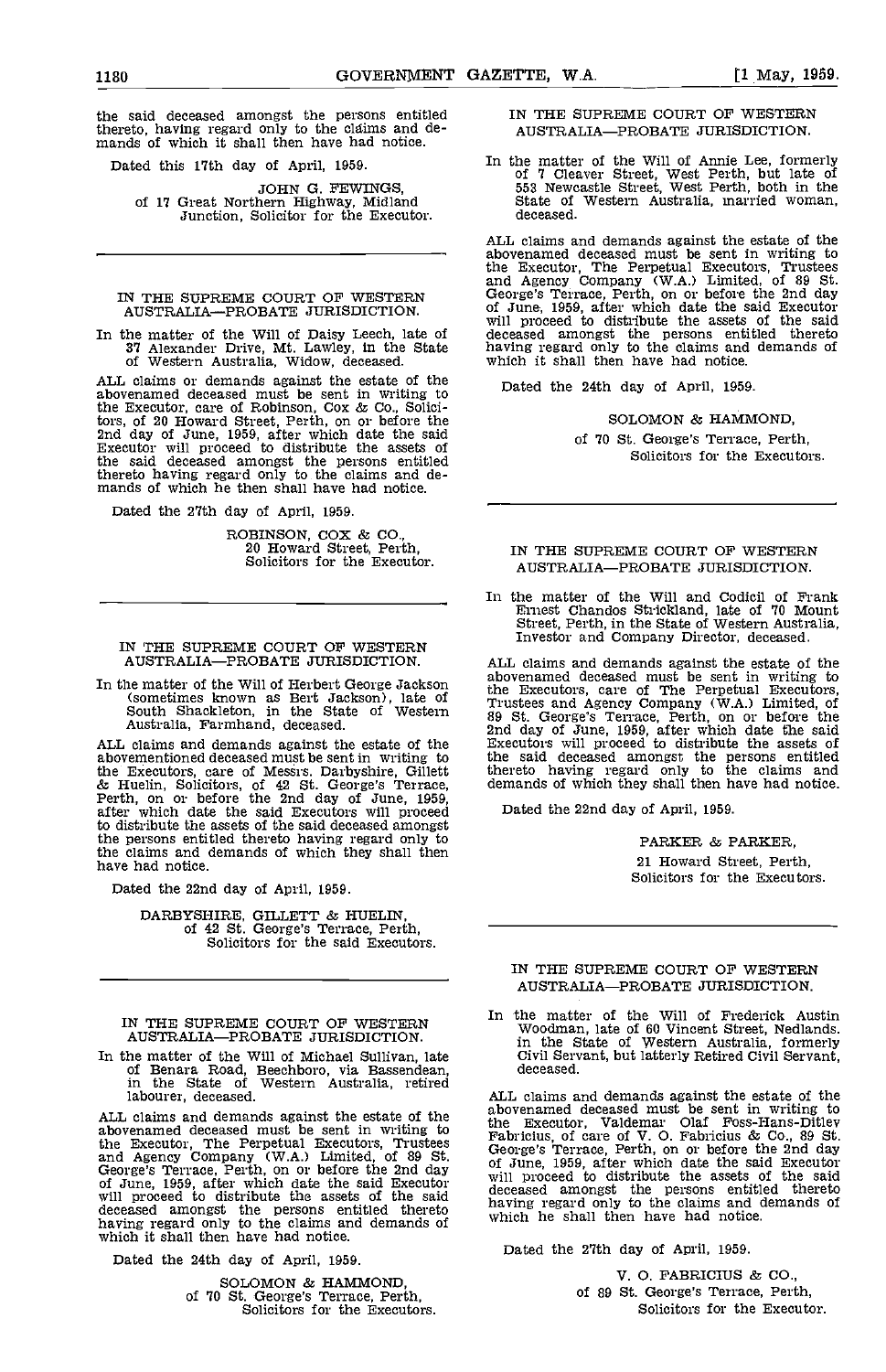IN THE SUPREME COURT OF WESTERN AUSTRALIA-PROBATE JURISDICTION.

In the matter of the Will of Ada Jose Ashley<br>
Emile, late of Hostel Manly, 102 Marine Radova:<br>
Parade, Cottesloe, in the State of Western Wil<br>
Australia, Widow, deceased.

ALL claims and demands against the estate of the  $\frac{W}{\text{W}}$  abovenamed deceased must be sent in writing to the Executors, Mrs. Maisie Ada Ethel Holton and Smith,<br>Mr. Aubrey Whitmarsh Knight, of care of Mrs. 28<br>M. A. E. Holton, of Hostel Manly, 102 Marine<br>Parade, Cottesloe, on or before the 2nd day of Dreja,<br>June, 1959, atter wh

Dated this 20th day of April, 1959.

PARKER, BYASS & SCHLAM, of 12 Howard Street, Perth, Solicitors for the Executors.

# IN THE SUPREME COURT OF WESTERN AUSTRALIA-PROBATE JURISDICTION.

Notice to Creditors and Claimants.

NOTICE Is hereby given that all persons having claims or demands against the estates of the under- mentioned deceased persons are hereby required to send particulars of such claims or demands to me in writing on or before the 1st day of June,  $1959$ , after which date I will proceed to distribute the assets of the said deceased persons among those entitled thereto, having regard only to those claims or demands of which I shall then have had notice. ACT

Dated at Perth the 29th day of April, 1959.

J. H. GLYNN, Public Trustee.

- Anderson, Alexander; Cleaner; late of 15 Griffin Crescent, Manning; 20/12/58.
- Cleal, Frederico; Retired Sales Manager; late of 30 Eric Street, Cottesloe; 14/4/59.
- 
- Dawes, Walter Ernest; Retired Cleaner and Night Watchman; late of 30 Windsor Street, East Perth;  $7/4/59$ .
- Forrest, Harriet; Widow; formerly of 37 Norwood Road, Rivervale, but late of Gables Rest Home, Mount Lawley; 11/4/59.
- Gerard, Harold Ivey; Retired Writer; late of Clare-mont; 23/2/59.
- 
- Green, Arthur George; Pensioner; late of Corrigin; 18/9/58.
- Growden, Hambley Maynard; Retired Farmer; late of 83 McKenzie Street, Wembley; 19/3/59.
- Handerson, Rodney; Truck Driver; late of Rowan Street, Derby; 11/12/58.
- $(3)$ -24426 Kay, Gerald Mosley; Storeman; late of 160 Ninth Avenue, Inglewood; 12/4/59.
- Kojundsich, Josip (also known as Josep Kojundzich and Joe Kojundzich); Quarry Worker; late of Beaconsfleld; 22/12/58.
- Radovancic, Ivan; Invalid Pensioner; late of 31 Wiluna Avenue, Beaconsfleld; 29/3/59.
- Robeson, Ethel May; Widow; late of William Street. Wattle Grove; 23/4/59.
- Smith, John Patrick; Pensioner; late of Derby; 28/3/59.
- Dreja, Eugeniuss; W.A.G.R. Employee; late of Somerville, Kalgoorlie; 21/6/58.

#### PUBLIC TRUSTEE ACT, 1941-1953.

NOTICE is hereby given that pursuant to section 14 of the public Trustee Act, 1941-1953, the Public Trustee has elected to administer the estate of the undermentioned deceased person.

Dated at Perth the 28th day of April, 1959.

J. H. GLYNN,<br>Public Trustee,<br>184 St. George's Terrace, Perth.

£ S. d.

Name of Deceased; Occupation; Address; Date of Death; Date Election Filed

Coiling, William Thomas; Water Supply Employee; late of Coolgardie; 16/12/34; 24/4/59.

# ACTS OF PARLIAMENT, ETC., FOR SALE AT GOVERNMENT PRINTING OFFICE.

| J. H. ULINN,                                                                                                   | u.<br>Public Trustee.<br>Abattoirs Act and Amendment<br>0.<br>$2\quad 0$<br>$\sim$<br>Administration Act (Consolidated)<br>$\bf{0}$<br>40<br>$\cdots$<br>Adoption of Children Act<br>$1 \quad 6$<br>$\mathbf{0}$<br>$\sim$<br>$\cdots$<br>Associations<br>Incorporation<br>Act<br>and<br>Regulations<br>$2\quad 0$<br>$\mathbf{0}$<br>$\cdots$<br>$\cdots$<br>$\cdots$<br>$\cdots$<br>Auctioneers Act<br>0<br>$1\quad 6$<br><br>$\cdots$<br><br>$\cdots$<br>Bills of Sale Act<br>$3\quad 0$<br>0<br>$\cdots$<br>$\cdots$<br><br>$\cdots$<br>Brands Act<br>$2\quad 0$<br>$\bf{0}$<br>$\sim$<br><br>$\cdots$<br><br>Bush Fires Act (Consolidated)<br>0<br>40<br>$\cdots$<br>$\cdots$<br>Carriers Act<br>0<br>06<br>$\cdots$<br><br>$\cdots$<br>$\cdots$<br>Child Welfare Act<br>0<br>3 <sub>6</sub><br>$\cdots$<br><br><br><br>Companies Act<br>0100<br>$\cdots$<br>$\cdots$<br><br><br>Dairy Industry Act<br>$\bf{0}$<br>$2\quad 0$<br>$\cdots$<br>$\cdots$<br>$\cdots$<br>Dairy Products Marketing<br>Regulation<br>Act<br>$2\quad 0$<br>$\mathbf{0}$<br><br>$\cdots$<br><br>$\cdots$<br><br>Declarations and Attestations Act<br>0<br>0 <sub>6</sub><br>$\cdots$<br>Dentists Act<br>0<br>$3\quad 0$<br>$\cdots$<br>$\cdots$<br><br>Dog Act (Consolidated)<br>0<br>$1\quad 6$<br><br>$\cdots$<br>Dried Fruits Act<br>$2 \quad 0$<br>0.<br>$\cdots$<br><br>$\cdots$ |              |            |
|----------------------------------------------------------------------------------------------------------------|--------------------------------------------------------------------------------------------------------------------------------------------------------------------------------------------------------------------------------------------------------------------------------------------------------------------------------------------------------------------------------------------------------------------------------------------------------------------------------------------------------------------------------------------------------------------------------------------------------------------------------------------------------------------------------------------------------------------------------------------------------------------------------------------------------------------------------------------------------------------------------------------------------------------------------------------------------------------------------------------------------------------------------------------------------------------------------------------------------------------------------------------------------------------------------------------------------------------------------------------------------------------------------------------------------------------------------------------------------------------|--------------|------------|
| Public Trust Office,                                                                                           |                                                                                                                                                                                                                                                                                                                                                                                                                                                                                                                                                                                                                                                                                                                                                                                                                                                                                                                                                                                                                                                                                                                                                                                                                                                                                                                                                                    |              |            |
| State Insurance Building.                                                                                      |                                                                                                                                                                                                                                                                                                                                                                                                                                                                                                                                                                                                                                                                                                                                                                                                                                                                                                                                                                                                                                                                                                                                                                                                                                                                                                                                                                    |              |            |
| 184 St. George's Terrace,<br>Perth, W.A.                                                                       |                                                                                                                                                                                                                                                                                                                                                                                                                                                                                                                                                                                                                                                                                                                                                                                                                                                                                                                                                                                                                                                                                                                                                                                                                                                                                                                                                                    |              |            |
| Name; Occupation; Address; Date of Death.                                                                      |                                                                                                                                                                                                                                                                                                                                                                                                                                                                                                                                                                                                                                                                                                                                                                                                                                                                                                                                                                                                                                                                                                                                                                                                                                                                                                                                                                    |              |            |
| Anderson, Alexander; Cleaner; late of 15 Griffin<br>Crescent, Manning, 20/12/58.                               |                                                                                                                                                                                                                                                                                                                                                                                                                                                                                                                                                                                                                                                                                                                                                                                                                                                                                                                                                                                                                                                                                                                                                                                                                                                                                                                                                                    |              |            |
| Cleal, Frederico; Retired Sales Manager; late of 30<br>Eric Street, Cottesloe: 14/4/59.                        |                                                                                                                                                                                                                                                                                                                                                                                                                                                                                                                                                                                                                                                                                                                                                                                                                                                                                                                                                                                                                                                                                                                                                                                                                                                                                                                                                                    |              |            |
| Cruickshank, Jessie; Widow; late of 79 Rupert                                                                  |                                                                                                                                                                                                                                                                                                                                                                                                                                                                                                                                                                                                                                                                                                                                                                                                                                                                                                                                                                                                                                                                                                                                                                                                                                                                                                                                                                    |              |            |
| Street, Subiaco; 14/3/59.                                                                                      |                                                                                                                                                                                                                                                                                                                                                                                                                                                                                                                                                                                                                                                                                                                                                                                                                                                                                                                                                                                                                                                                                                                                                                                                                                                                                                                                                                    |              |            |
| Dawes, Walter Ernest; Retired Cleaner and Night<br>Watchman; late of 30 Windsor Street, East<br>Perth; 7/4/59. |                                                                                                                                                                                                                                                                                                                                                                                                                                                                                                                                                                                                                                                                                                                                                                                                                                                                                                                                                                                                                                                                                                                                                                                                                                                                                                                                                                    |              |            |
| Forrest, Harriet; Widow; formerly of 37 Norwood                                                                |                                                                                                                                                                                                                                                                                                                                                                                                                                                                                                                                                                                                                                                                                                                                                                                                                                                                                                                                                                                                                                                                                                                                                                                                                                                                                                                                                                    |              |            |
| Road, Rivervale, but late of Gables Rest Home,<br>Mount Lawley; 11/4/59.                                       |                                                                                                                                                                                                                                                                                                                                                                                                                                                                                                                                                                                                                                                                                                                                                                                                                                                                                                                                                                                                                                                                                                                                                                                                                                                                                                                                                                    |              |            |
| Gerard, Harold Ivey; Retired Writer; late of Clare-                                                            |                                                                                                                                                                                                                                                                                                                                                                                                                                                                                                                                                                                                                                                                                                                                                                                                                                                                                                                                                                                                                                                                                                                                                                                                                                                                                                                                                                    |              |            |
| mont: 23/2/59.                                                                                                 |                                                                                                                                                                                                                                                                                                                                                                                                                                                                                                                                                                                                                                                                                                                                                                                                                                                                                                                                                                                                                                                                                                                                                                                                                                                                                                                                                                    |              |            |
| Gittins, Arthur Peter; Retired Baker; formerly of                                                              |                                                                                                                                                                                                                                                                                                                                                                                                                                                                                                                                                                                                                                                                                                                                                                                                                                                                                                                                                                                                                                                                                                                                                                                                                                                                                                                                                                    |              |            |
| Creery Street, Mandurah, but late of "Sunset."<br>Nedlands: 16/11/58.                                          |                                                                                                                                                                                                                                                                                                                                                                                                                                                                                                                                                                                                                                                                                                                                                                                                                                                                                                                                                                                                                                                                                                                                                                                                                                                                                                                                                                    |              |            |
| Green, Arthur George: Pensioner: late of Corrigin:                                                             |                                                                                                                                                                                                                                                                                                                                                                                                                                                                                                                                                                                                                                                                                                                                                                                                                                                                                                                                                                                                                                                                                                                                                                                                                                                                                                                                                                    |              |            |
| 18/9/58.                                                                                                       |                                                                                                                                                                                                                                                                                                                                                                                                                                                                                                                                                                                                                                                                                                                                                                                                                                                                                                                                                                                                                                                                                                                                                                                                                                                                                                                                                                    |              |            |
| Growden, Hambley Maynard; Retired Farmer; late<br>of 83 McKenzie Street, Wembley, 19/3/59.                     |                                                                                                                                                                                                                                                                                                                                                                                                                                                                                                                                                                                                                                                                                                                                                                                                                                                                                                                                                                                                                                                                                                                                                                                                                                                                                                                                                                    |              |            |
| Handerson, Rodney; Truck Driver; late of Rowan<br>Street, Derby; 11/12/58.                                     | Droving Act<br>$\cdots$<br><br>$\cdots$<br>$\cdots$                                                                                                                                                                                                                                                                                                                                                                                                                                                                                                                                                                                                                                                                                                                                                                                                                                                                                                                                                                                                                                                                                                                                                                                                                                                                                                                | 0            | $1\quad6$  |
|                                                                                                                | Egg Marketing Act<br><br>$\cdots$<br>                                                                                                                                                                                                                                                                                                                                                                                                                                                                                                                                                                                                                                                                                                                                                                                                                                                                                                                                                                                                                                                                                                                                                                                                                                                                                                                              | $\mathbf 0$  | 16         |
| Kay, Gerald Mosley; Storeman; late of 160 Ninth<br>Avenue, Inglewood, 12/4/59.                                 | Electricity Act<br>$\cdots$<br>$\cdots$<br><br>1.0000                                                                                                                                                                                                                                                                                                                                                                                                                                                                                                                                                                                                                                                                                                                                                                                                                                                                                                                                                                                                                                                                                                                                                                                                                                                                                                              | $\mathbf{0}$ | $3\quad 0$ |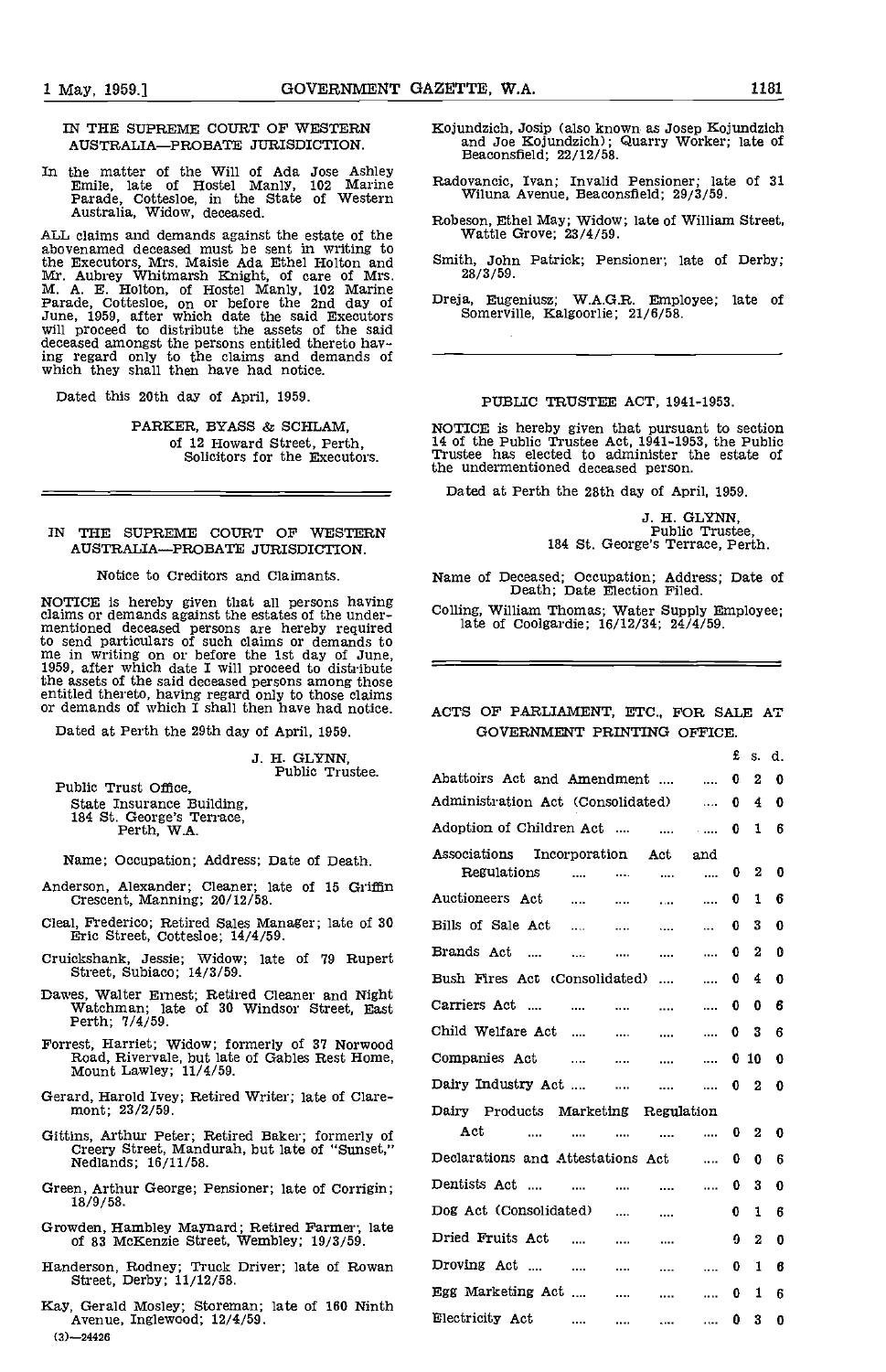# Acts of Parliament, etc.-continued.

|                                                                                                               | £           | s. d.             |        | £.<br>8.<br>α.                                                                                                      |
|---------------------------------------------------------------------------------------------------------------|-------------|-------------------|--------|---------------------------------------------------------------------------------------------------------------------|
| Electoral Act (Consolidated)<br><br>$\cdots$                                                                  | 0           | 4                 | 0      | 0<br>3<br>o<br>Pearling Act (Consolidated)<br>$\cdots$<br>$\cdots$                                                  |
| Evidence Act (Consolidated)<br>$\cdots$<br>                                                                   | 0           | 4                 | 0      | 3<br>6<br>0<br>Petroleum Act<br>$\cdots$<br>$\cdots$<br>$\cdots$<br>$\cdots$                                        |
|                                                                                                               |             |                   |        | з<br>6<br>0<br>Pharmacy and Poisons Act<br>$\cdots$<br>$\cdots$                                                     |
| Factories and Shops Act (Consolidated)                                                                        | 0           | 4                 | 0      | 2<br>O<br>Prevention of Cruelty to Animals Act<br>0<br>$\cdots$                                                     |
| Factories and Shops Act Regulations                                                                           | $\mathbf 0$ | 10                |        | 2<br>0<br>o<br>Plant Diseases Act<br>$\cdots$<br>                                                                   |
| Factories and Shops Time and Wages                                                                            |             |                   |        | 3<br>6<br>0<br>Public Service Act (Consolidated)<br>                                                                |
| $Books$ --                                                                                                    |             | 7                 | 6      | 3<br>6<br>Public Works Act and Amendment<br>0<br>$\cdots$                                                           |
| Large<br>$\cdots$<br>$\cdots$<br>$\cdots$<br>Small<br>$\cdots$                                                | 0<br>0      | 5                 | 0      | 0<br>0<br>1<br>Purchasers' Protection Act<br>$\cdots$<br>                                                           |
| $\cdots$<br>$\cdots$<br>$\cdots$                                                                              |             |                   |        | 0<br>5<br>o<br>Road Districts Act (Consolidated)<br>$\mathbf{r}$                                                    |
| Feeding Stuffs Act<br>$\cdots$<br>$\cdots$<br>$\cdots$                                                        | 0           | 1                 | 0      | 2<br>0<br>្លូ<br>Sale of Goods Act<br>$\ldots$<br>$\cdots$<br>                                                      |
| Fertilisers Act<br>$\ldots$<br>$\cdots$<br>$\cdots$<br>$\ldots$                                               | 0           | 1                 | 6      | 1<br>0<br>0<br>Second-hand Dealers Act<br>$\cdots$<br>$\cdots$                                                      |
| Fire Brigades Act<br>$\ddotsc$<br><br>$\ddotsc$                                                               | 0           | з<br>1            | 0<br>6 | 1<br>6<br>0<br>Seeds Act<br>$\cdots$<br>and the state<br>$\sim$<br>$\cdots$<br>6<br>3<br>0                          |
| Firearms and Guns Act (Consolidated)                                                                          | 0           | 3                 | 0      | Stamp Act (Consolidated)<br><b>Contractor</b><br>$\cdots$<br>6<br>3<br>0                                            |
| Fisheries Act (Consolidated)<br>$\ddotsc$<br>$\cdots$                                                         | 0<br>0      | 2                 | 0      | State Housing Act<br>$\cdots$<br>$\cdots$<br>3<br>n<br>0                                                            |
| Forests Act<br>$\sim$ $\sim$<br>$\cdots$<br>$\cdots$<br>$\cdots$<br>$\cdots$                                  |             |                   |        | State Transport Co-ordination Act<br>$\cdots$<br>0<br>2<br>O                                                        |
| Fremantle Harbour Trust Act (Consoli-<br>dated)<br>$\cdots$<br>.<br>$\cdots$<br><br>$\cdots$                  | 0           | 3                 | 0      | State Trading Concerns Act<br>$\cdots$<br>$\cdots$<br>3<br>6                                                        |
| Friendly Societies Act and Amendments                                                                         | 0           | 3.                | Ð      | Superannuation and Family Benefits Act<br>0<br>0                                                                    |
| Gold Buyers Act and Regulations<br>$\cdots$                                                                   | 0           | 2                 | 0      | 0<br>4<br>Supreme Court Act<br>$\dddotsc$<br>$\cdots$<br>$\cdots$                                                   |
| Hawkers and Pedlars Act and Amend-                                                                            |             |                   |        | Timber Industry Regulation Act<br>and<br>6<br>3<br>0<br>Regulations<br>$\cdots$<br>$\cdots$<br>$\cdots$<br>$\cdots$ |
| ment<br>$\cdots$<br>$\cdots$<br>$\cdots$<br>$\sim$<br>$\cdots$                                                | 0           | 0                 | 6      | 6<br>2<br>Town Planning and Development Act<br>0                                                                    |
| Health Act (Consolidated)<br>$\cdots$<br>$\cdots$                                                             | 0           | 70                |        | 4<br>O<br>0<br>Traffic Act (Consolidated)<br>$\cdots$<br>$\cdots$                                                   |
| Hire Purchase Agreement Act (Consoli-                                                                         |             |                   |        | Trespass, Fencing and Impounding Act                                                                                |
| dated)<br>$\cdots$<br>$\cdots$<br>$\cdots$<br>$\cdots$<br>$\cdots$                                            | 0           | 1                 | 0      | 3<br>0<br>0<br>and Amendment<br>$\cdots$<br><br>$\cdots$                                                            |
| Illicit Sale of Liquor Act<br>$\cdots$<br>$\cdots$                                                            | 0           | -1                | 0      | 1<br>Truck Act and Amendment<br>0<br>6<br>$\mathbf{r}$<br>$\cdots$                                                  |
| Industrial Arbitration Act (Consolidated)                                                                     |             | 0 <sub>12</sub>   | 6      | 0<br>0<br>2<br>Trustees Act<br>$\cdots$<br>$\cdots$<br>$\cdots$<br>$\cdots$                                         |
| Inebriates Act<br>$\cdots$<br>$\cdots$<br><br>$\cdots$                                                        | 0           | $\mathbf 1$       | Ð      | 1<br>0<br>0<br>Unclaimed Moneys Act<br>$\cdots$<br>$\cdots$<br>$\cdots$                                             |
| Infants, Guardianship of, Act<br>$\cdots$<br>$\cdots$                                                         |             | 0 <sub>1</sub>    | 6      | 3<br>0<br>0<br>Vermin Act (Consolidated)<br>$\cdots$<br>$\cdots$                                                    |
| Inspection of Machinery Act with Regu-                                                                        |             |                   |        | 2<br>0<br>0<br>Veterinary Act<br>$\cdots$<br>$\cdots$<br>$\cdots$<br>$\cdots$                                       |
| lations<br>$\mathbf{r}$<br>$\cdots$<br>$\cdots$<br>$\cdots$<br>$\cdots$                                       | 0           | 4                 | -0     | 3<br>O<br>0<br>Water Boards Act<br>$\cdots$<br>$\cdots$<br>$\cdots$                                                 |
| Inspection of Scaffolding Act (Consoli-                                                                       |             |                   |        | Weights and Measures Act and Regula-                                                                                |
| dated)<br>$\cdots$<br>$\cdots$<br><br>$\cdots$<br>$\cdots$                                                    | 0           | 1                 | 6      | 3<br>0<br>0<br>tions<br>$\cdots$<br>$\cdots$<br><br><br>$\cdots$                                                    |
| Interpretation Act<br>$\sim$<br>$\cdots$<br>$\cdots$<br>$\cdots$                                              | 0           | 3                 | 0      | 0<br>Workers' Compensation Act<br>0<br>4<br>$\cdots$<br>$\cdots$                                                    |
| Irrigation and Rights in Water Act<br>$\cdots$                                                                | 0           | 3                 | 0      | $\mathbf{1}$<br>0<br>0<br>Year Book, Pocket<br>$\sim$ 100 $\mu$<br>$\cdots$                                         |
| Justices Act (Consolidated)<br>$\ddotsc$<br>                                                                  | 0           | 4                 | 0      | Postage Extra.                                                                                                      |
| Land Act<br>$\cdots$<br>$\cdots$<br>$\cdots$<br>$\cdots$<br>$\cdots$                                          | 0           | 5                 | O      |                                                                                                                     |
| Legal Practitioners Act (Consolidated)                                                                        | 0           | 3                 | 0      |                                                                                                                     |
| Licensed Surveyors Act<br>$\cdots$<br>$\cdots$                                                                |             |                   | Ð      |                                                                                                                     |
| Licensing Act and Amendments<br>                                                                              | o           | 4                 | 6      | SPECIAL NOTICE.                                                                                                     |
| Limitation Act<br>$\cdots$<br>$\cdots$<br>$\cdots$                                                            | 0           | 2                 | n      |                                                                                                                     |
| Limited Partnerships Act<br>$\sim$ $\sim$<br>$\cdots$                                                         | 0           | 1                 | 0      | <b>ADVERTISEMENTS.—Notices for insertion must</b>                                                                   |
| Marine Stores Dealers Act<br>$\sim 100$<br>$\ldots$                                                           | 0.          | 1                 | 6      | be received by the Government Printer at his office,                                                                |
| Marriage Act<br>$\mathbf{u}$ and $\mathbf{u}$ are associated as $\mathbf{u}$<br>$\cdots$<br>$\cdots$          |             | $0\quad 3\quad 0$ |        | Murray Street, Perth, or at the Government Print-<br>ing Office, Station Street, Wembley, BEFORE TEN                |
| Married Women's Property Act (Consoli-                                                                        |             | $0\quad 1\quad 0$ |        | O'CLOCK a.m. on THURSDAY, or the day preced-                                                                        |
| dated)<br>ana.<br>$\sim$<br>$\cdots$<br>assa.<br>$\cdots$                                                     |             |                   |        | ing the day of publication, and are cliarged at the<br>following rates:-                                            |
| Married Women's Protection Act (Con-<br>solidated)<br>$\cdots$<br><b>Service</b><br>$\cdots$<br>$\cdots$      | 0           | 10                |        | For the first eight lines, 15s.                                                                                     |
| Medical Practitioners Act<br>$\cdots$<br>$\sim$                                                               |             | $0\quad 2\quad 0$ |        | For every additional line, 1s. 6d.                                                                                  |
| Metropolitan Water Supply,<br>Sewerage                                                                        |             |                   |        | and half-price for each subsequent insertion.                                                                       |
| and Drainage Act<br>$\cdots$<br>$\cdots$<br>$\cdots$                                                          | 0           | 3                 | 0      |                                                                                                                     |
| Milk Act<br>$\cdots$<br>$\mathbf{1}$<br>$\sim 100$<br>$\cdots$<br>$\cdots$                                    | 0           | 3                 | - 0    | To estimate the cost of an advertisement, count<br>nine words to a line; heading, signature and date                |
| Mines Regulation Act<br>$\cdots$<br>$\sim$<br>$\sim 100$                                                      |             | $03$ 6            |        | being reckoned as separate lines.                                                                                   |
| Mine Workers' Relief Fund Act and Regu-                                                                       |             |                   |        | All fees are payable in advance. Remittances                                                                        |
| lations<br>$\sim 100$<br>$\cdots$<br>$\cdots$<br>$\cdots$<br>                                                 | 0           | 3                 | 6      | should be made by money order, postal note, or<br>cheque. Exchange must be added to cheques.                        |
| Mining Act<br>$\sim 100$<br>$\cdots$<br>$\cdots$<br>$\ddotsc$<br>$\sim$                                       | 0           | 5                 | 0      |                                                                                                                     |
| Money Lenders Act (Consolidated)<br>$\cdots$                                                                  | 0           | 20                |        | Where signatures are appended to copy for pub-<br>lication in the Government Gazette they must                      |
| Municipal Corporations Act<br>(Consoli-                                                                       |             |                   |        | appear in typewritten or block characters below                                                                     |
| dated)<br>$\ddotsc$<br><b>Sales Contract Service</b><br>$\sim$<br>$\cdots$                                    | 0           | 5                 | o      | the written signature. Unless this is done, no<br>responsibility will be accepted by this office for                |
| Native Administration Act<br>$\cdots$<br>$\cdots$                                                             | 0           | 3                 | 0      | any error in the initials or names as printed.                                                                      |
| Partnership Act<br>$\mathbf{r}$ and $\mathbf{r}$ are the set of $\mathbf{r}$<br>$\sim 100$ and $\sim 100$<br> | 0           | $\mathbf{1}$      | 6      | All communications should be addressed to "The                                                                      |
| Pawnbrokers Act (Consolidated)                                                                                |             | $\dots$ 0 1 6     |        | Government Printer, Station Street, Wembley."                                                                       |

# Acts of Parliament, etc.-continued.

|                                                                                                                                                                          | £                   | 8. | d. |
|--------------------------------------------------------------------------------------------------------------------------------------------------------------------------|---------------------|----|----|
| Pearling Act (Consolidated)<br>$\sim 100$                                                                                                                                | 0                   | 3  | 0  |
| Petroleum Act<br>and the<br><br>$\cdots$                                                                                                                                 | o                   | 3  | 6  |
| Pharmacy and Poisons Act<br>.<br>$\cdots$                                                                                                                                | 0                   | 3  | 6  |
| Prevention of Cruelty to Animals Act                                                                                                                                     | 0                   | 2  | O  |
| Plant Diseases Act<br><br>$\cdots$                                                                                                                                       | o                   | 2  | 0  |
| Public Service Act (Consolidated)<br>$\ddotsc$                                                                                                                           | o                   | 3  | 6  |
| Public Works Act and Amendment<br>                                                                                                                                       | o                   | 3  | 6  |
| <br>Purchasers' Protection Act                                                                                                                                           | n                   | 1  | 0  |
| Road Districts Act (Consolidated)<br>$\ddotsc$                                                                                                                           | 0                   | 5  | 0  |
| Sale of Goods Act<br>                                                                                                                                                    | $\rm _{\ast}^{\,0}$ | 2  | 0  |
| Second-hand Dealers Act<br>                                                                                                                                              | 0                   | 1  | o  |
| Seeds Act<br>$\ddotsc$                                                                                                                                                   | 0                   | 1  | 6  |
| Stamp Act (Consolidated)<br>$\cdots$                                                                                                                                     | 0                   | 3  | 6  |
| State Housing Act<br>$\sim 10^{-11}$<br>$\sim 100$                                                                                                                       | 0                   | З  | 6  |
| State Transport Co-ordination Act<br>.                                                                                                                                   | 0                   | 3  | 0  |
| State Trading Concerns Act<br>$\ddotsc$<br>$\sim$ $\sim$                                                                                                                 | 0                   | 2  | 0  |
| Superannuation and Family Benefits Act                                                                                                                                   | o                   | 3  | 6  |
| Supreme Court Act                                                                                                                                                        | 0                   | 4  | 0  |
| Timber Industry Regulation Act<br>and<br>Regulations<br><br>and the management                                                                                           | 0                   | 3  | 6  |
| Town Planning and Development Act                                                                                                                                        | 0                   | 2  | 6  |
| Traffic Act (Consolidated)<br>$\ddotsc$                                                                                                                                  | o                   | 4  | o  |
| Trespass, Fencing and Impounding Act                                                                                                                                     |                     |    |    |
| and Amendment<br><b>Service Contracts</b>                                                                                                                                | o                   | 3  | o  |
| Truck Act and Amendment                                                                                                                                                  | o                   | 1  | 6  |
| Trustees Act<br>$\cdots$                                                                                                                                                 | 0                   | 2  | 0  |
| Unclaimed Moneys Act<br>$\cdots$                                                                                                                                         | 0                   | 1  | 0  |
| Vermin Act (Consolidated)<br>$\cdots$                                                                                                                                    | o                   | 3  | 0  |
| Veterinary Act<br>and the state of the state of the<br>$\cdots$<br>$\cdots$                                                                                              | 0                   | 2  | 0  |
| Water Boards Act<br>.<br>$\cdots$                                                                                                                                        | 0                   | 3  | 0  |
| Weights and Measures Act and Regula-                                                                                                                                     |                     |    |    |
| tions<br>and the<br>$\mathbf{r} = \mathbf{r} \cdot \mathbf{r}$ and $\mathbf{r} = \mathbf{r} \cdot \mathbf{r}$ and $\mathbf{r} = \mathbf{r} \cdot \mathbf{r}$<br>$\cdots$ | 0                   | 3  | 0  |
| Workers' Compensation Act                                                                                                                                                | 0                   | 4  | 0  |
| Year Book, Pocket<br>$\ddotsc$<br>$\frac{1}{2}$ .                                                                                                                        | n                   | 1  | O  |

## SPECIAL NOTICE.

ADVERTISEMENTS.—Notices for insertion must be received by the Government Printer at his office, Murray Street, Perth, or at the Government Printing Office, Station Street, Wembley, BEFORE TEN<br>O'CLOCK a.m. on THURSDAY, or the day preced-<br>ing the day of publication, and are charged at the<br>following rates:—

Where signatures are appended to copy for pub-<br>lication in the Government Gazette they must<br>appear in typewritten or block characters below the written signature. Unless this is done, no responsibility will be accepted by this office for any error in the Initials or names as printed.